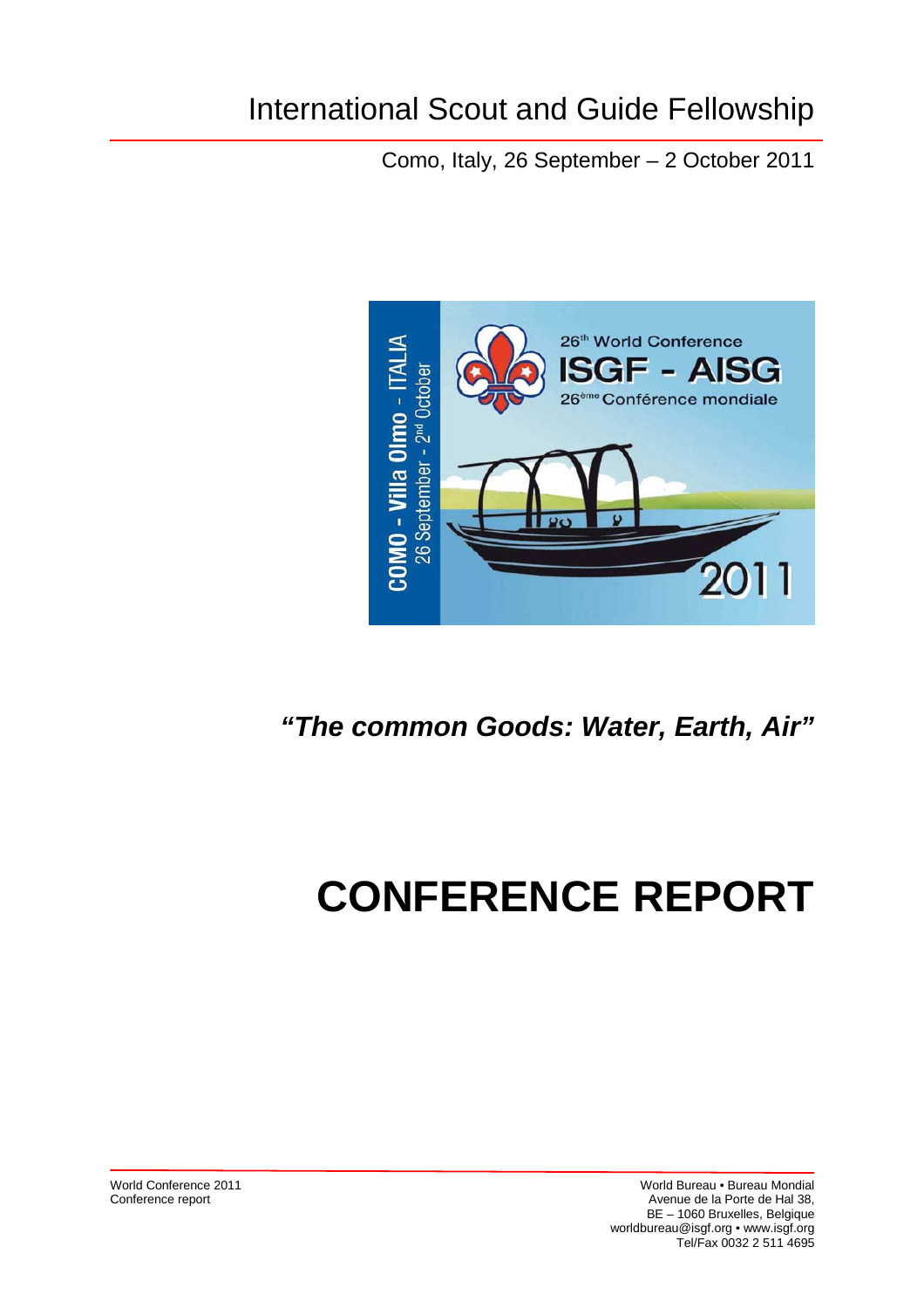# **Preamble**

The 26<sup>th</sup> ISGF World Conference was held at Villa Olmo, Como, Italy, between 26<sup>th</sup> September and 1<sup>st</sup> October 2011. MASCI, the Italian National Scout and Guide Fellowship, welcomed 465 participants from 45 Member countries.

Villa Olmo a splendid 18<sup>th</sup> Century villa, surrounded by beautiful Italian and English style gardens, in a privileged location - facing Lake Como- made it a magic place offering every participant a chance to give genuine thought to "our Common Goods, Water, Earth, Air", a theme at the heart of the MASCI discussions. Organising the  $26<sup>th</sup>$  ISGF World Conference was seen by the MASCI members as an opportunity for raising awareness and commitment to a more respectful attitude towards the environment. These "Common Goods" belong to everyone and are our shared responsibilities.

The Villa Olmo, for the Organisers, was the right place to revive the Scout and Guide Spirit enabling events, alongside the plenary sessions, to be carried out outdoors; to live in environmental surroundings deserving respect; to facilitate the delegations' tasks, to respect the schedule as the activities were taking place at the same location; and to afford others the opportunity to make the most of Como city without having to use public transport. Their targets were achieved. Once more we are pleased to note the expertise of MASCI Members who organised a successful event ensuring security was at the utmost. We do know that it is not as easy as organising an event in a hotel or a convention centre where all facilities are available.

The Organising Committee invited participants to interact with others by taking part in themebased activities. Quality shows were performed. These entertainments were a real means of communication enabling people of different cultures and backgrounds to get closer.

We would like to mention the outstanding feature of the opening ceremony: the arrival of the Lucia boat with the three famous Icons linked to the common goods: Plinio (Water), Allessandro Volta (Air) and Terragni (Earth). The opening ceremony was enhanced by the presence of key political and Scouting figures: Dr Stefano Bruni, Mayor of Como, Dr Paolo Mascetti, Dr Michele Tortora Dr Massimo Mazza ; Honorable Luigi Lusi, Senator ; Franz Adami, Président of the Italian Scouting Federation, Dr Roberto Cociancich, Mauro Calvetti, Guiseppe Felicioni.

The President of the Italian Republic, Giorgio Napolitano, sent his greetings to the World Conference.

We also welcomed the following quests: Professor Simone Morandini, the Keynote Speaker, Mr William Spendler, Spokesman by the UNHCR, and Liesbeth Lijnzaad, WAGGGS.

The participants observed a minute's silence to the memory of our dear departed:

| Georges Cojuc Kusenco  | Mexico             |
|------------------------|--------------------|
| <b>Guetty Gautier</b>  | USA                |
| Simone Ghelen          | Luxembourg         |
| Mickey Heydenrijk      | <b>Netherlands</b> |
| Ed Hulme               | Canada             |
| Jean-Claude Lespinasse | <b>USA</b>         |
| Abdoulaye Mbaye        | Senegal            |
| Leonce Nsengimana      | Rwanda             |
| Lucette Sclaeppi       | Switzerland        |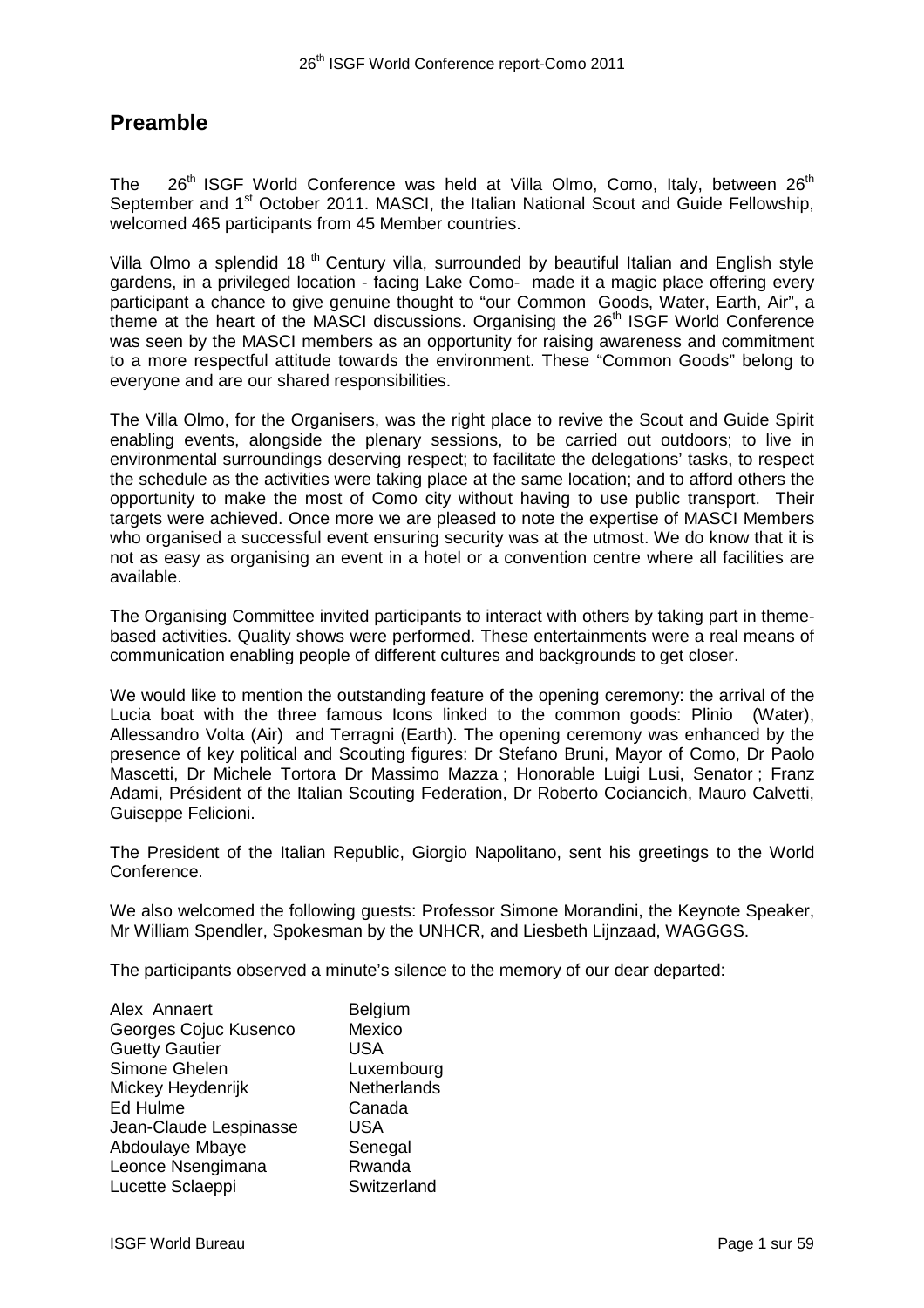| Jaime Soria              | Ecuador  |
|--------------------------|----------|
| Alberto Sparrowe Molgora | Mexico   |
| Ali Sweissi              | Libya    |
| Eugène Vilkas            | USA      |
| Ahmad Wadood Jilani      | Pakistan |

It was announced at the General Assembly that Kit Irving, Contact person and Treasurer of the Central Branch group, Agnès BP- Trefoil Guild Canada was killed in an accident on her way to the Conference. The attendees, who were expecting to meet Kit at the Conference, were stunned and felt deep sorrow at the announcement of her sudden death.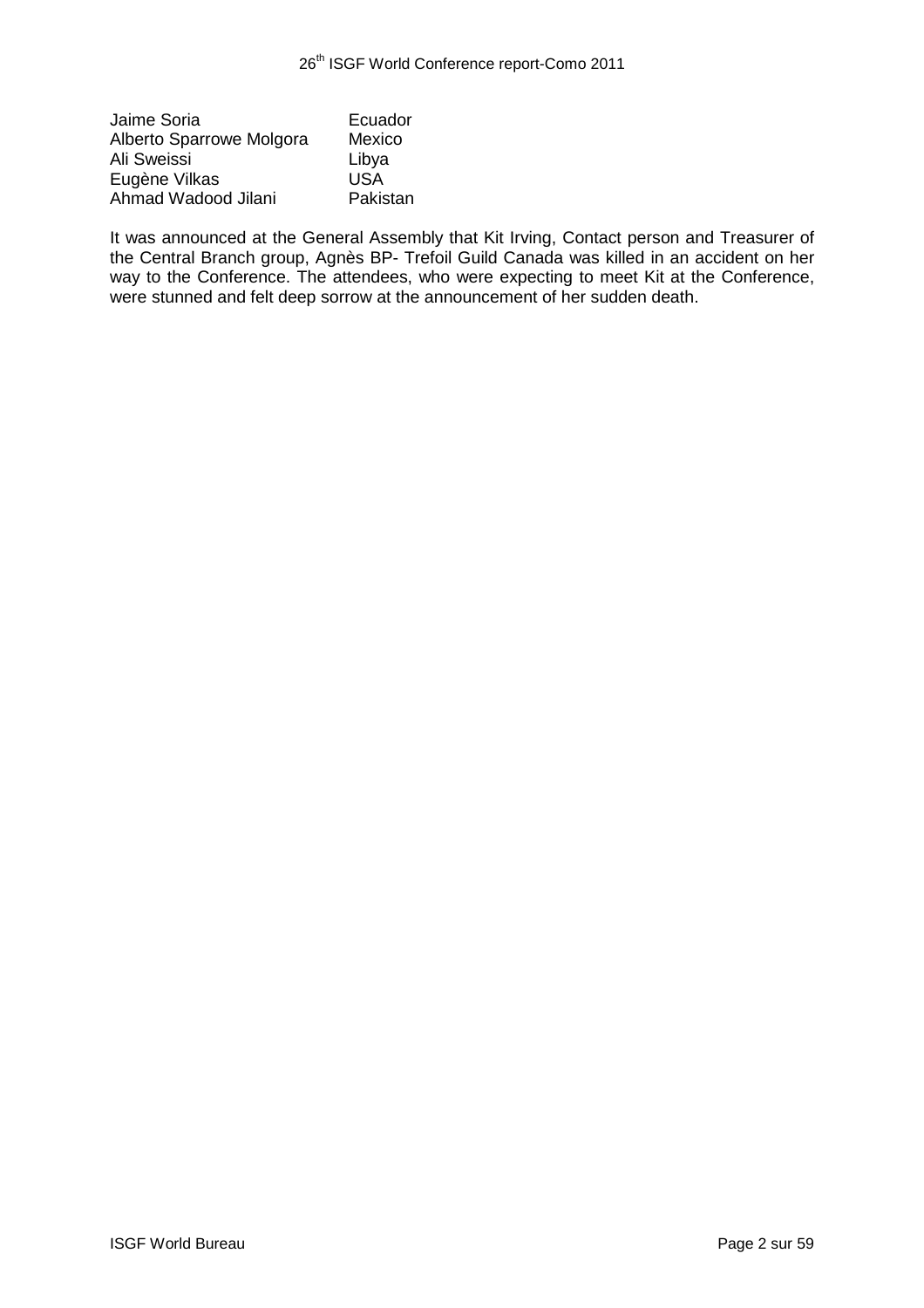# **Table of content**

| <b>INTRODUCTION</b>                                                                                                                                                                                                                                                     | 4                                                  |
|-------------------------------------------------------------------------------------------------------------------------------------------------------------------------------------------------------------------------------------------------------------------------|----------------------------------------------------|
| <b>RESOLUTIONS</b>                                                                                                                                                                                                                                                      | 9                                                  |
|                                                                                                                                                                                                                                                                         |                                                    |
| <b>REPORTS</b><br><b>Triennial report</b><br>International Development Fund<br>Growth<br>Marketing<br>UK Trefoil Guild's address to Conference<br>World Committee response to Trefoil Guild UK statement.<br><b>Action Plan 2011-2014</b>                               | 16<br>17<br>18<br>19<br>20<br>22<br>25             |
| <b>ADDRESSES</b><br>Opening (World Committee Chairman)<br>Welcome (World Conference Chairman)<br><b>Environmental commodities</b><br><b>NGOs and Water</b><br><b>WAGGGS</b><br><b>WOSM</b><br><b>UNHCR</b><br>International Ambassadors Guild<br><b>Farewell Speech</b> | 27<br>28<br>29<br>35<br>39<br>46<br>48<br>49<br>51 |
| <b>CONFERENCE ORGANISATION</b><br>World Conference Ex officios Members, Organising Committee and World<br><b>Committee Members</b><br>Delegations list                                                                                                                  | 52<br>53                                           |
| <b>APPENDICES</b><br><b>WOSM-ISGF Joint Statement</b><br><b>World Market</b>                                                                                                                                                                                            | 57<br>59                                           |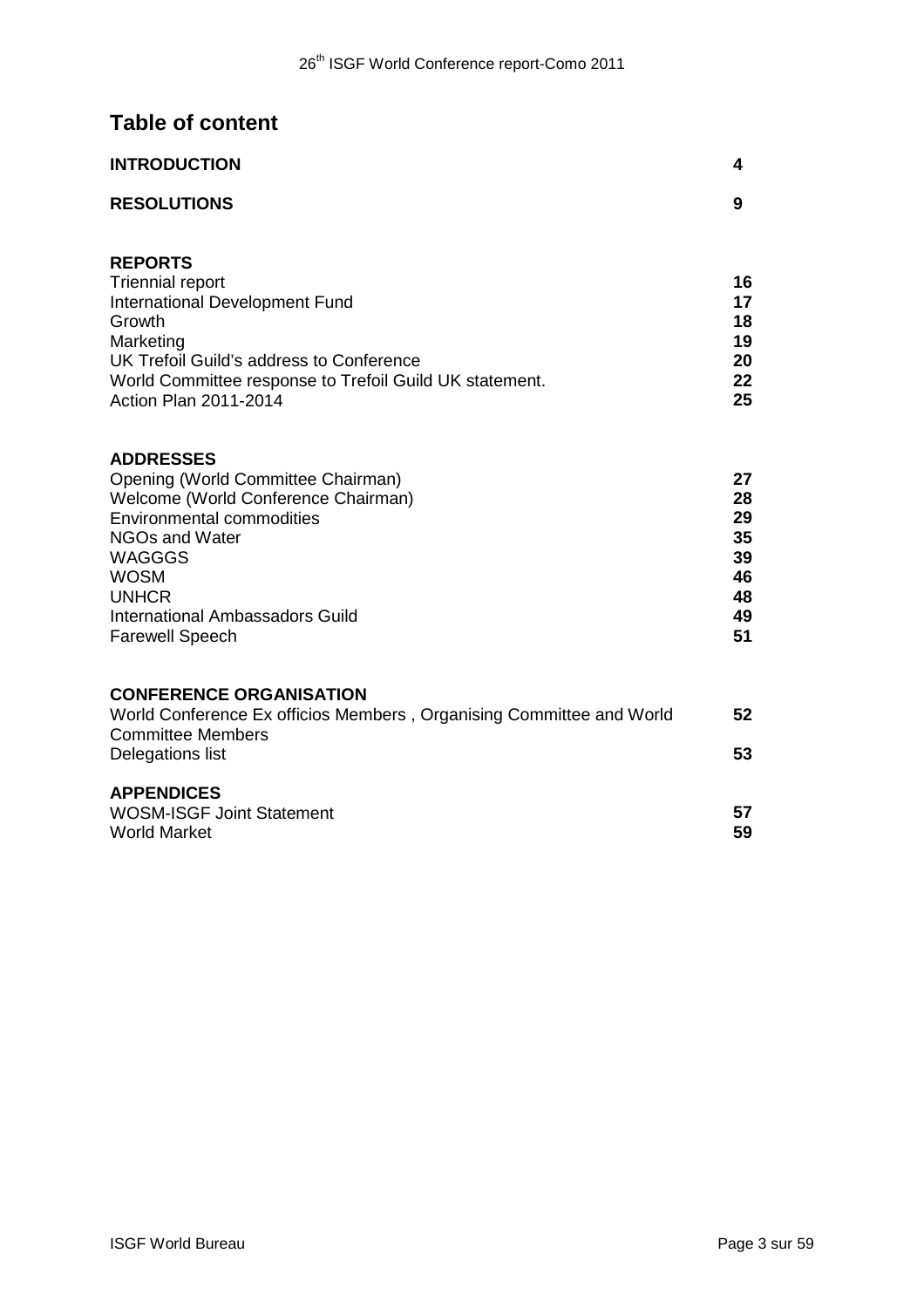# **Introduction**

Over the last years the ISGF World Conferences usually hosted 400 or so participants. This time the regional representation was outstanding compared to the previous conferences. Africa was highly represented; including Burkina Faso, Ghana, Ivory Coast, Uganda and Zambia as participants. This is the result of the great deal of effort made by the successive World Committees. The quality of the participation of the Arab Country members, in constant growth, symbolizes their increasing interest in ISGF, encouraged by the former Chairman of the Arab Region, Hedi Baccouche. We can refer to the speech he delivered at the Conference 2008 in Austria. The Asia-Pacific Region representation included Australia, Bangladesh, India, Japan, New-Zealand, Surinam (Members form the Pakistan NSGF were expected but did not turn up), again a steady increase to be remembered. The European contingent, as usual, represented the largest number of participants. We note that members from many Western Hemisphere NSGFs and Central Branch attended the conference though we deplore the absence of an official delegation from the Canadian NSGF. Such a large and equitable representation was due to the efforts the Organising Committee made to facilitate the visa issue. The Italian hospitality worked well.

The ISGF consists of approximately 75.000 members (NSGFs and Central Branch members). Some delegations, present for the first time, had the opportunity of debating fundamental issues such as requests for resignation from founding members such as Netherlands Plus Scouts and the UK Trefoil Guild.

# **Main issues**

# **Triennial Report 2008-2011**

The World Committee endeavoured to implement the Action plan as voted on by the 2008 World Conference: improving our communication, enhancing our visibility, developing our membership and networks. Important marketing tools have been created and distributed to the delegations. For more transparency, as requested by our members, full reports including decision-making processes as well as action lists were regularly circulated to all NSGFs.

Attracting younger members could not be achieved so far. Considering our recent exchanges with WOSM and the draft memorandum, there is a preliminary need to define the limits of our field of expansion between WOSM and ISGF. The same comment can be addressed to **WAGGGS** 

The World Committee worked out a unified image in order to raise our profile. Our communication tools have been designed accordingly.

Developing projects was at the core of the World Committee commitments. The International Project Team (IPT) did its utmost to carry out project requests passed on by WAGGGS and WOSM, with a view to enhancing our visibility worldwide.

# **Finance**

A new presentation of the statement of accounts was adopted for more transparency as far as the World Bureau and World Committee expenses are concerned. The expenses follow up and the coordination of actions to be implemented was facilitated by the fact that our income represents the membership fees only. Our budget showed a surplus that was allocated to the International Development Fund (IDF).

However we still note that a very many member countries have arrears regarding the payment of their fees. The next World Committee will have to carry on with the steps forward made by the outgoing Committee and probably have to be more proactive as serious cash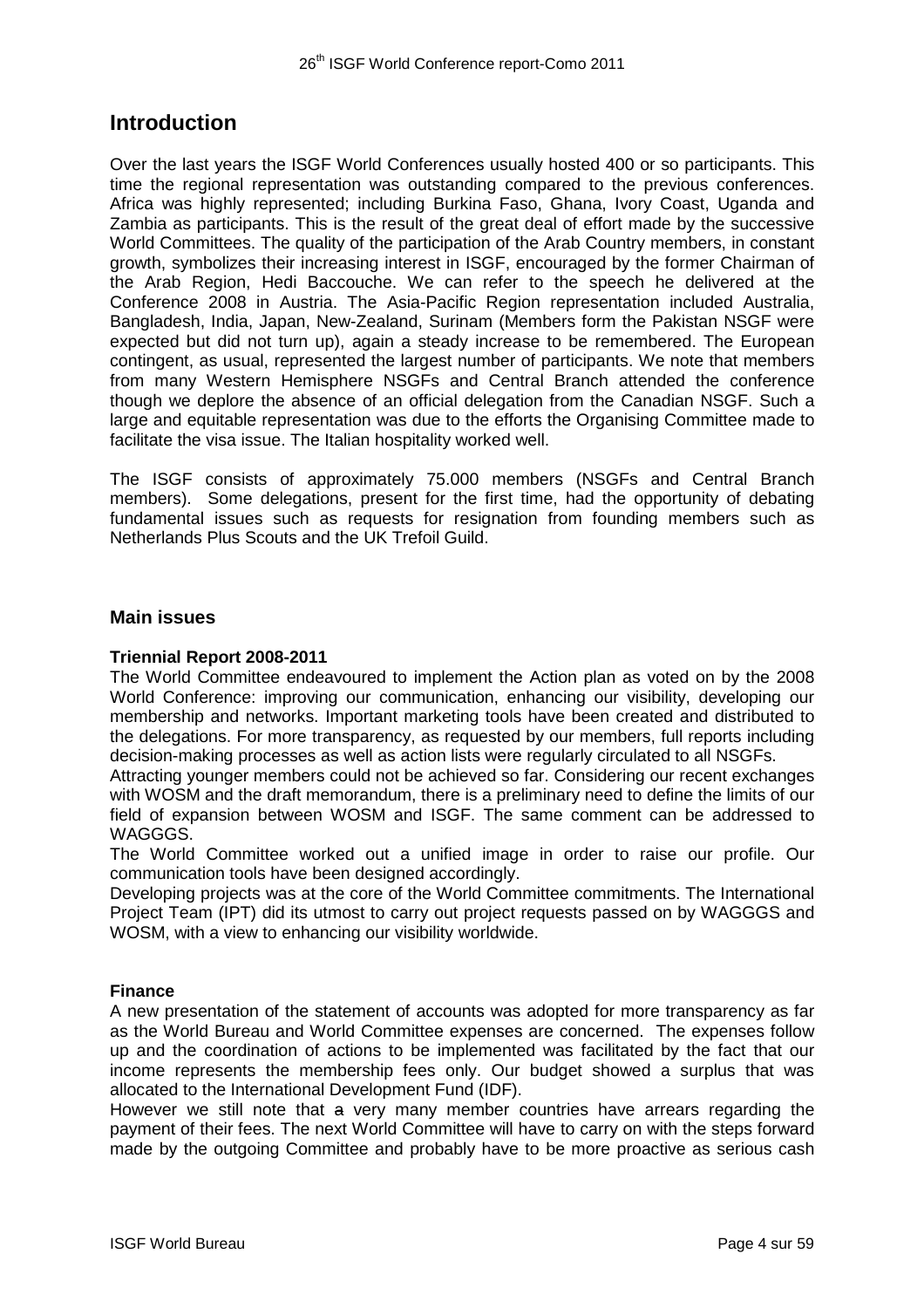problems will be caused by the resignation of two important NSGFs. The annual fee increase has been limited to 6% as we are aware of the financial crisis worldwide.

# **WOSM relationship**

ISGF has had its Consultative Status renewed by WOSM. ISGF, as a sister organisation, endeavoured to address any key and delicate issue whenever it happened, in close consultation with WOSM through an objective analysis from both sides. We can say that the ISGF and WOSM relationship is strengthening and progressing in the right direction. Luc Panissod' address to the Como General Assembly confirmed the dialogue existing between both our organisations. This address and the draft memorandum are joined to the report.

#### **WAGGGS relationship**

 ISGF and WAGGGS relationship have been moving forward on an on-going basis. ISGF responses to the celebrations of the WAGGGS centenary are significant of the wellestablished cooperation between both our organisations.

# **Constitution**

A formal review of the ISGF Constitution was implemented according to the recommendations of the 2008 World Conference. A few substantial amendments were adopted.

# **Action Plan 2011-2014**

Once more the action plan was worked out by the participants. The NSGFs had their responsibilities well defined with the hope that our members involve themselves with more concern. A proposal from Saudi Arabia was put forward to the World Conference. It was admitted that the concerns raised by this proposal were to be tackled by the action Plan workshops as they need to be shared at all levels and be part of any actions for a better world. In his address to the 26<sup>th</sup> World Conference Luc Panissod made a call for a joint work on the "Messengers of Peace" initiative. Saudi's proposal could be tackled within this prospect.

Participation, as usual, is proactive and lively. The World Committee conveys its thanks to the participants for their involvement. For the Action Plan please see the enclosure.

#### **Elections to the World Committee**

There were 10 candidates standing for election to the World Committee. Four members only were elected replacing six outgoing members. As a reminder it was decided in 2005 at the World Conference to reduce the number of the Elected World Committee members to eight members hence the application of temporary provisions: in 2008 and 2011 four members would replace six outgoing members

 Elected for six years (2011-2017): Virginia BONASEGALE Italy Nana (Antonia-Athina) GENTIMI Greece Verna Maria LOPEZ Curacao Mida (Maria Da Piedade) RODRIGUES Portugal

# **World Committee 2011-2014**

It is composed of:

Mida Rodrigues (Portugal), Chairman,

Abdul-Aziz Ben Said (Morocco) and Nana Gentimi (Greece), Vice-Chairman;

Muftah Mohamed Ajaj (Libya), Virginia Bonasegale (Italy), Verna Lopez (Curacao) Harald Kesselheim (Germany), Paul Lokossou (Benin), Members.

For the first time ISGF welcomed an equal number of women and men in its World Committee.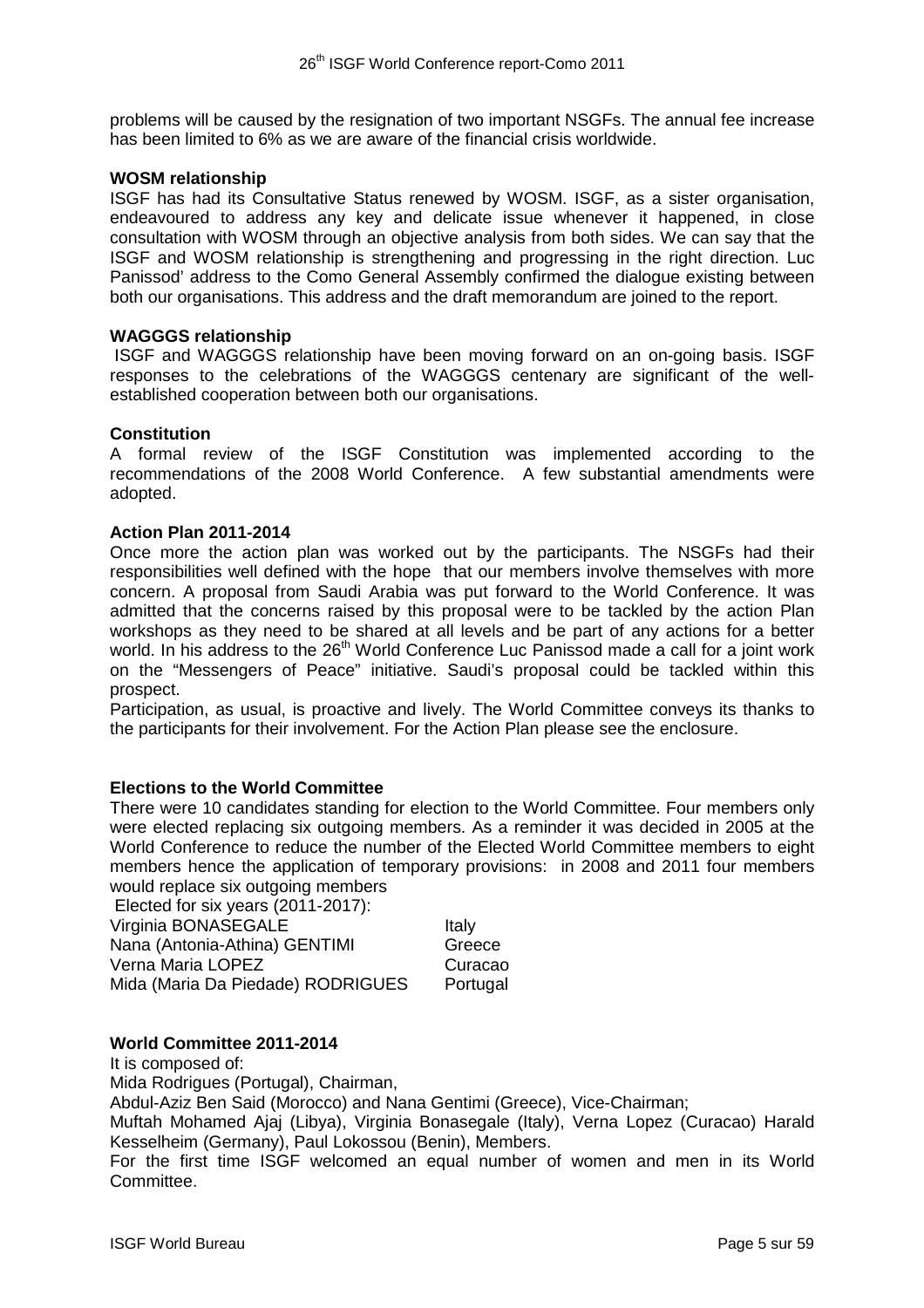# **World Conference 2014**

Four countries applied to host the  $27<sup>th</sup>$  ISGF World Conference 2014. India's last minute withdrawal surprised the audience. Australia, Cyprus and Ghana made their presentation. Australia's application was accepted. The World Conference 2014 will take place in Sidney.

## **Development**

The General Assembly granted Associate membership to two African Member countries: Burkina Faso and Zambia .We report that the National Presidents of Burkina Faso and Zambia were present. Their membership certificates were presented to them by the outgoing Chairman, Brett Grant, at the plenary session just after the vote.

#### **World Market**

Due to its success in Lillehammer in 2005, where it was inaugurated, the World Market continued to be on the ISGF Conferences agenda. However it was admitted that after the Conference of 2008 the rules and the procedures needed to be reviewed if we wanted to ensure its objectives. Regardless of its festive aspect, the World Market is an opportunity for NSGFs to collect money through the selling of their own traditional products. The funds raised can help a country to pay its own fee or help any other NSGF or to provide cash for the ID Fund. The total amount raised was 3,256.30 €. Detailed figures are included in the report.

#### **Quilt**

A quilt, created by Linda Bates, former World Committee member, was raffled at the Conference. More than eighty donors were involved in this project. The proceeds (Euro 250) went to the International Development Fund. Miss Sheila McCoy from Cobourg, Ontario, Canada, was the lucky winner of this original quilt covered in badges from all over the world.

#### **Shop**

Every participant received the official ISGF neckerchief that will be worn at all future conferences. Extra neckerchiefs could be bought in the ISGF shop as well as other articles including Scout& Guide Spirit Flame left over articles, ISGF Jamboree polo shirts. The sales reached the amount of €2,400.

# **International Ambassadors Guild**

The presentation made by Paulli Martin, the Guild's President, is attached to the report. Meanwhile it is important to clarify its aim which consists of supporting Scouting and Guiding at local, national and international levels. The Guild is to be transferred to Belgium as soon as the Belgian authorities give their green light. The postal address will be the World Bureau's which confirms the fair and good relationship existing between the Committees of both Organisations.

#### **Action Time presentations**

More and more NSGFs apply to present a national action at such a level, a proof that NSGFs are convinced that ISGF can be a platform for their actions and that they benefit from a better visibility. Their wish to share with others what they consider as their best experience is positive and encouraging. The Harambee project presented for the third time at the World level was welcomed with a lot of interest. It is a joint project lead by Austria, Germany, Italy and Liechtenstein. Alpe Adria is another instructive experience shared by Austria, Germany, Italy and Slovenia.

Other NSGFs presenting their activities at local and national level: Austria, Bangladesh, France, Germany, Greece, India, Italy, Portugal and Tunisia.

#### **Forthcoming events**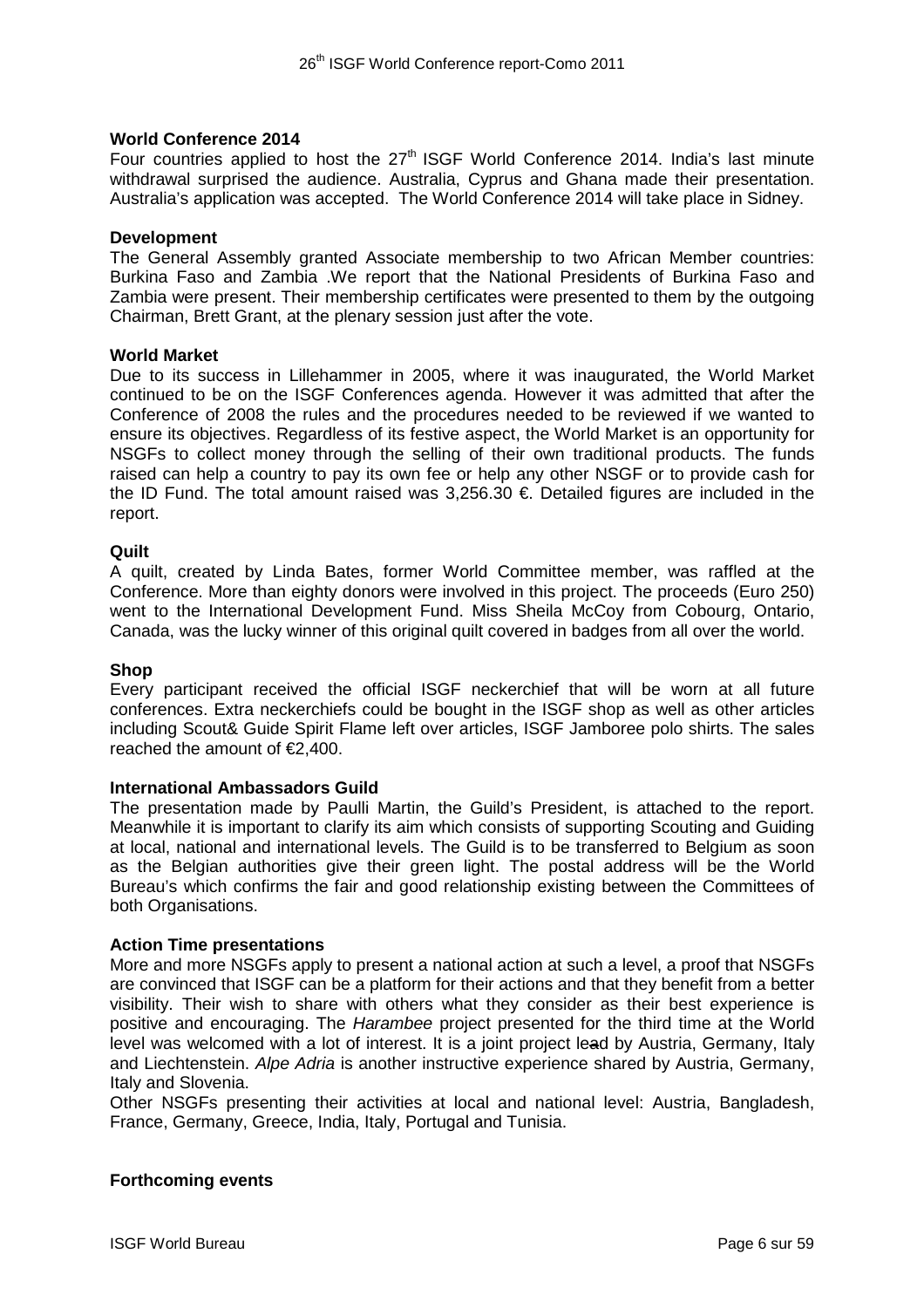Presentation of the ISGF events:

- $> 27<sup>th</sup>$  Sub-Regional Nordic-Baltic Gathering, 14-17 June 2012, Birstonas, Lithuania
- $\triangleright$  7<sup>th</sup> Central Europe sub-regional Conference, 15-19 August 2012, Pilzen, Czech Republic
- ▶ 25<sup>th</sup> Sub-Regional European Gathering, 24-28 September 2012, Cork, Ireland
- $6<sup>th</sup>$  Gathering, Tunisia, 5-13 October 2012, in various cities of Tunisia
- > 14<sup>th</sup> MED, Mediterranean Gathering, Cadiz, Spain 31 October-5 November 2012.
- $\geq 2^{nd}$  Caribbean Gathering, Curacao, September 2013.

Presentation of other events

- Jamboree Scout 2011, Sweden
- $\triangleright$  Denmark Jamboree, 2012.

# **Subjects for discussion**

- $\triangleright$  France requests that the ISGF World Conference Organising Committees take into account all the religious celebrations when fixing the date of the triennial conferences.
- France requests that a meeting on « Scout archives, documentation and museum centre" be again integrated to the agenda of the conferences.
- $\triangleright$  France reminds us that French is the other official language of the ISGF. The Chairman's speech on Wednesday should have been translated into French.
- $\triangleright$  The climate issue is of the most importance for the world and the coming generations. The Kyoto Protocol is expiring next year (2012). This protocol is incomplete and must be improved due to the necessity of avoiding climate changes. Even more, efforts to improve this protocol have failed.

At the moment: the most we can hope for is to prolong this agreement and thereafter to improve it according to the challenges.

On this basis: we urge the World Committee to send a petition to the General Secretary of the U.N. emphasizing the importance of the climate issue.

Simultaneously we urge the national boards to put pressure on their own governments to reach a binding agreement at the Conference of Durban in 2012.

Proposed by : Karin R. Thompson (Norway NSGF), Lone Erkmen (Denmark)

Seconded by: Liv Auri Olli (Finland NSGF), Gunilla Engvall (Sweden and Iceland NSGFs)

 $\triangleright$  With reference to the proposed theme for the 26th World ISGF Conference « Common goods: Water, Earth, Air »

We propose that the Action Plan for 2011-2014 should also develop the theme of environmental sustainability.

When our founder Baden-Powell defined the essential principles of Scouting, he included Creation and Nature. We live using Nature; therefore it is our duty to make an effort to protect it.

Air, Water, Earth are the indispensable elements for life, which must be defended in all the forms in which it is revealed.

Therefore, we propose that the adult Scouts and guides movement, in each of the Countries where it is active, should strive to identify, analyze, exchange ideas and cooperate with other local organizations that are sensitive to environmental issues to assure:

- The best possible protection for Nature,
- The fulfilment of primary needs,
- The development of environmental sustainability.

The ultimate goal of this action is to sensitize and involve local authorities, so as to prompt them to act accordingly.

Lastly, for this proposal to be useful, it is important for the organizations of each individual ISGF member Country to make the commitment to publicize their activities, through their available information channels.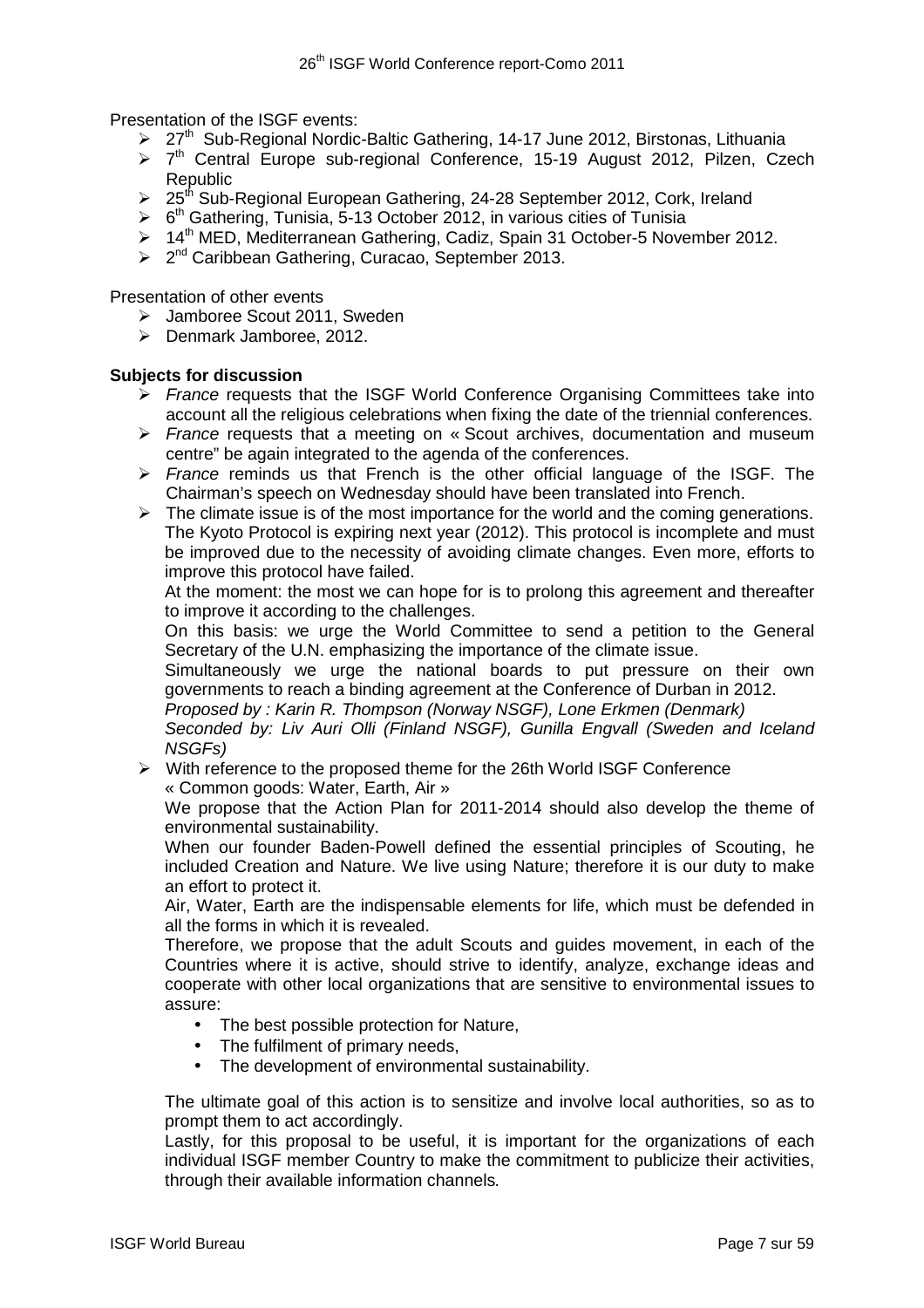The Italian delegation Attending the WC 2011

 $\triangleright$  Denmark requests that a list of all participants (including name and country) be issued.

# **Challenges**

ISGF is facing an ever growing series of delicate issues. Founding Member Organisations such as the Netherlands and the Trefoil Guild section of the UK are resigning from the Organisation. The General Assembly emphasized the necessity of continuing the dialogue. It therefore invited the World Committee to take on every step for bridging the gap between all parties. Such resignations penalize ISGF as a whole and more effectively the members of these NSGFs. The UKASA is ready to reshuffle its structure and give more space to UK TG members for a larger representation. As we all know the UK is always the most important contingent participating in any of our events. On the other hand the former Dutch NSGF merged into their National Scout Organisation in 2004. They have been absorbed under the name of Plusscouts. At the beginning these structure changes were welcomed as they seemed to have been decided on a clear basis. Yet the situation moved into incomprehension on our respective roles and nature. Our members deserve their autonomy as it is laid down by our Constitution. In addition the World Committee will have to act as a facilitator regarding the Canadian issue. The motion as adopted, by the General Assembly, will be looked into in order to find a compromise. Canada has been a member of ISGF since 1977 and in 2002 successfully hosted the 23<sup>rd</sup> World Conference. It is hoped that Canada will successfully face this challenge. Other Member countries are also facing serious financial difficulties. At the World Market solidarity among our members is to be mentioned and congratulated. Others face difficulties in growth matters.

For the coming triennium taking on such challenges is a shared responsibility. The World Committee will have to explore, in a more proactive way, the best conditions for consolidating our membership. Moreover our member organisations will also have to play an active role in the development of our Organisation. The geographical representation noticed at ISGF events reveals an ever creasing interest in our Organisation. Such a positive fact makes one feel confident as to our future.

Our gatherings are a fertile ground for enjoying enriching experiences. Let us hope that these meetings keep on being a melting pot where mankind and our different cultures can meet and where the challenges of the Humanity get the right response.

We would like to renew our thanks to MASCI for having enabled us to understand the full extent of our challenges and commitments towards ISGF. After advocating for tolerance and peace our Italian friends invite us for more respect towards the planet challenges, such as our common goods: water, air, earth, the conference theme, clearing thus the path for the coming years for more commitment and a wider awareness of the sustainable environment and the protection of our natural resources.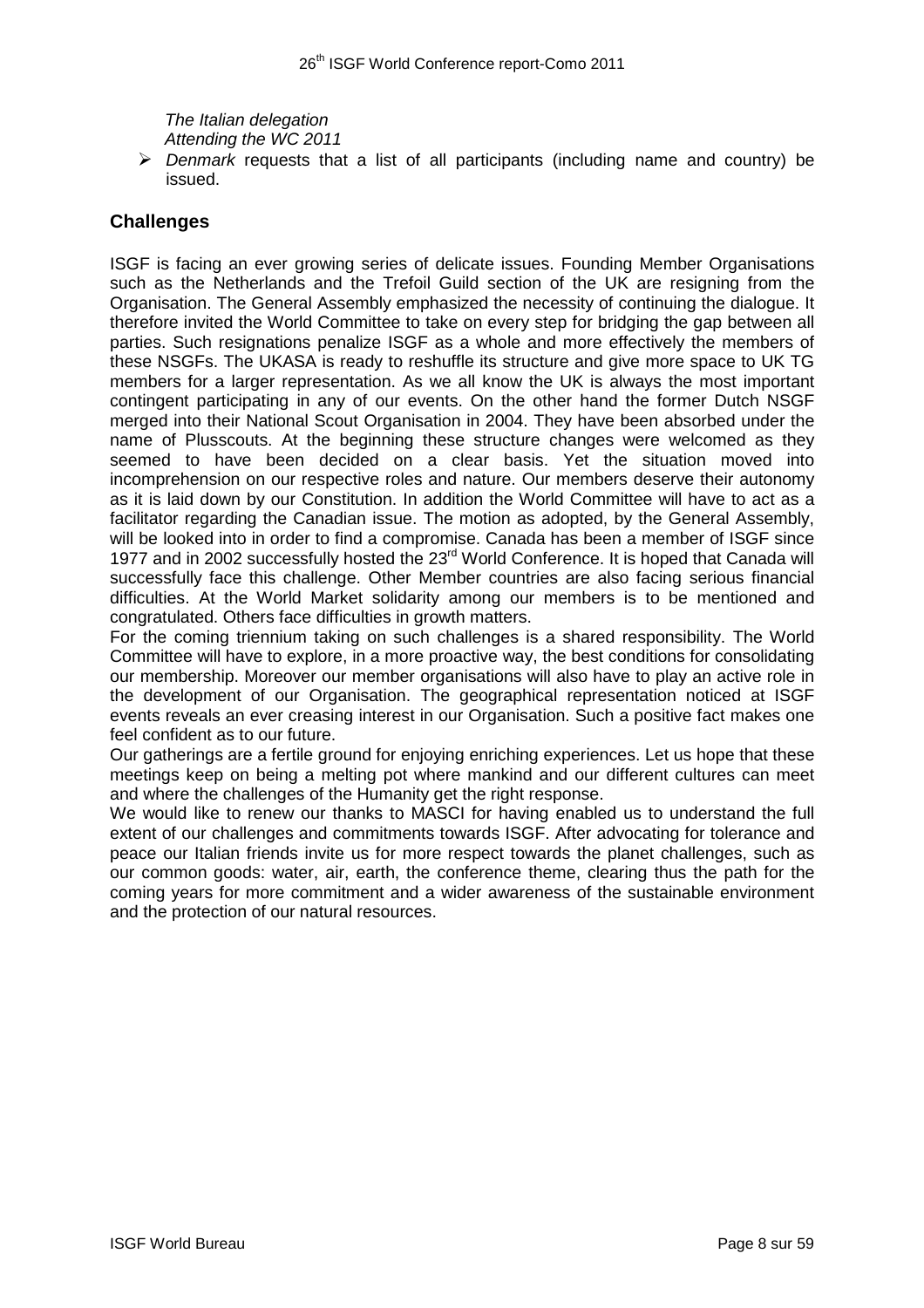# **RESOLUTIONS ADOPTED BY THE 26th WORLD CONFERENCE**

# **Resolution 1 : Associate Members**

The Conference, Having heard the report from the World Committee, Accepts Burkina Faso and Zambia as Associate Members of ISGF

# **Resolution 2 : Triennial report**

The Conference, Having received the triennial report 2008-2011, Accepts the triennial report as presented.

#### **Resolution 3 : Financial report**

The Conference, Having received the financial report 2008-2010 Accepts the financial report as presented

#### **Resolution 4 : Amendments to the Constitution and bye-laws**

The Conference, Having discussed the amendments to the Constitution and Bye-laws proposed by the World Committee and by Greece, Adopts the following amendments:

# **CONSTITUTION**

#### ARTICLE 1- Name, nature **and admission of adults**

#### 2. **Admission of adults**

**The** ISGF **through membership of a National Scout and Guide Fellowship (NSGF) or the Central Branch (CB)** is open to former members **and present adult members** of the Member Organisations of the World Association of Girl Guides and Girl Scouts (WAGGGS) and the World Organisation of the Scout Movement (WOSM) and to adults who did not get the opportunity to be Scouts/Guides at an early age or to be active Scout/Guide leaders**, but are now willing to subscribe to the values of Scouting and Guiding**.

ARTICLE 4- Emblem and flag

1. Emblem

The ISGF Emblem is a red Scout fleur-de-lys bearing two white stars on a white Guide trefoil**.** A black **or blue** key-line surrounds both fleur-de-lys and trefoil. All copyright and other intellectual property rights, together with any goodwill relating to it, belong to the ISGF. The Emblem forms part of the Constitution.

ARTICLE 5.-Membership

3. Criteria and conditions for Full Membership

g) consists of at least 125 members **(remaining part of letter g) deleted)** 

#### **k) [deleted]**

**l) [deleted]**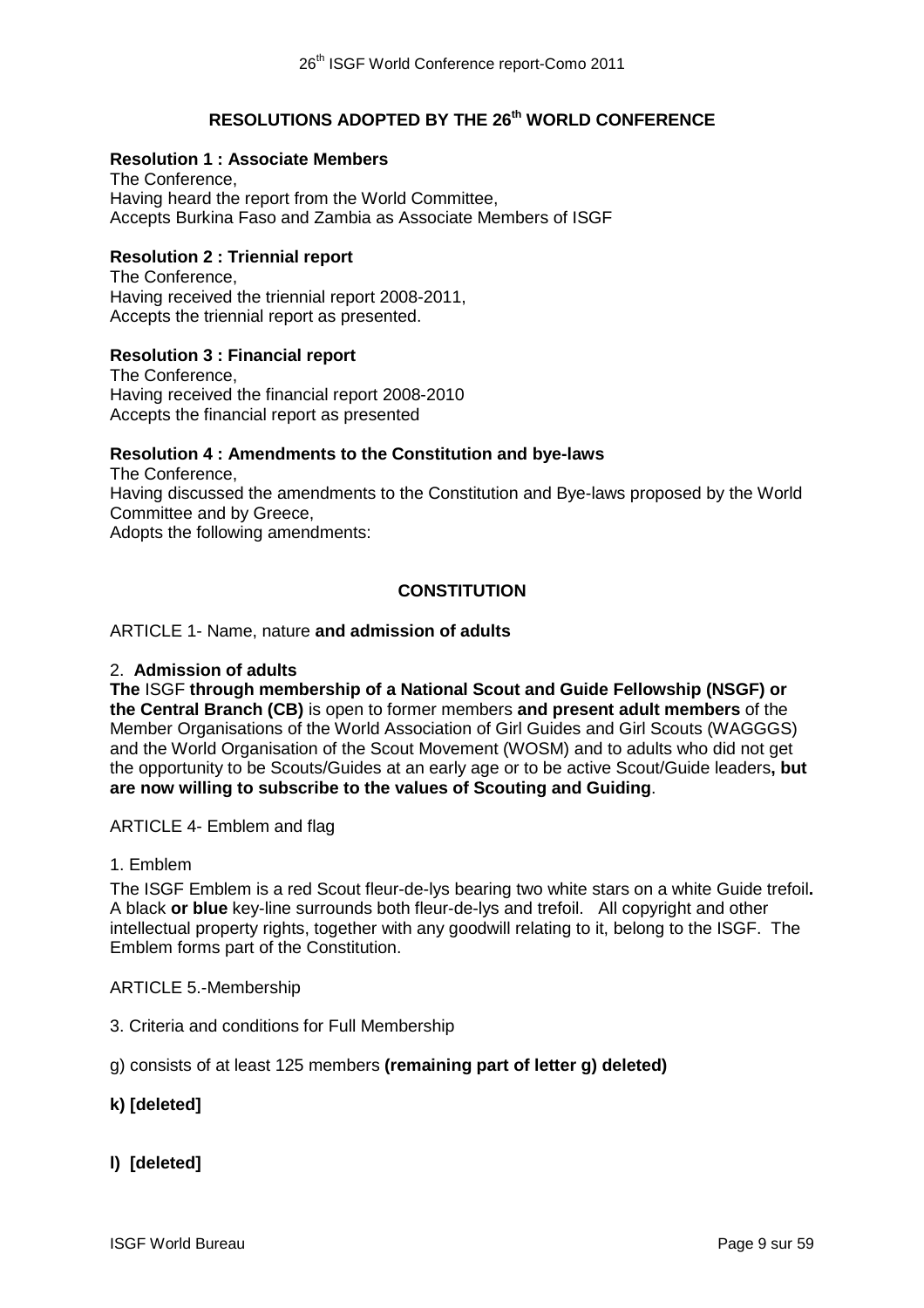# 7. One NSGF per country – Exceptions

In principle only one NSGF from any one country shall be recognised by the ISGF. However, where for various reasons, **it is impossible to have a single association or a federation as provided by art. 5.5, the World Committee may recommend that** two NSGFs be formed, one based on former members of a WAGGGS Member Organisation and the other on former members of a WOSM Member Organisation.

## 8. Submitting the Constitution

If the NSGF is a federation it is the responsibility of the federation to send a copy of each of the concerned constitutions to the ISGF World Bureau. If the NSGF is a section of a WAGGGS and/or WOSM Member Organisation, the constitution to be submitted is that of the WAGGGS and/or WOSM Member Organisation, **together with the constitution or byelaws of the NSGF itself if such exists**.

ARTICLE 8 -The World Conference

3. Functions

# **[ present text unchanged up to and including letter m]**

#### **add n) To approve the Rules of Procedure of the Conference**.

# **Bye-law 1.6 deleted**

#### ARTICLE 10- Steering Committee  **[Whole article deleted]**

Article 13- Regions and Sub-Regions

#### 1. Regions

NSGFs are grouped together in geographical areas known as Regions, **as defined by the World Committee after consultation with the NSGFs concerned.** NSGFs neighbouring two Regions may opt to join both Regions, after consulting the World Committee.

#### BYE-LAW 1- The World Conference

4. Appointment of the Conference Officers

Upon the proposal of the World Committee and for each of its meetings, the World Conference shall **approve the appointment of**:

BYE-LAW 5 -Registration procedures for Members

#### 3. Granting the Membership

If the **World** Committee considers that the criteria and conditions laid down in Art. 5, paragraph 3 (Full Membership) or paragraph 6 (Associate Membership) are fulfilled, it shall grant the **appropriate** Membership to the applicant **and register it with the World Bureau**. This decision shall be endorsed by the World Conference at the next meeting.

BYE-LAW 6- Use of the Emblem

2. Use by organisations working towards membership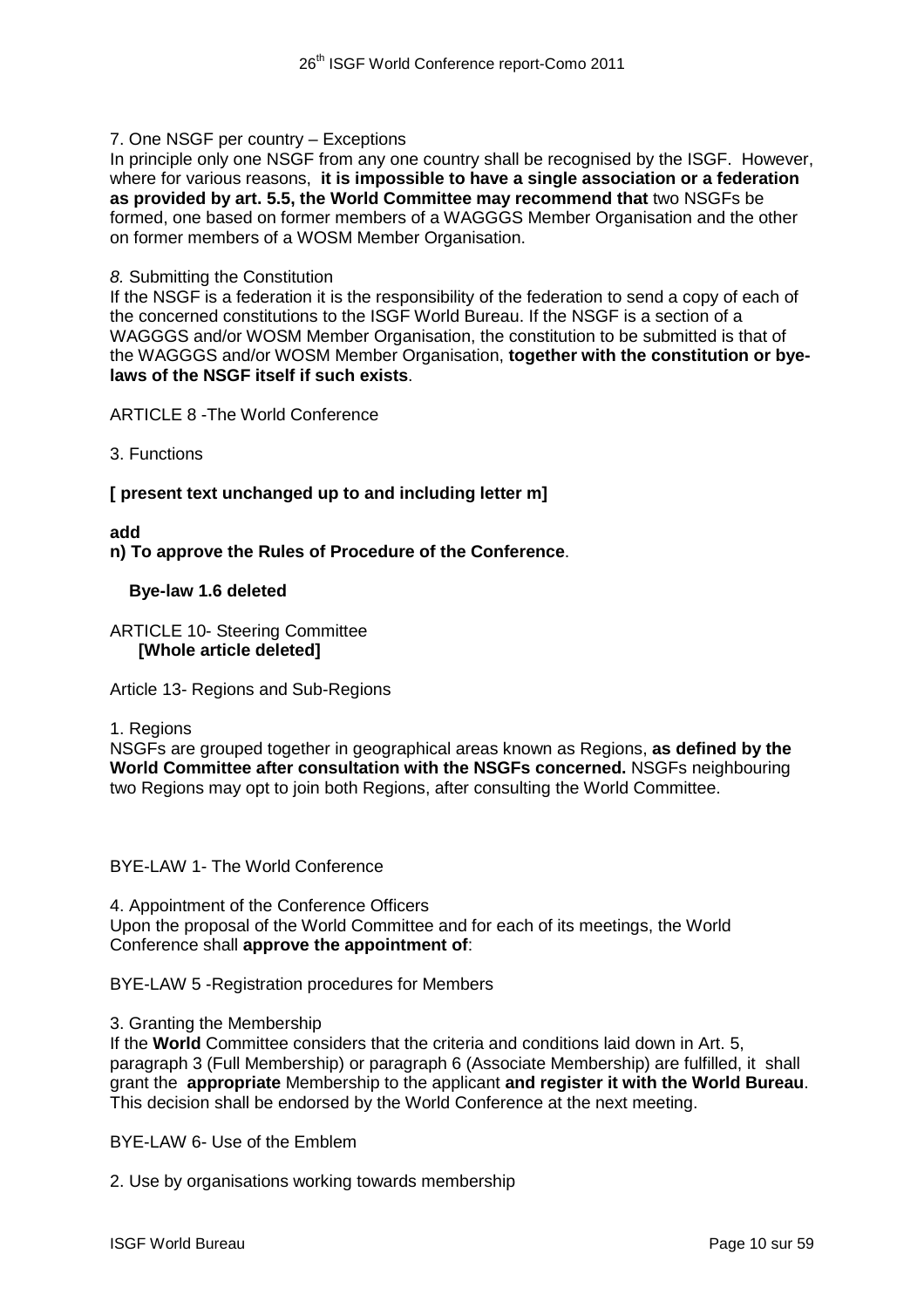Non-Member national adult organisations recognised by the World Committee as working towards Membership may be granted **by the World Committee** a non-exclusive licence to use the Emblem for the duration of such recognition, but otherwise shall acquire no rights in it.

# **BYE- LAW 8- Annual report**

**Each NSGF shall submit annually to the World Bureau a report providing its membership numbers and details of the year's main activities involving personal growth and community service and those carried out in support of Scout and Guide organisations locally, nationally and internationally.** 

**BYE-LAW 9- International Development Fund** 

#### **1. Name and nature**

**An International Development Fund (ID Fund) shall be established by the ISGF. It shall be separate from the general ISGF budget, and shall be managed and spent according to the following rules.** 

# **2. Aims**

**The aims of the ID Fund shall be:** 

- **a) to assist in the development of the ISGF by specific initiatives designed to increase the number of its Members and the membership within each Member;**
- **b) to support the development of WAGGGS and WOSM through their World Headquarters or their national member organisations, including by granting scholarships to individuals;**
- **c) to support ISGF projects directed to developing countries.**
- **3. Financial resources** 
	- **The ID Fund shall be financed by:**
- **a) donations from NSGFs, ISGF Regions and Sub-Regions, members of the ISGF World Committee and other individuals**
- **b) the proceeds of the Stamp Bank**
- **c) proceeds of the World Market organised at ISGF World Conferences**
- **d) legacies**
- **e) other specific fund-raising activities**
- **f) surplus membership fees.**

# **4.Procedures**

**The ID Fund resources shall be applied to achieve the aims mentioned in Art. 2. Their allocation shall be decided by the World Committee and reported in the financial statement of accounts submitted annually to the NSGFs. They shall not be used for normal operations of the World or Regional bodies of the ISGF.** 

**BYE-LAW 10 - colours of the emblem and flag Blue dark PMS 286 Blue light PMS 292 Red PMS warm red** 

# **Resolution 5 : Authorisation to the World Committee**

The Conference

Having approved amendments to the Constitution and bye-laws,

Authorises the World Committee to carry out a review of the text of the World Constitution and Bye-laws with a view to co-ordinating the changes with the rest of the text, eliminating any formal imperfection, and ensuring the consistency of the English and French texts;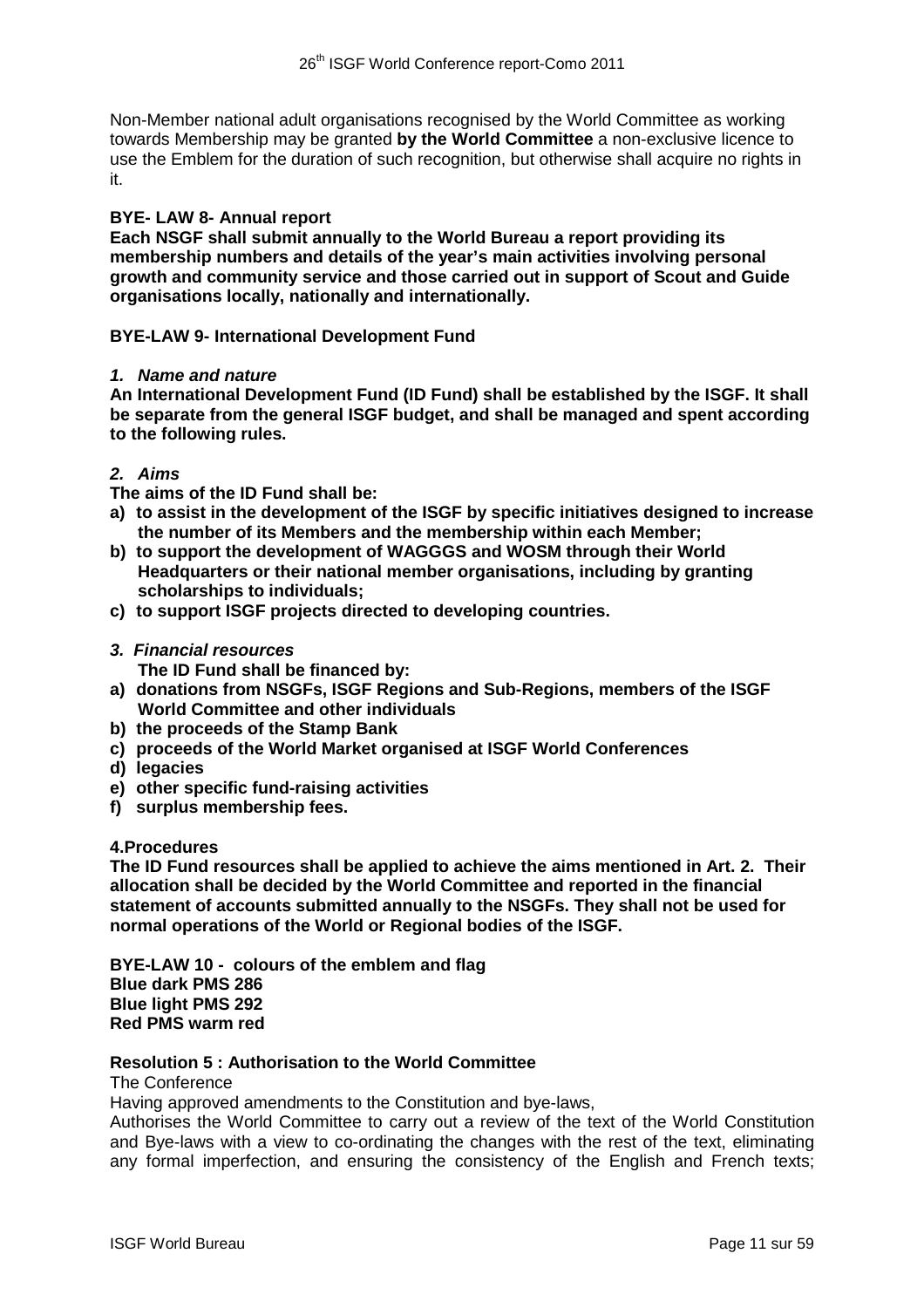provided any change so introduced will not alter the substance of the text and be fully reported to all NSGF's.

## **Resolution 6: Withdrawal of the UK TG**

The Conference has learned with regret the decision taken on 13 January 2011 by the National Executive of the UK TG to withdraw from the ISGF as of 31 December 2011.

The Conference

- recalling that the UK TG belonged in 1953 to the British Member Organisation which was one of the Founders of our world organisation
- noting that the concerns expressed by the UK TG about the ISGF have been met or could be met, and that, therefore, the reasons that led to the UK TG decision have ceased to exist
- convinced that adults need a specific international network responding to their desires and inclinations,
	- 1. APPEALS to the UK TG to reconsider the decision to withdraw from the ISGF;
	- 2. ASKS the ISGF World Committee to continue the dialogue with the UK TG, with a view to confirming their membership of the ISGF or, if this did not prove possible, to explore ways to encourage all the UK TG members that wish to remain in the ISGF to do so;
	- 3. UNDERLINES the importance, in this connection, of the readiness of UK ASA to evolve towards a unified UK Member for all adults;
	- 4. REMINDS the UK TG that, should it confirm its decision to resign its membership of the ISGF, it should comply with the rules of the ISGF Constitution which provides that "resignation takes effect on  $31<sup>st</sup>$  December of the first year following that during which the notice was given, subject to the NSGF having at that date fulfilled all obligations arising out of its Membership, including financial obligations".

#### **Resolution 7 : Withdrawal of the Plusscouts/Scouting Nederland**

The Conference has learned with regret the decision taken on 18 June 2011 by the Annual Meeting of Scouting Nederland to terminate the ISGF membership of the Plusscouts/SN.

The Conference

- recalling that the Netherlands was in 1953 one of the founders of the world organisation
- noting that very many adults in the Netherlands still want to remain part of the ISGF,

1. URGES Scouting Nederland to reconsider its decision and to allow the Plusscouts to be set up as an autonomous and democratic Section of SN, in line with the requirements of the ISGF Constitution;

2. Alternatively, APPEALS to Scouting Nederland to grant its recognition to an independent national adult organisation to be formed in the Netherlands with a view to being accepted by the ISGF as a NSGF with all its constitutional obligations, including that of closely cooperating with the country's National Scout and Guide Organisation;

3. INSTRUCTS the World Committee and World Bureau, pending the implementation of either of the above alternatives, to provide adults from the Netherlands registering as Central Branch members with adequate structures and information.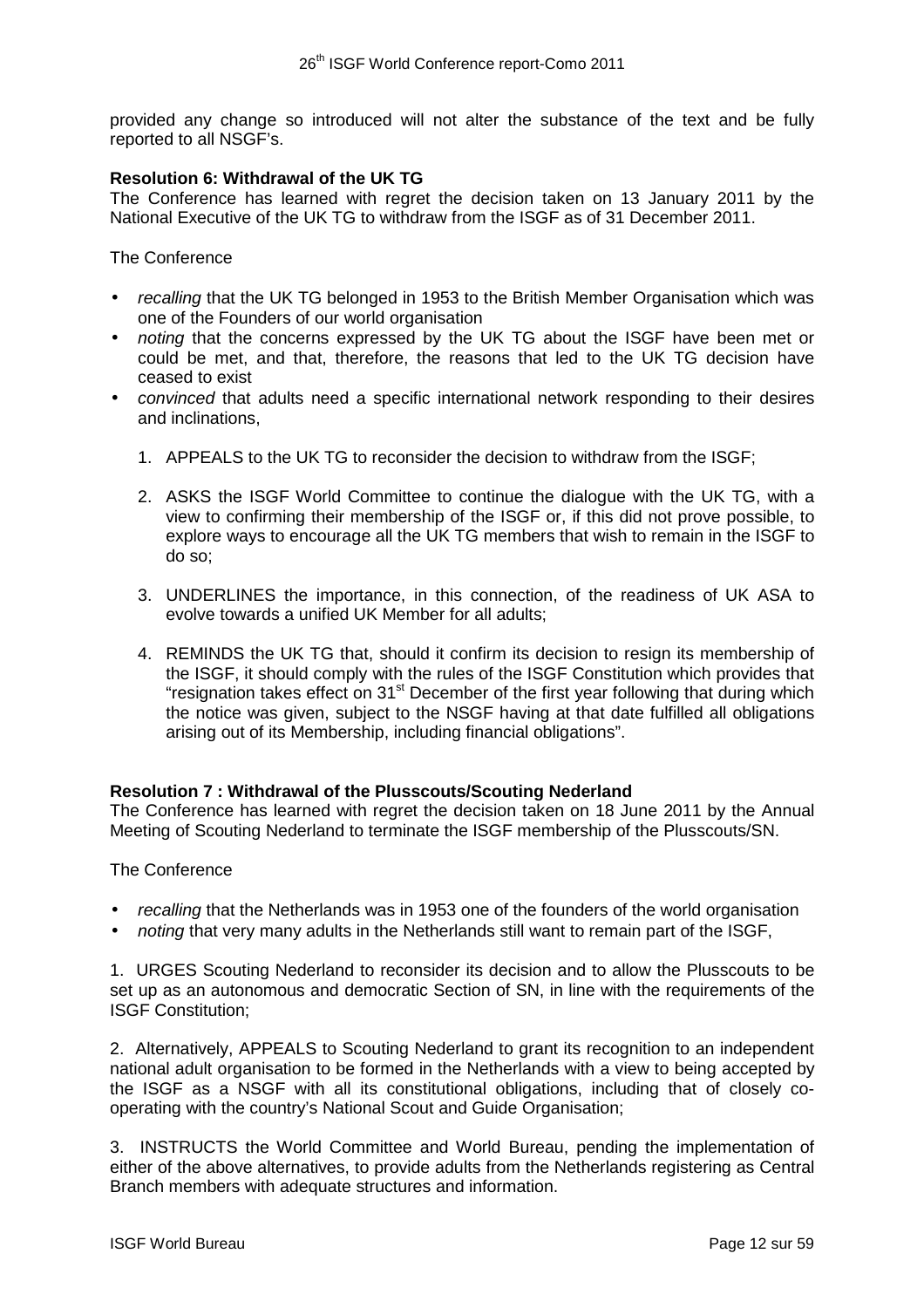4. APPEALS to Scouting Nederland to cooperate with the action mentioned in point 3 by informing the adults, or allow ISGF to inform them, about the possibility of registering as CB members.

5. REMINDS Scouting Nederland that, should it confirm its decision to resign its membership of the ISGF, it should comply with the rules of the ISGF Constitution which provides that "resignation takes effect on  $31<sup>st</sup>$  December of the first year following that during which the notice was given, subject to the NSGF having at that date fulfilled all obligations arising out of its Membership, including financial obligations".

# **Resolution 8 : ISGF Presence in Canada**

The Conference

- having examined the present situation of the ISGF presence in Canada, which comprises a long-standing NSGF (the Canadian Fellowship of B-P Guilds), and two other societies (the Amicale Canadienne Francophone and the Agnes Baden-Powell Trefoil Guild Fellowship)
- reaffirming the rules covering this situation (only one NSGF per country; no CB registration in countries where a NSGF exists; obligation to register all individual members)
- moved by the desire to enlarge our brotherhood/sisterhood
- convinced that the ideal values of the Scout/Guide Law and Promise shared by all ISGF members should make it possible to get to a universally agreed solution,

1. URGES all the parties concerned to sit around a table with a view to coming to a solution either along the lines that have been proposed by the WCom, or on any other lines consistent with the ISGF Constitution;

2. ASKS the World Committee to continue working as a facilitator towards the identification of such a solution.

# **Resolution 9 : Relationship ISGF-WOSM**

The Conference

- taking note with appreciation of the recent contacts between the ISGF World Committee and World Bureau and the WOSM Secretary-General
- determined to reaffirm the traditional links of the ISGF with WOSM and support given to WOSM at local, national and international levels,

1. APPROVES the action carried out by the World Committee resulting in the Joint WOSM-ISGF Statement;

2. REQUEST the World Committee and, so far as they are concerned, all NSGFs to strictly live up to the provisions of the Joint Statement;

3. ASKS the World Committee to continue to develop an active and open relationship with WOSM, based on the links and channels set out in the Joint Statement.

# **Resolution 10 : Elections to the World Committee**

The Conference Having voted in secret ballot Elects as new members of the World Committee:

Virginia BONASEGALE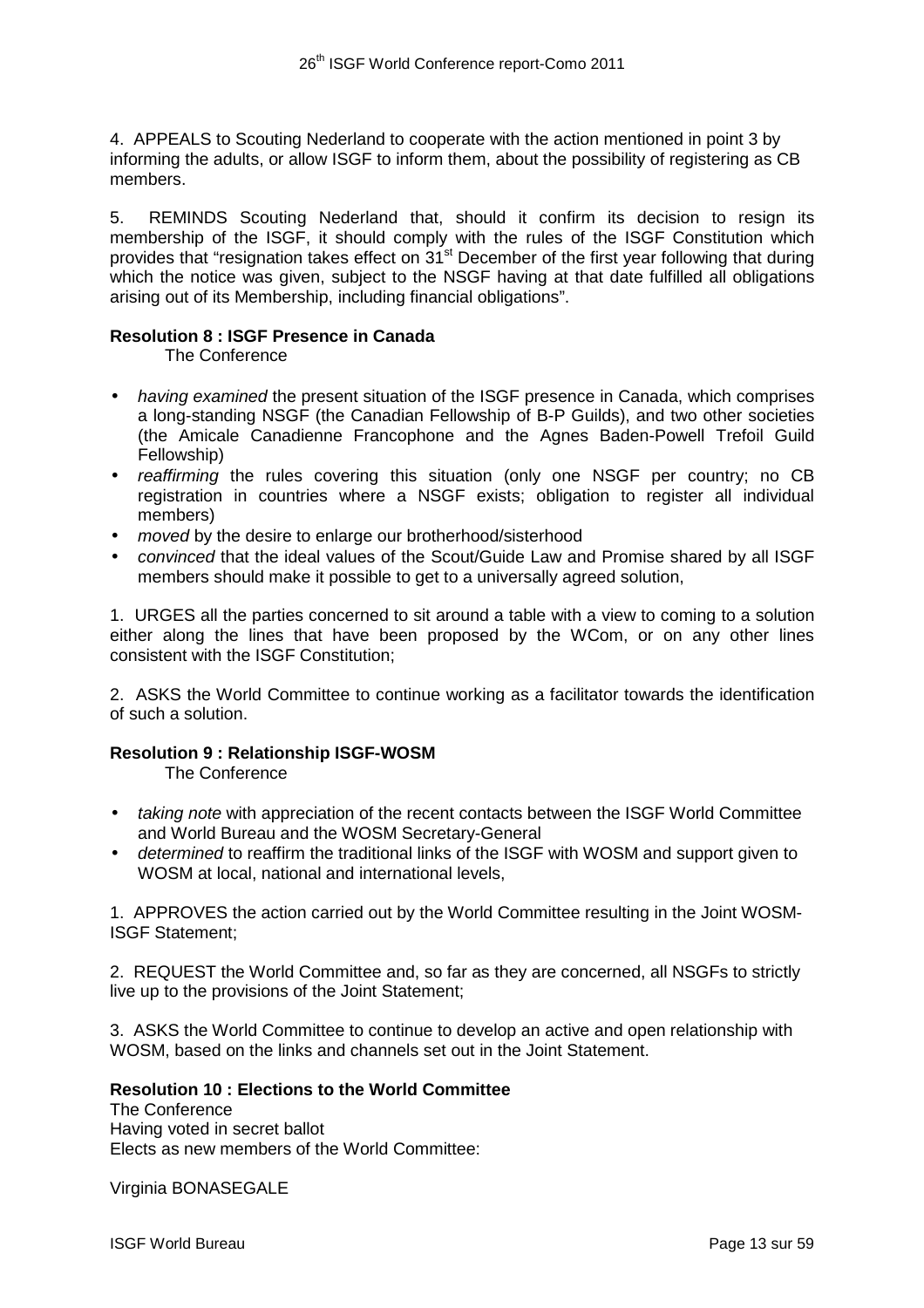Nana GENTIMI Verna Maria LOPEZ Mida RODRIGUEZ

# **Resolution 11 : Next Conference**

The Conference Having voted in secret ballot Chooses Australia for the venue of the 2014 World Conference.

# **Resolution 12 : Action plan**

The Conference Approves the Action Plan for 2012 to 2014 as presented.

#### **Resolution 13 : Fee system**

The Conference,

• taking note of the recommendations contained in the World Committee Triennial Report

1. DECIDES to extend the present fee system, with an increase of 6% across the board to allow for inflation; consequently the new rates of the per capita fee in Euros for the three levels of countries based on their GNP will be 2.04, 1.36, and 0.68 for the triennium 2012- 2014;

2. ASKS the World Committee to keep the three levels under review as the GNP figures of some countries are changing very fast.

# **Resolution 14 : NSGF's and CB groups failing to pay their fees**

The Conference

- aware of the considerable number of NSGFs which, despite the efforts of the World Bureau, do not comply with the constitutional obligation of paying the annual fees, as described in the World Committee's Triennial Report
- aware also that some CB groups equally fail to pay their fees
- taking into account the main reasons of this fact (currency export problems or lack of financial resources)
- determined to improve the situation.

1. ASKS the World Bureau to keep the situation under review, submitting a list of these NSGFs and CB groups to every WCom meeting and circulating it to all NSGFs;

2. REQUESTS the World Bureau and the CB co-ordinator respectively to support NSGFs and CB groups having difficulties with their authorities to export currency by informing these authorities of the reasons for the NSGFs' requests and of the amounts involved;

3. ENCOURAGES all NSGFs to keep their fee collecting system under review and streamline it as necessary;

- 4. SUGGESTS to NSGFs and CB groups not having sufficient financial resources to:
	- make use of the World Market at Conferences to sell their handicraft and raise money
	- look for sponsors in their country among former Scouts and Guides

- look, with the assistance of the WB, for NSGFs which would volunteer to sponsor them;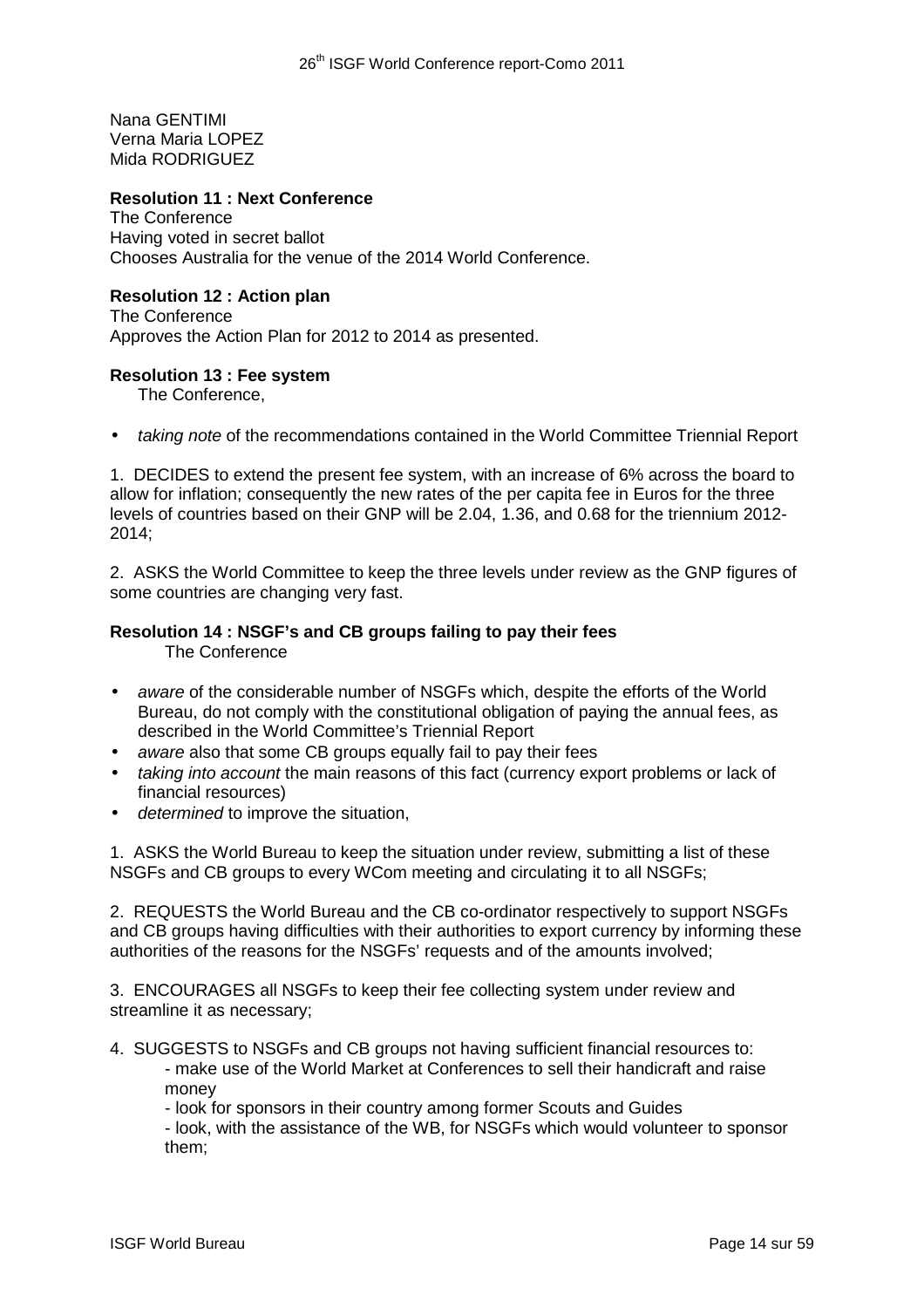5. RECOMMENDS to all NSGFs to express their practical solidarity in this way to NSGFs and CB groups not having sufficient financial resources.

# **Resolution 15: Auditors**

The Conference, Having heard the proposition by the World Committee appoints Serge Delvaux and Meinhard Perkmann as auditors.

# **Resolution 16 budget 2012-2014**

The Conference Approves the budget for 2012-2014 as annexed to this resolution.

# **ANNEX TO RESOLUTION 16 FINANCIAL PLAN/PLAN FINANCIER 2012-2014**

Accounts expressed in Euros/Comptes exprimés en Euros

|                                                                 | 2012      | 2013       | 2014       |
|-----------------------------------------------------------------|-----------|------------|------------|
| <b>Income/Revenus</b>                                           |           |            |            |
| Fee/Cotisations                                                 | 95 000,00 | 88 000,00  | 88 000,00  |
| Bank interests/Intérêts bancaires                               | 2000,00   | 2000,00    | 2 000,00   |
| Miscellaneous/Divers                                            | 1000,00   | 1000,00    | 1000,00    |
|                                                                 | 98        | 91         | 91         |
| <b>Total Income/</b>                                            | 000,00    | 000,00     | 000,00     |
|                                                                 |           |            |            |
|                                                                 |           |            |            |
| Salaries and social charges/Salaires et charges sociales        | 58 000,00 | 59 450,00  | 60 936,25  |
| World bureau expenses - Frais bureau Mondial                    | 16 000,00 | 16 500,00  | 17 000,00  |
| Provision for Equipment / Provision pour équipement             | 1000,00   | 1000,00    | 1000,00    |
|                                                                 |           |            |            |
|                                                                 | 75        | 76         |            |
| Fixed costs World Bureau/Coûts fixes bureau mondial             | 000,00    | 950,00     | 78 936,25  |
|                                                                 |           |            |            |
|                                                                 |           |            |            |
| World Committee/Comité mondial                                  | 10 000,00 | 10 000,00  | 10 000,00  |
| World conference / Conférence Mondiale                          | 5000,00   | 5000,00    | 5 000,00   |
| Chairman / Présidence                                           | 1000,00   | 1000,00    | 1000,00    |
| Other travels and accommodation/Autres déplacements et frais de |           |            |            |
| séjour                                                          | 3 000,00  | 4 000,00   | 2000,00    |
|                                                                 |           |            |            |
|                                                                 | 19        | 20         | 18         |
| <b>Other Costs / Autres charges</b>                             | 000,00    | 000,00     | 000,00     |
|                                                                 |           |            |            |
|                                                                 | 95        | 97         |            |
| <b>Total costs/Total des charges</b>                            | 000,00    | 950,00     | 97 936,25  |
|                                                                 |           |            |            |
|                                                                 |           |            |            |
| Result / Résultat                                               | 4 000,00  | $-5950,00$ | $-5936,25$ |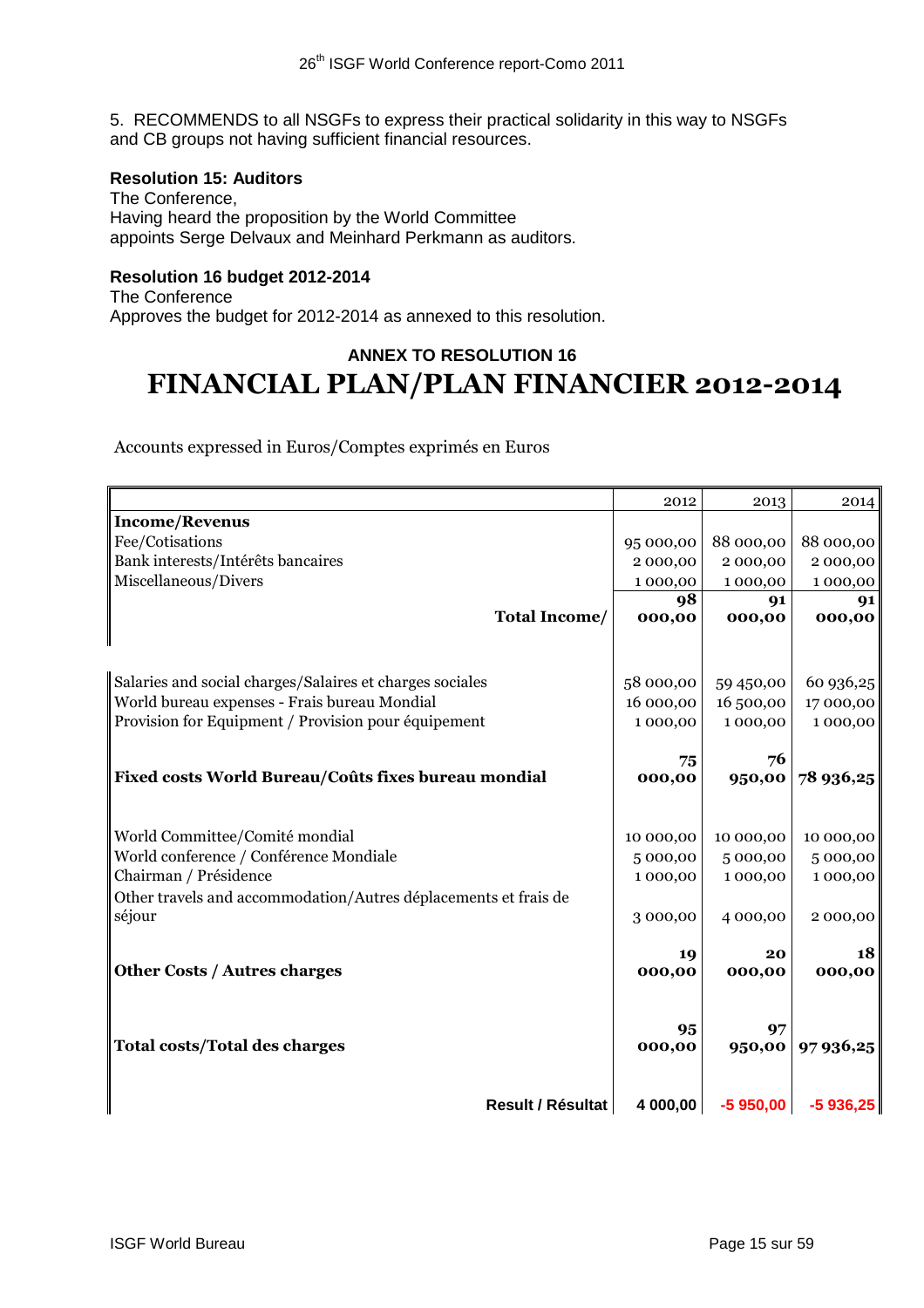# **Presentation of the Triennial Report. Brett D. Grant, Chairman of the ISGF World Committee**

Welcome to the Triennial Report.

This report reflects the actions carried out by our World Committee and World Bureau over the last 3 years based on the directions of the previous World Conference.

I shall not read every word of the report as you will have read it already, but will highlight specific parts and show a short Power Point presentation to reinforce the contents of the report.

As you have seen we have divided the report up to match the actions set out in the 2008- 2011 Vision Statement. Then given clear results to these actions. During the last three years we have asked for reports from our NSGF's to see what they were doing to meet their part of the Vision. Some countries have given some positive action to that and we thank them for their commitment.

From this report the World Committee hopes that you will be able to build on the work already done by setting the next lot of actions for the 2012-2014 Vision which could even mean targeting specific actions from this one for further development.

I draw special attention to the work done by our new International Projects Team to better promote the ISGF by direct targeting of projects with recipients reports that can be used to promote the ISGF to new members.

N.B: the Power Point presentation can be downloaded from our website (www.isgf.org) or sent by the World bureau, pon request.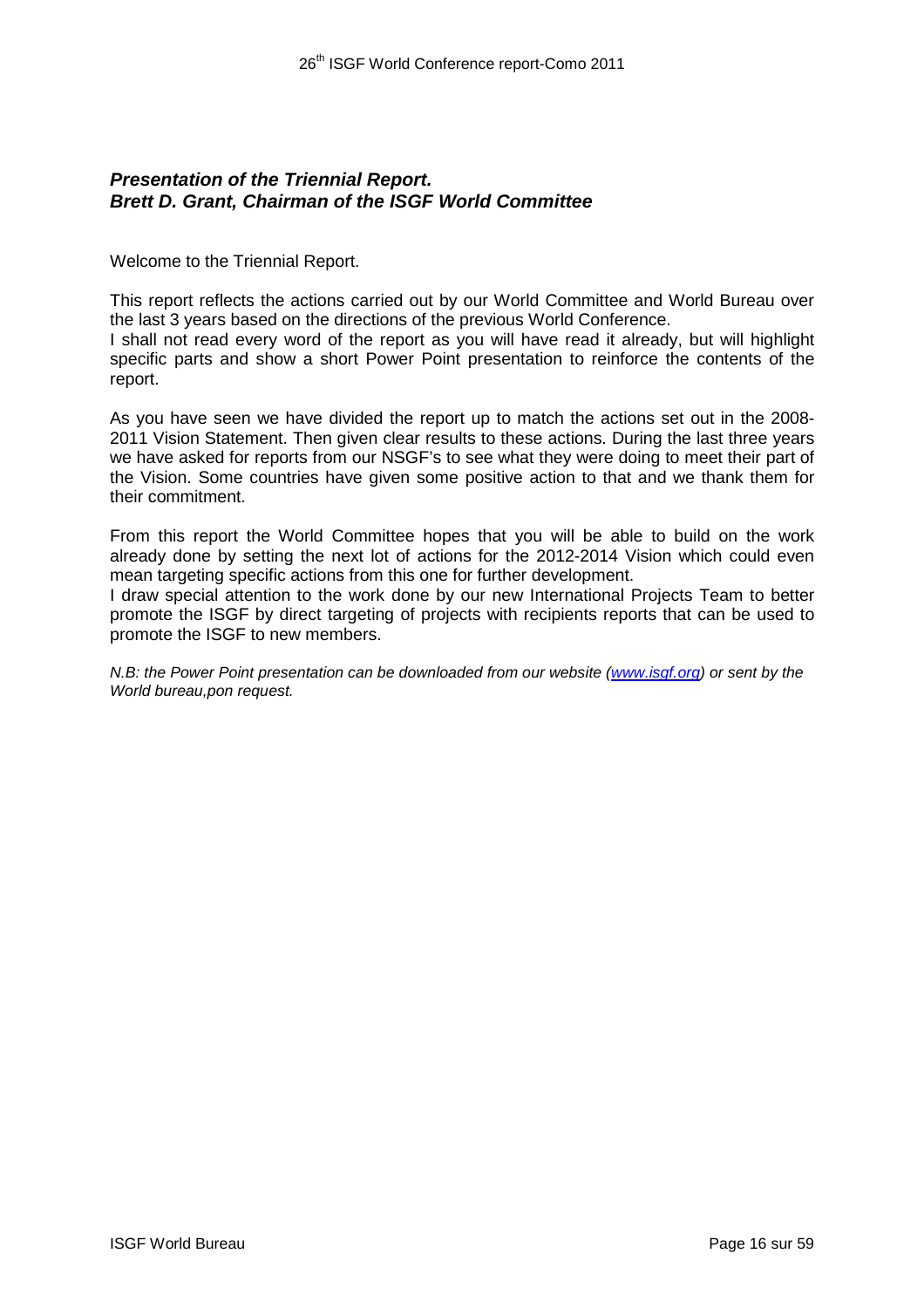# **Presentation of the International Development Fund Report. Brett D. Grant, Chairman of the ISGF World Committee.**

Welcome to the most exciting part of our reporting.

Over the last few years our World Committee has worked towards having a greater traceability of where funds come from and how they are used out of this fund. As you have read the main achievements have been that the World Committee has been able to cover all of its reduced expenses from the membership fees allowing any contributions to the ID Fund to be used where it was intended. Development of youth around the world. Also by working direct with Regional Scout and Guide organisations instead of just handing a single cheque to WOSM and WAGGGS each year, we have been able to better utilize our funds in more direct and diverse actions. A bigger bang for our euro so to speak. Greater value for our money.

We have also seen greater support of WOSM and WAGGGS projects by NSGF's and individuals with this traceability and accountability reporting.

Our ID Fund can now be used as a marketing tool to promote the corporate world to obtain funding support for bigger projects that our Scouting and Guiding community needs to grow. We can show them that 100 percent of their support shall be used without the deduction of administration costs. Truly an example to be held up to other organisations.

We have seen a chart that shows where the funds come from and where they go, to better explain to people the process involved with the ID Fund.

Traceability of these donations can be seen leaving the ID Fund and going through the International Project Team and how it was used in their report.

Everyone will note that there is an opportunity to designate donations to a particular account within the fund for a specific use. Be it a WOSM, WAGGGS or Community project.

To better represent the views of our membership the World committee have set out a procedure for the ID Fund for this congress to vote on. This will give a clear indication to future members what the ID Fund is in existence for and how it is to be used.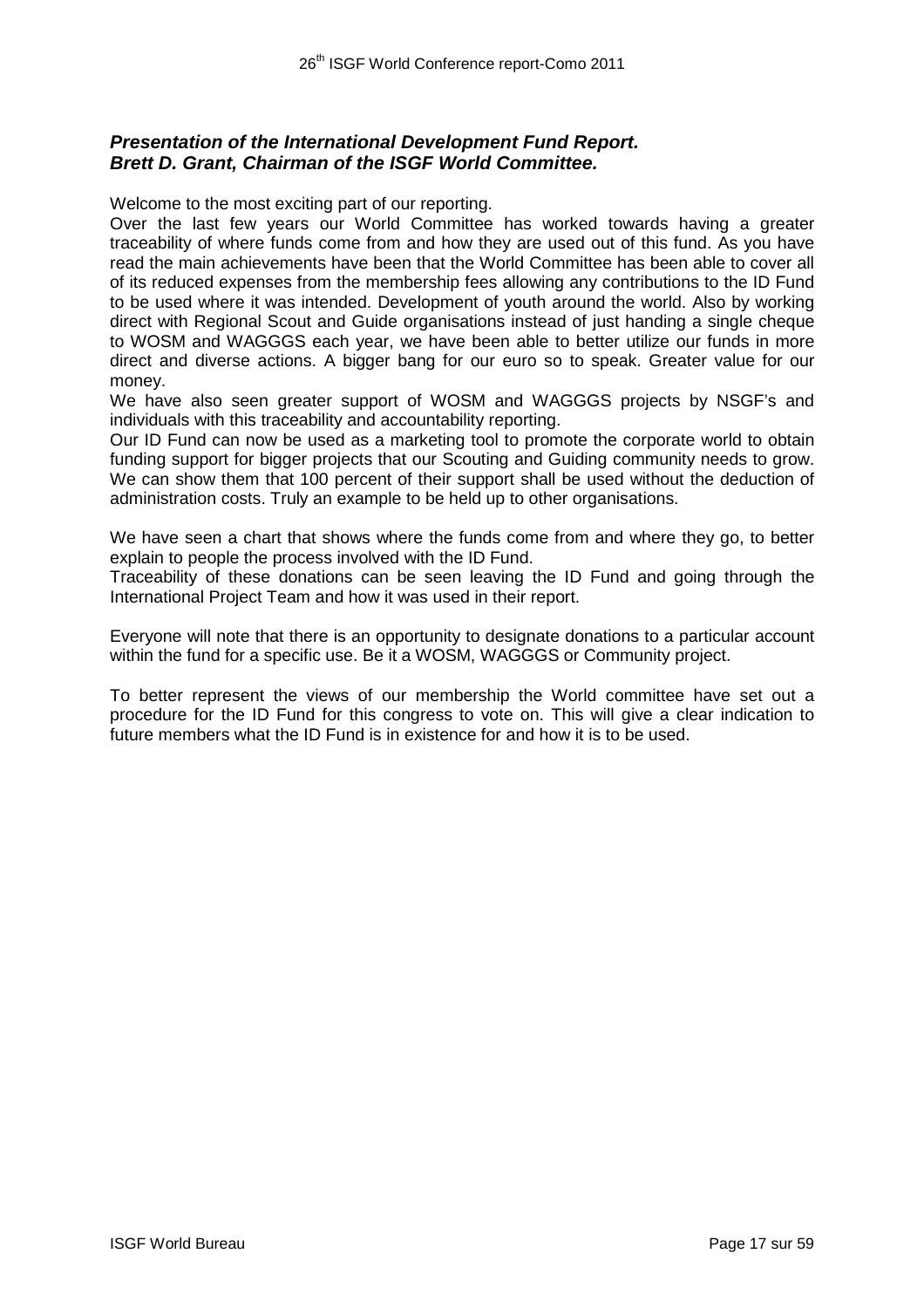# **Growth. Brett D. Grant, Chairman of the ISGF World Committee**

The growth of the ISGF over the last 3 years has been directed at building a foundation of support for our National Scout and Guide Fellowships to be able to use on a local basis. These have included better descriptions of the many actions carried out by the ISGF. The formation of teams to move actions forward that can be used to gain new membership. A website that better reflects the diversity of our membership and shows future members just who we are.

Foundation actions like Facebook, a social media site which brings together many people from all walks of life, both inside and outside of the ISGF to an open forum to discuss our passion of Scouting and Guiding. Then over time as the non members gradually see the amount of important service we undertake as well as the fun we have along the way they will be more tempted to join us because they know us.

Foundation actions like meeting with Regional Scout and Guide people to better support grass roots actions to show non members why the ISGF is a go ahead organisation.

There are many factors involved in building the ISGF membership. A synergy between the World Committee, World Bureau and the NSGF's is the next step in this evolution for growth. Whether it be the rebuilding of fading NSGF's or the establishments of new NSGF's by the World Committee or the targeting of new individual members by the NSGF's.

The diversity of our members reflects the diversity of the methods we need to implement to attract new members. Even our current membership has a variety of reasons for being members of the ISGF on top of our belief in the importance of the continuation of Scouting and Guiding. Some are here for the added benefit of travelling to new places and meeting new people. Some are here purely for the service we provide. Others, because of an opportunity for a coffee and a chat once a month.

It is important that whoever sets the method of attracting new members does not do it around their sole reason for being a member of the ISGF and Local Fellowship.

Take time to think how like minded people can be grouped together to provide a better environment for their meeting.

Our ISGF World Committee has laid a foundation and provided the tools for growth. It is now our turn to build a stronger membership on those foundations.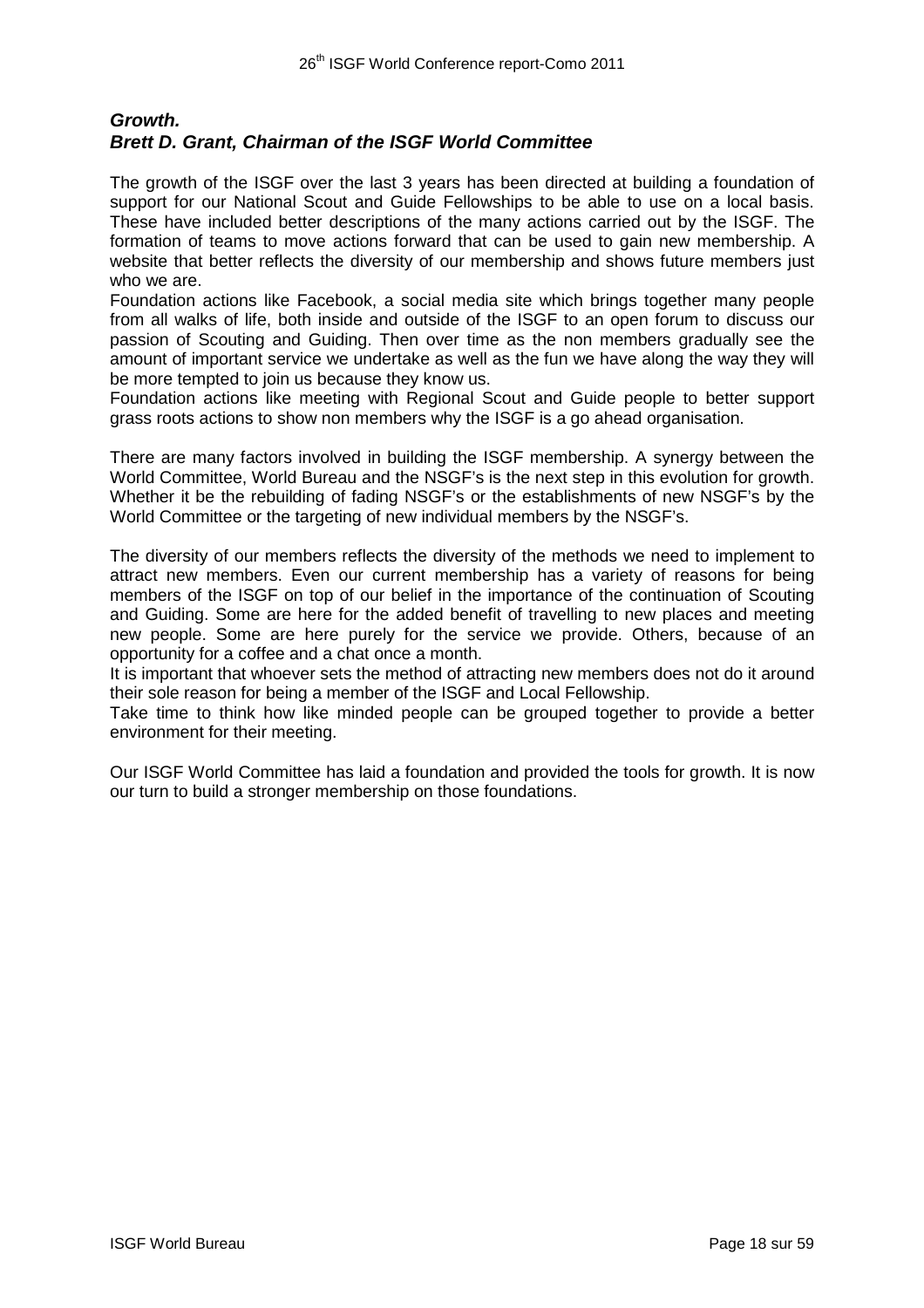# **Marketing Brett D. Grant, Chairman of the ISGF World Committee.**

By the end of this World Conference our World Committee hopes that you will leave with great ideas to be able to build on the marketing tools that we have developed over the last few years.

The World Committee has found inspiration and information in your Annual Reports and some have been incorporated in our strategies. Being at the international level, marketing strategies have a different requirement and structure than at national, local or even local neighbourhood level.At international level our World Committee has taken a corporate approach by not only working with WOSM and WAGGGS at world level but also dealing with them at a closer Regional level.

At world level we aim our marketing towards the establishment of new NSGF's. We hold up to WOSM and WAGGGS and potential new members in a country what is taking place in a country close by. There is a flow on effect to our current membership as well. For example the presentations we do at WOSM and WAGGGS Regional Conferences. Scouting and Guiding people get to see a wider picture of what the ISGF commits to rather than a local dedicated presence. Then, hopefully they will have a better understanding of what tools are available to them to better assist our youth and come back to their countries ready to work more closely with the National Scout and Guide Fellowships. These Commissioners also have a chance to be engaged in conversations so different Commissioners can see that our service is common and spread world wide.

The World Committee has designed and released our unifying image based around the ISGF Logo..We have produced scarves, woggles and badges as requested in the last ISGF Action Plan to give a common image of our members at international events. There has been various banners, shirts, towels, cap and vest designs trialled to give people ideas of what could be adapted in their own countries. You will see a few these sample ideas around the World Conference.

The International Projects Team has been used to identify projects at grass roots level as well as the regional level of Scouting and Guiding with the theme being that exposure of a current leader or youth member now will leave an imprint in their memory so that when they do decide to retire from the uniformed association, they will have that warm feeling from seeing and even experiencing the ISGF work and give consideration to joining our Fellowship.

From the above actions the National Scout and Guide Fellowships can shape the tools that have been developed into an area specific action.

The World Committee wants to share the knowledge we have gained and the actions done during these 3 years. Therefore we have produced a CD-Rom that contains a lot of information, designs and ideas to work from or even just modify. On our website you can find a lot of photos that also can be used for your national marketing. All the tools can be used by our membership to excite people to join us.

Take a look at what our World Committee has made available and let's see if we can use it to develop national strategies to gain more members.

Each country present at the World Conference will have 2 CD-Roms handed over – not now but when we go for the coffee and tea break AFTER the key note speaker has addressed us. So please at that time come to the table of the Resolution Committee where Leny and Rigmor will be ready to hand out the CD-Roms.

N.B: the Power Point presentation can be downloaded from our website (www.isgf.org) or sent by the World bureau, on request.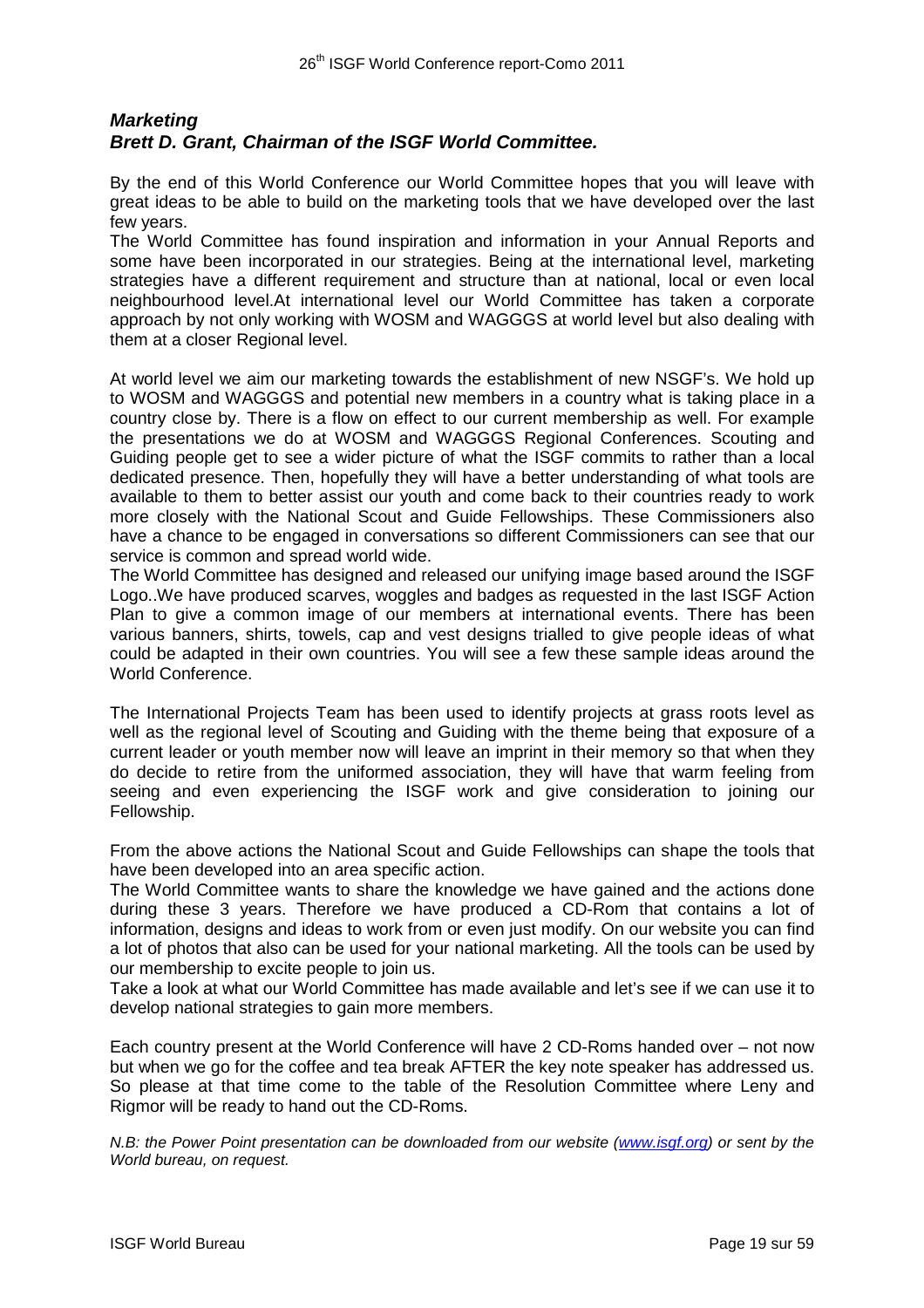# **Address to Conference September 2011 Margaret Routley, National Chairman Trefoil Guild UK**

Chairman and Members of the World Committee of the International Scout and Guide Fellowship, Chairman of Conference, Madam Vice-Chairman of Conference, Delegates and Members of the International Scout and Guide Fellowship. Thank you for giving me the opportunity to address conference today.

It is with regret that I confirm that as from 31<sup>st</sup> December 2011 Trefoil Guild UK will cease to be members of ISGF. The unease which the Trefoil Guild has felt with its position in ISGF is not new. It has been well documented in the minutes of the National Executive Committee over many years and culminated at the 25<sup>th</sup> ISGF World Conference in Vienna in 2008. Trefoil Guild UK submitted four policy recommendations to the World Conference. A summary of these recommendations can be found on Pages 22 to 24 of the Triennial Report. The Trefoil Guild were asked to withdraw one recommendation relating to fees, but the other recommendations were accepted and assurance was given that these would be binding on the way the World Committee works in future.

In October 2008 on behalf of the Executive Committee of the Trefoil Guild, Elizabeth Ferrier wrote to the World Committee expressing pleasure at the acceptance of the proposals, but also indicated that Trefoil Guild UK would in the coming years be looking for evidence of these recommendations being put into action.

In the same letter she lists the evidence Trefoil Guild would be looking for, indicating that the World Committee had started to introduce actions thus showing they were working towards these recommendations:

Indicators which the Trefoil Guild were looking for after **ONE** year would be:

- **Proposal 1** (i) That the World Committee has made contact with WAGGGS and WOSM and identified which of their projects ISGF could support (ii) That it has reviewed plans for developing ISGF organisations and prioritised those where there are good contacts in established Guiding and Scouting organisations
- **Proposal 2** That the Minutes of the World Committee or notes of progress distributed to International Secretaries
- **Proposal 4** That contact has been made with Member Organisations through their International Secretaries and National Presidents seeking help and involvement in the current actions of ISGF
- Use of fees It was requested that a clear statement be produced annually showing how the fees are being spent, and this should include any distribution of money from the development fund.

Unfortunately the World Committee did not respond to these requests by the Trefoil Guild **within the time frame set**:

 1 At the end of the first year of the triennium the World Committee made no attempt to update the Trefoil Guild on progress being made. Letters were written to remind members of the World Committee that the National Executive Committee of the Trefoil Guild UK was monitoring progress being made. These letters were ignored.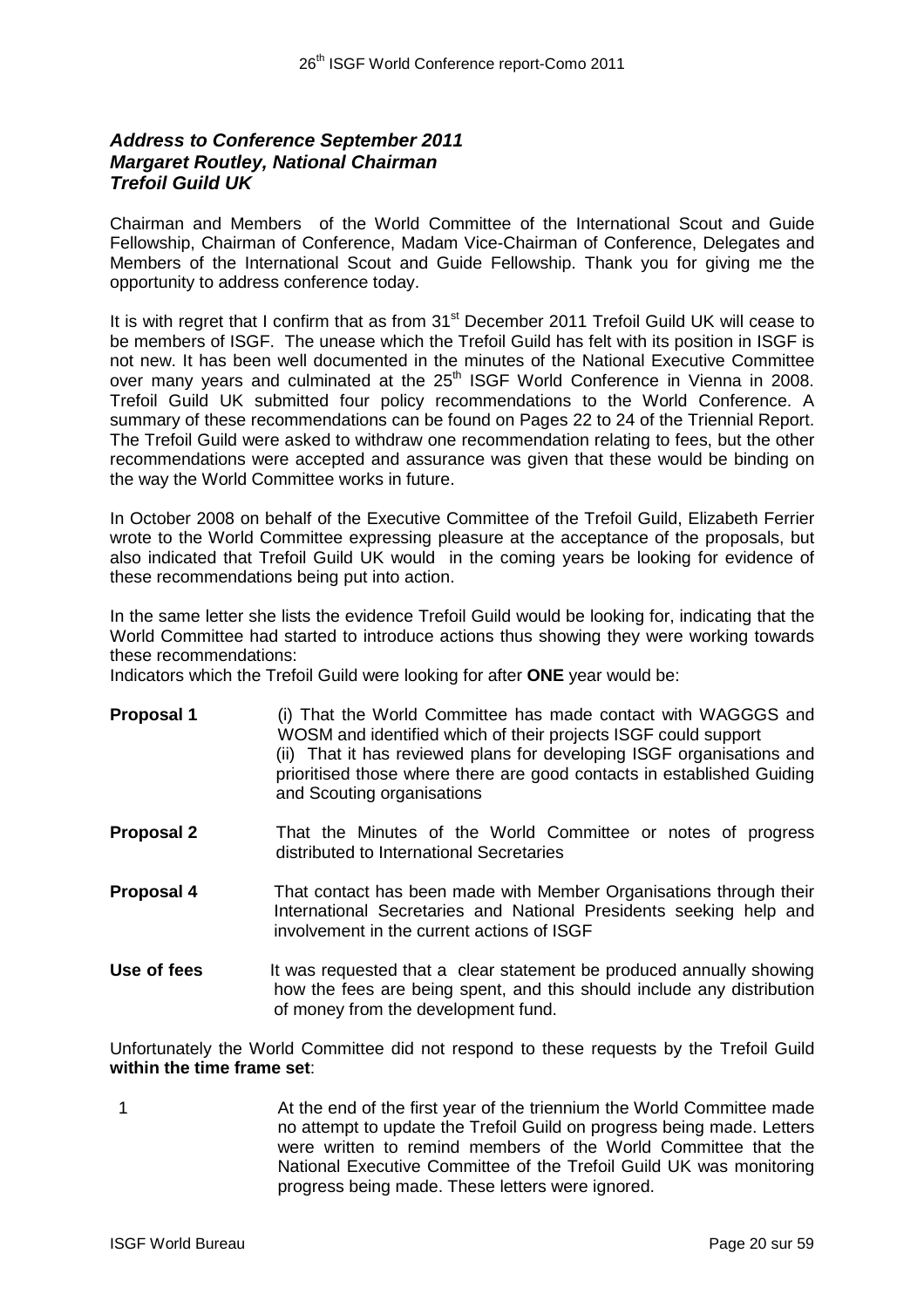It took eighteen months and one year respectively for the Minutes of two meetings of the World Committee to be circulated. (Minutes were distributed January 2010 for meetings held in 2008 and 2009.) This is totally unacceptable.

- 4 This was not acted on within the time frame.
- Use of Fees: The only budget and statement of accounts received since 2007 were those circulated in June 2011. This is unacceptable.

Letters were sent to the Chairman and all members of the ISGF World Committee reminding them of the conditions and consequences of failure to act on the proposal as outlined in Elizabeth Ferrier's letter. Two meetings with members of the World Committee were held. The discussion at both meetings was unproductive and the outcome disappointing, so the UK National Executive Committee was left with no option other than to announce the withdrawal of Trefoil Guild from ISGF. I would emphasize this decision was based on the lack of action taken by the World Committee over the last three years and the lack of response to the Proposals presented by the Trefoil Guild at the  $25<sup>th</sup>$  World Conference in 2008.

To a relatively small number of members this decision will be disappointing. Over the years through attending Conferences and Gatherings strong bonds of international friendships have developed. For those members who may wish to continue to be part of ISGF, the Executive Committee has explored the options available.

The most practical way to accomplish this would be for members to join the UK Adult Scout Alliance, Central Group. This is composed of individual members, some of whom are already Trefoil Guild members. There already exists a very strong bond of friendship and support between the Trefoil Guild and the Adult Scout Alliance and on speaking with the Secretary, Mr Allan Page, and the Membership Secretary, Mrs Beryl Aldridge they are more than happy to accommodate such members.

I would like to reassure Conference that Trefoil Guild UK still values its international links and will always remain internationally orientated. You will be aware of the very strong links and support we give to Girlguiding UK and their international programme, the support we give to WAGGGS and many other international causes. This we will continue to do and to this end, using monies which would have previously been paid to ISGF we are setting up a Support, Development and Relief Fund. It is with confidence I assure you that we will always be active and will always respond promptly and sensitively where there is a need.

I have spoken today on behalf of the United Kingdom Trefoil Guild Council and Executive Committee. I have no further comment to make except to wish the new Chairman and World Committee success in all they endeavour to achieve and to wish all countries represented here today and those unable to attend the Conference well. I am sure the personal, international friendships which have developed through attending such events as this and Gathering will continue to be strong and will continue to flourish.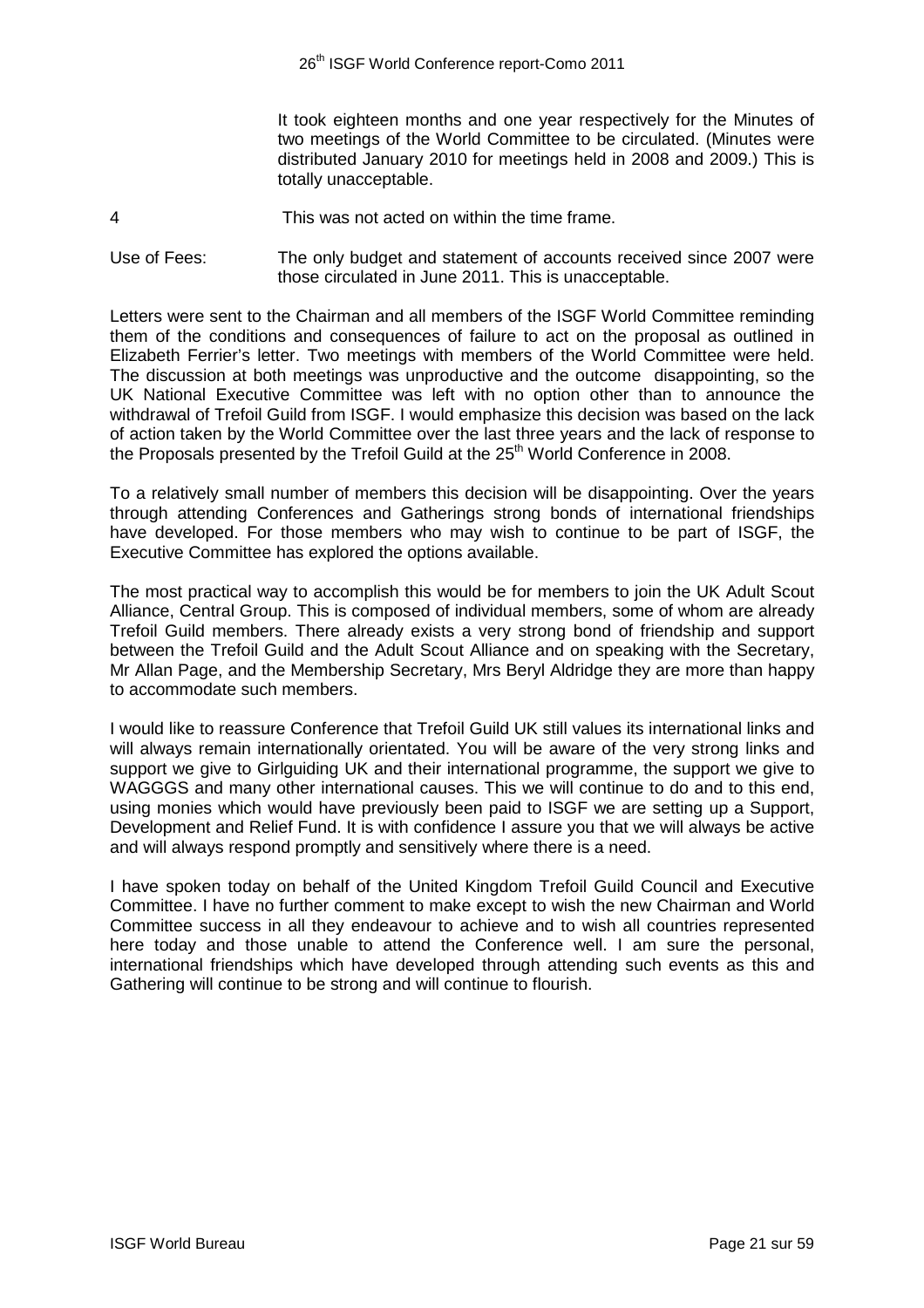# **World Committee response to TG UK statement ISGF World Committee Chairman, Brett D. Grant**

Following the TG UK presentation on why they were leaving the ISGF and would not pay their membership fee commitment for the 3 years, the ISGF WCom. Chairman presented the following response to the congress using the original letter sent by the TG UK to the WCom. showing their expectations of the ISGF WCom. and their intention to withhold their ISGF membership fees if their expectations were not met.

The opening statement drew the congresses attention to the date of the letter, pointing out that the letter is dated before the 2008 WConf. report had been released to the NSGFs and NSGFs can confirm this by going back through their correspondence from the WB.

The chairman then moved through the various paragraphs highlighting what the ISGF WCom. had actioned and where the evidence could be found to support these actions.

#### The statement on the letter,

"We will give consideration to the larger organizations who at the moment pay a high percentage of the total fees so that a more equitable way of levying fees can be found and we will also give consideration to identifying a portion of fees collected by ISGF to ensure the development of youth associations through WAGGGS and WOSM".

Attention was drawn to the Chairman's Talk (news letter) the previous year in which this very point was raised and also that a letter to the NSGF's asking for feedback on the topic had been sent out via the WB before this WConf..

If one looks at the financial reports for the last 3 years then one will see a transfer of membership fees that were used for WOSM and WAGGGS development as well as ISGF development. Around 5,000 euros to each action. The IP Team report shows full traceability of how these funds were distributed to WOSM and WAGGGS. This WConf. has voted and accepted the report.

#### The statement on the letter,

"However, we did not see any notice in the minutes about the proposals having been passed or the Chairman's promise; this seems to us a serious omission"

Again the chairman pointed out that they would not have seen this statement as the WConf. report had not been released at the time of their letter. The statement was in the 2008 - 2011Budget presentation of which the congress at the time voted on at the time so the WCom. was charged with carrying out the document.

#### The statement on the letter,

"As a result of there being no public record of the legitimacy of these properly presented proposals, accepted by the World Conference, the Trefoil Guild wish to give the World Committee notice of their intent over the next few years until the next World Conference."

It was brought to this congresses attention that this notice of intent was placed on the ISGF WCom. after the 2008 WConf., where the current WCom. were charged with carrying out the Action Plan voted on by the conference for the following 3 years. Then on top of that and in preference to the ISGF Action Plan the TG UK put their demands, or else.

The WCom and WB have shown at this World Conference that we have met all of the Action Plan as set out by the 2008 World Conference and can show that we have addressed most of the requirements of the TG UK letter as well.

Were the WCom. expected to stop the work voted on by a majority of its membership for a single NSGF?

It takes time to implement change and carry out the tasks set, but it has happened.

The statement on the letter,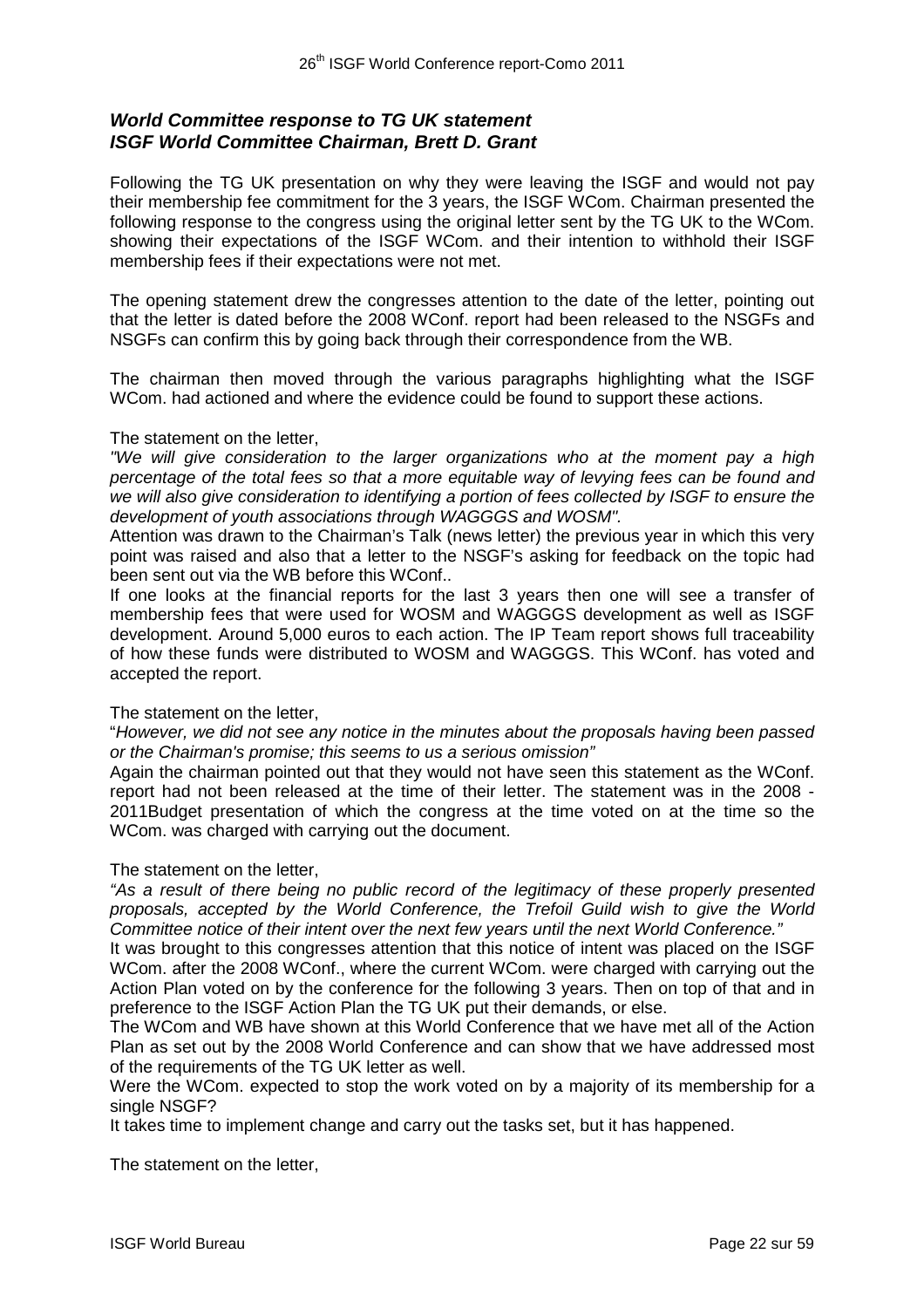# **By the next World Conference the UK Trefoil Guild will expect to see a major change in how the fees are used and in the ways of work of ISGF before agreeing to any further payment.**

**By,** the next World Conference is now, yet the TG UK withdrew its membership back in February. So how can we work to a time line when the timeline is changed?

Once again the IP Team report shows the areas we have met as stipulated by the TG UK. The power point report from WAGGGS themselves show ISGF support. WAGGGS websites have reports of our support of them. The ISGF website has put up the WAGGGS reports on our service work to them.

A point was made in the TG UK presentation earlier that the ISGF WCom. had not responded to any of the follow-up letters sent by them to the WCom.

If the WCom. had not responded to the TG UK letters then how in their statement can they reject the progress reports from the WCom. be? If the ISGF Vice Chair. and legal person travel to the UK and meet with them and answer their questions, then how can this not be responding to them? In their own words they say there has been 2 meetings. The WB. has the letters of response to the TG UK follow-up letters and can produce them.

# The statement on the letter,

"The evidence that the Trefoil Guild will look for is some indication that the World Committee has introduced actions which show that they are working towards the proposals and the promise set out above."

The WCom. progress was reported in the ISGF Info, Chairman's Talk, ISGF Website and Facebook. These are available to every member. They were produced every 3 months. Though, we had to hand them out to TG UK members at the European Conference because they had never seen them.

The statement on the letter,

**Proposal 1** (i) Have made contact with WAGGGS and WOSM and identified which of their projects ISGF could support

The ISGF WCom Chairman visited WOSM and WAGGGS. The IPTeam report shows that the ISGF has supported the youth organisations, including inviting NSGFs to contribute to specific projects themselves. The letters of response from the youth organisations proves this.

The ISGF has presented memberships to new countries at this conference. We are close with the Maldives, just waiting on Scout and Guide approval still. A three year development process. How can we expand our development if funds are withheld? The ISGF has good communications with the fundraising team of WAGGGS and the Development Office in the Asia Pacific Region.

# **Proposal 2** Minutes of the World Committee or notes of progress distributed to International Secretaries

The WB has done this, NSGFs can confirm this action has been fulfilled. Being the first time it has ever happened in the history of the ISGF we took a little time getting everything correct and even sent out the WCom. minutes previous to the last WConf. to show a flow of work.

**Proposal 4** ontact has been made with Member Organisations through their International Secretaries and National Presidents seeking help and involvement in the current actions of ISGF

This has been done. There are various documents on the ISGF website that have been translated by NSGF members. Mr. Jarraya from Tunisia has been a great help translation documents into Arabic, including the ISGF constitution. Tajinder from Malaysia has be supportive having the ISGF shop Items manufactured.

# Use of fees A clear statement annually of how the fees are being spent, this to include any distribution of money from the development fund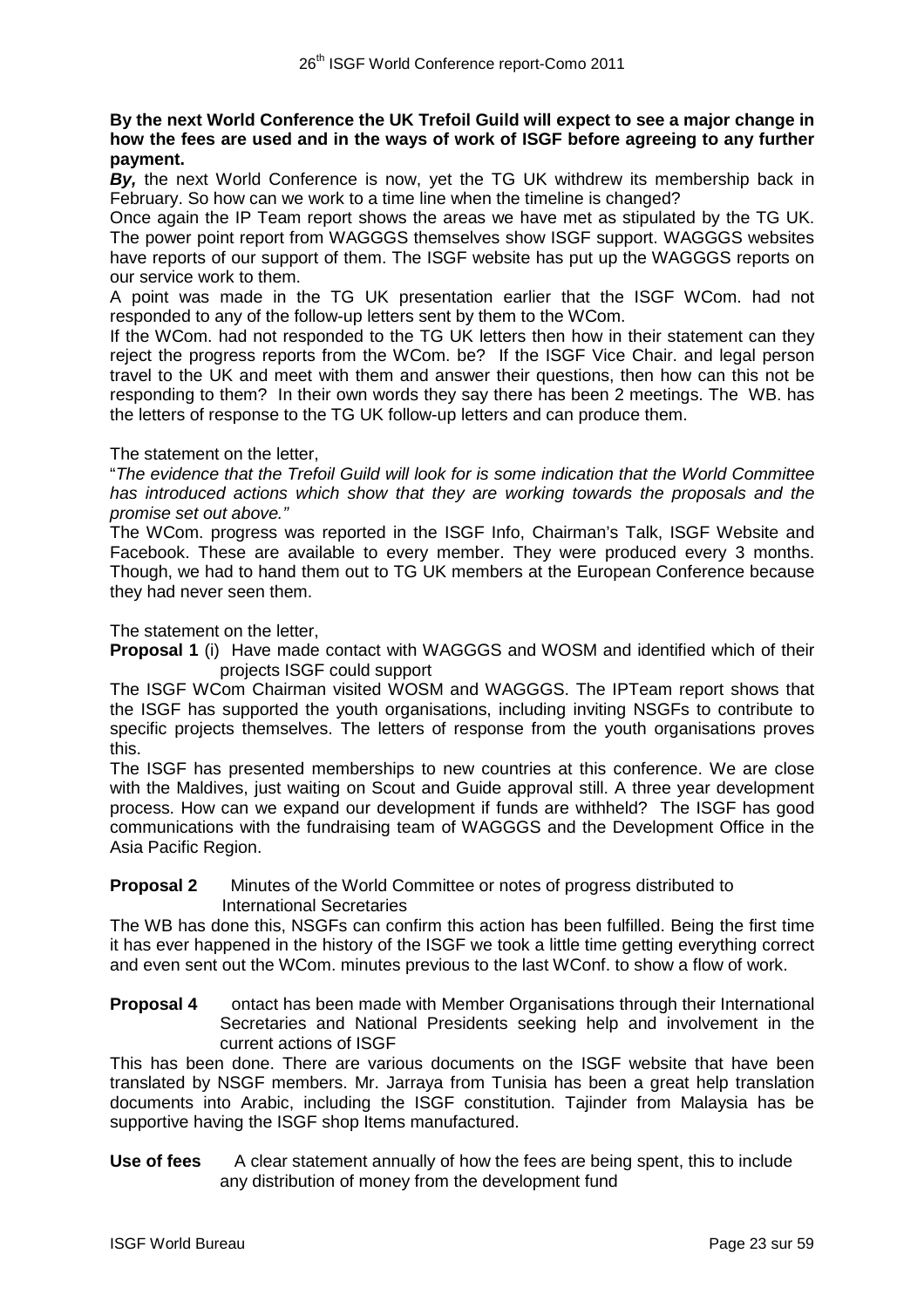This is the only area in which the World Committee has let the membership down in. There are various logistical reasons for this and the Chairman takes full responsibility for the yearly financial reports not being released.

Once again the ID Fund report shows how funds are distributed. The World Conference has seen here, on stage, the Chief Commissioner of Malaysia receive support for the centenary of Guiding. So it can be seen the World Committee are actioning the directives of the last World Conference This conference has been shown onstage here how we collect funds and how we pass it on.

Your World Committee has fulfilled its responsibilities and the TG UK should as well.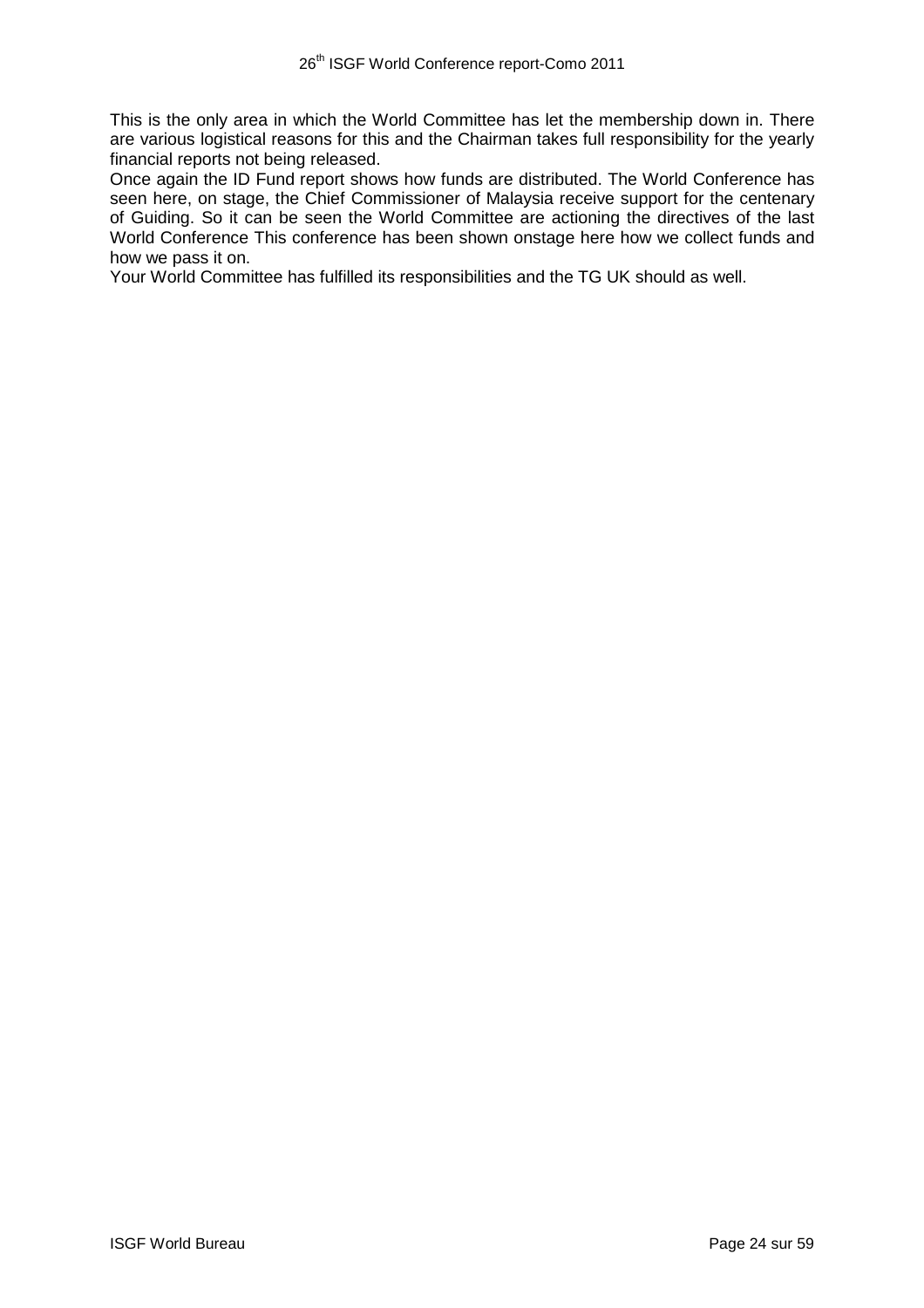# **ISGF Action plan 2011-2014**

| <b>Needs</b>                                    | <b>Action</b>                                                                                       | <b>Tasks for</b><br><b>LSGF</b>                                                                                                         | <b>Tasks for</b><br><b>NSGFs</b>                                                                                                | <b>Tasks for World</b><br><b>Committee</b>                                                                                                                                                                                            |
|-------------------------------------------------|-----------------------------------------------------------------------------------------------------|-----------------------------------------------------------------------------------------------------------------------------------------|---------------------------------------------------------------------------------------------------------------------------------|---------------------------------------------------------------------------------------------------------------------------------------------------------------------------------------------------------------------------------------|
| <b>Development</b>                              |                                                                                                     |                                                                                                                                         |                                                                                                                                 |                                                                                                                                                                                                                                       |
| Attract young<br>adults                         | • Launch national<br>campaign<br>• Encourage<br>family scouting<br>• Have younger<br>active members | -Co operation<br>on national and<br>local levels<br>between the<br>Scouts &<br>Guides                                                   | - To encourage<br>the youth to be in<br>touch with the<br>Adults to help to<br>support action.                                  | To think how to assist<br>NSGF in their<br>resources by<br>knowledge of their<br>activities and programs<br>To establish members                                                                                                      |
|                                                 | of World<br>Committee                                                                               | Associations<br>and ISGF.<br>-To encourage<br>social activities                                                                         | To encourage<br>social activities                                                                                               | skills/equipment<br>database                                                                                                                                                                                                          |
|                                                 |                                                                                                     | -to invite S&G<br>parents to<br>attend their                                                                                            | To establish<br>members skills<br>database                                                                                      | To establish mentoring<br>teams                                                                                                                                                                                                       |
|                                                 |                                                                                                     | activities                                                                                                                              | To establish<br>mentoring/trainin<br>g teams                                                                                    | Provide tools and<br>learning materials                                                                                                                                                                                               |
|                                                 |                                                                                                     |                                                                                                                                         | To prepare a<br>national<br>marketing plan                                                                                      |                                                                                                                                                                                                                                       |
| <b>Communication</b>                            |                                                                                                     |                                                                                                                                         |                                                                                                                                 |                                                                                                                                                                                                                                       |
|                                                 |                                                                                                     | - To enhance<br>the social<br>media to reach<br>the ultimate<br>number of<br>members by<br>website/<br>facebook/twitter<br>/ emails/SMS | -To enhance the<br>social media to<br>reach the<br>ultimate number<br>of members<br>website/<br>facebook/twitter/<br>emails/SMS | -To enhance the social<br>media to reach the<br>ultimate number of<br>members website/<br>facebook/twitter/<br>emails/SMS<br>To create on the ISGF<br>website a platform for<br>members to discuss<br>The ISGF and the<br>environment |
| <b>Visibility</b>                               |                                                                                                     |                                                                                                                                         |                                                                                                                                 |                                                                                                                                                                                                                                       |
|                                                 |                                                                                                     | To celebrate                                                                                                                            | - To undertake<br>useful actions for<br>the community                                                                           | To establish a<br>cooperation or a<br>partnership with<br>international<br>organization                                                                                                                                               |
| ISGF 60 <sup>th</sup><br>anniversary<br>In 2013 |                                                                                                     | the $60th$<br>anniversary at<br>local level                                                                                             | To identify<br>events which can<br>take place for<br>celebrating the<br>60th anniversary<br>at national level                   | To support NSGFs in<br>celebrating the 60 <sup>th</sup><br>anniversary                                                                                                                                                                |
| <b>Networking</b>                               |                                                                                                     |                                                                                                                                         |                                                                                                                                 |                                                                                                                                                                                                                                       |
|                                                 |                                                                                                     | -Active &<br>flexible program                                                                                                           | - Open your<br>events and                                                                                                       | - Calendar of events                                                                                                                                                                                                                  |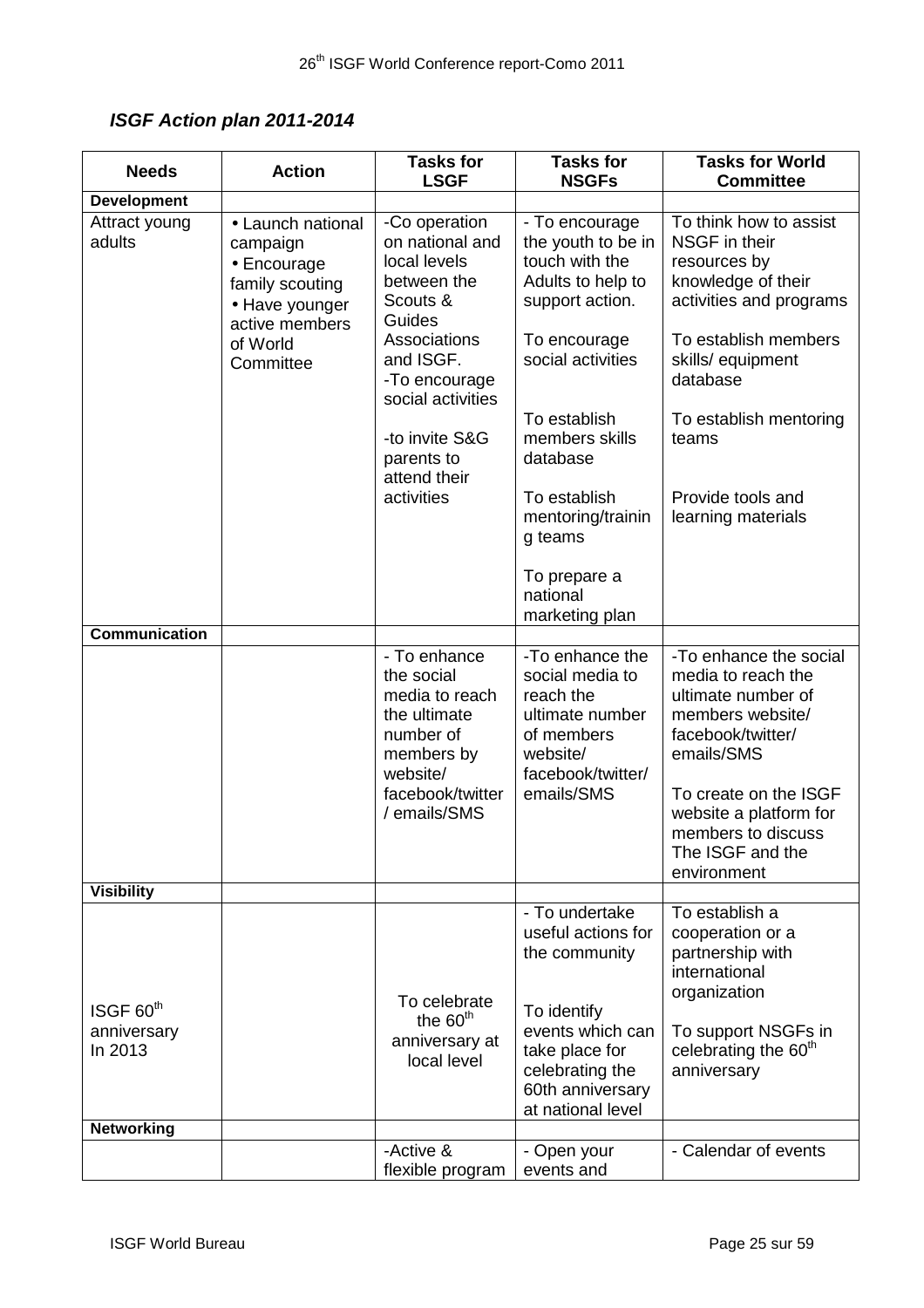26<sup>th</sup> ISGF World Conference report-Como 2011

|  | for ISGF<br>members to<br>serve the youth<br>movement &<br>other age<br>phases.<br>To support the<br>LSGF<br>mentoring for<br>special issues) | gatherings to<br>international, and<br>regional<br>participation<br>- To encourage<br>NSGFs to work<br>together and<br>share knowledge |  |
|--|-----------------------------------------------------------------------------------------------------------------------------------------------|----------------------------------------------------------------------------------------------------------------------------------------|--|
|  |                                                                                                                                               |                                                                                                                                        |  |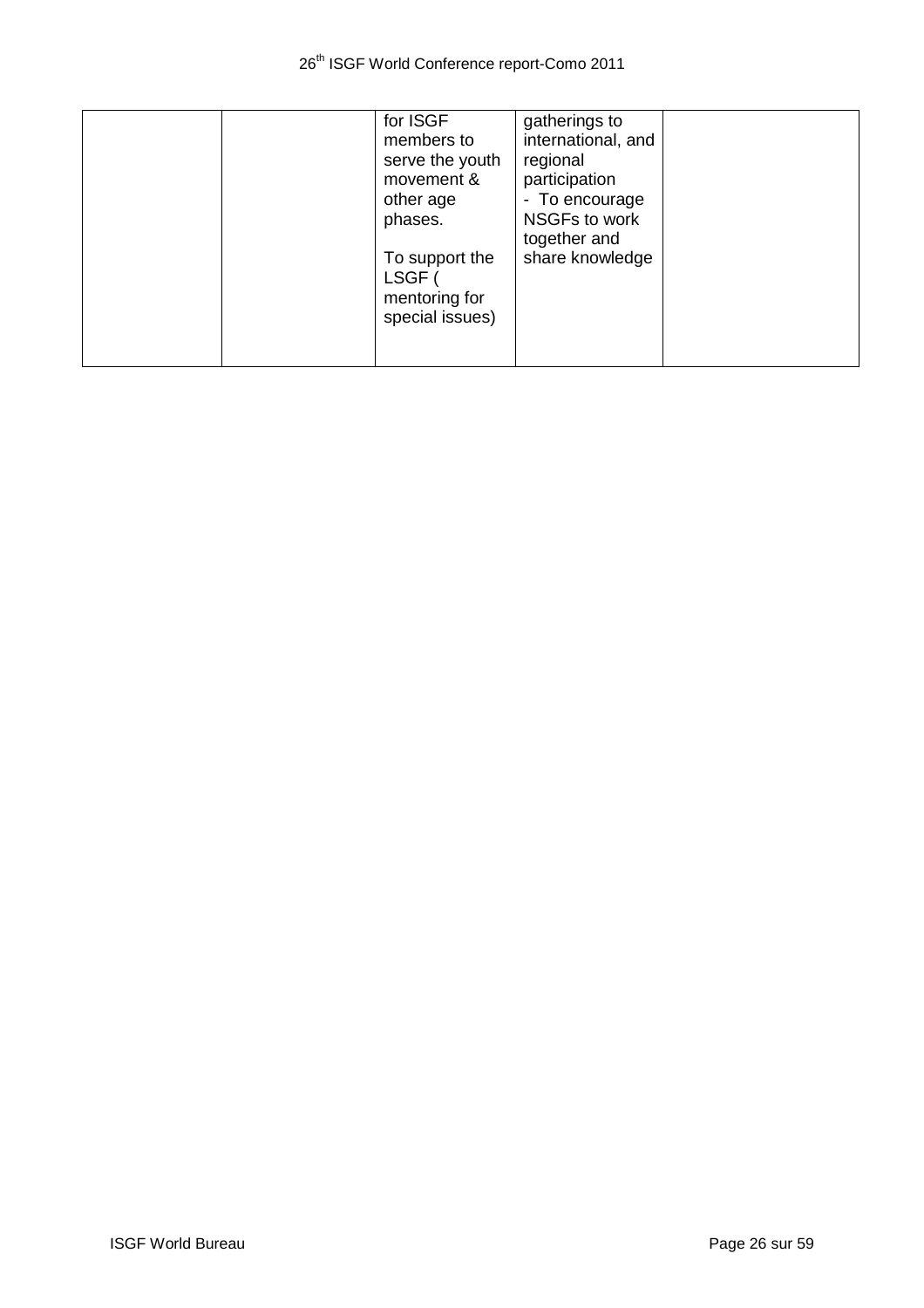# **Opening speech Brett D. Grant, Chairman of the ISGF World Committee**

Honoured Guests, Ladies, Gentlemen, Brothers and Sisters of the International Scout and Guide Fellowship, Scouting and Guiding Family.

On behalf of the World Committee and myself, I welcome you to the International Scout and Guide Conference, in lovely Como, Italy.

We have a full programme for you over the coming days with important work for the future of the ISGF as well as enjoying lots of activities and feasting prepared by our hosts and family for this World Conference, the Italian Scout and Guide Fellowship.

By now you will have read the Triennial Report showing what has been achieved by our World Committee and World Bureau over the last three years to full fill the actions assigned to us from the Vision that was voted on by the last World Conference. As well as many other actions that have been implemented by our World Committee. The development discussions that you do here will result in the actions of the Vision for the next three years. The direction of the ISGF. You will see displays of various actions and reports on our information wall. There is ample opportunity to talk to World Committee members to find out more information. You will have time to meet with other delegates to find their point of view and most importantly the reasoning why.

You will choose four new members of our World Committee to carry forward our Vision. Listen to presentations from other countries about what they are involved in. We encourage you to forward your own ideas, become more informed and lead us to better outcomes for everyone.

Over the coming days may I suggest you sit at different tables and mix with different people at each meal. Language is not a restriction as well all speak Scouting and Guiding. If you desire, ask someone who speaks both languages to sit with you to translate. You will not be disappointed with the conversation. Ask a World Committee delegate to sit with you to find out more about them.

Our ISGF is a diverse and dynamic organisation. We have arrived at this Conference through a personal journey we started many years ago. For many of us it started as a young Scout or Guide. The ISGF is a representation of the fruits of Scouting and Guiding and what those influences have had. We are the proof of the longevity of the message first explained by our founder Lord Baden-Powell of Gilwell, who we love and admire.

We, at this Conference, as adults, with the heart of Scouting and Guiding in us, will set the path for the future direction of our continuing journey and our ISGF. As well as influencing the world around us by our positive attitudes and actions.

Use your time wisely here, chose that path wisely and I know we shall have a wonderful future.

I declare the International Scout and Guide Fellowship Open.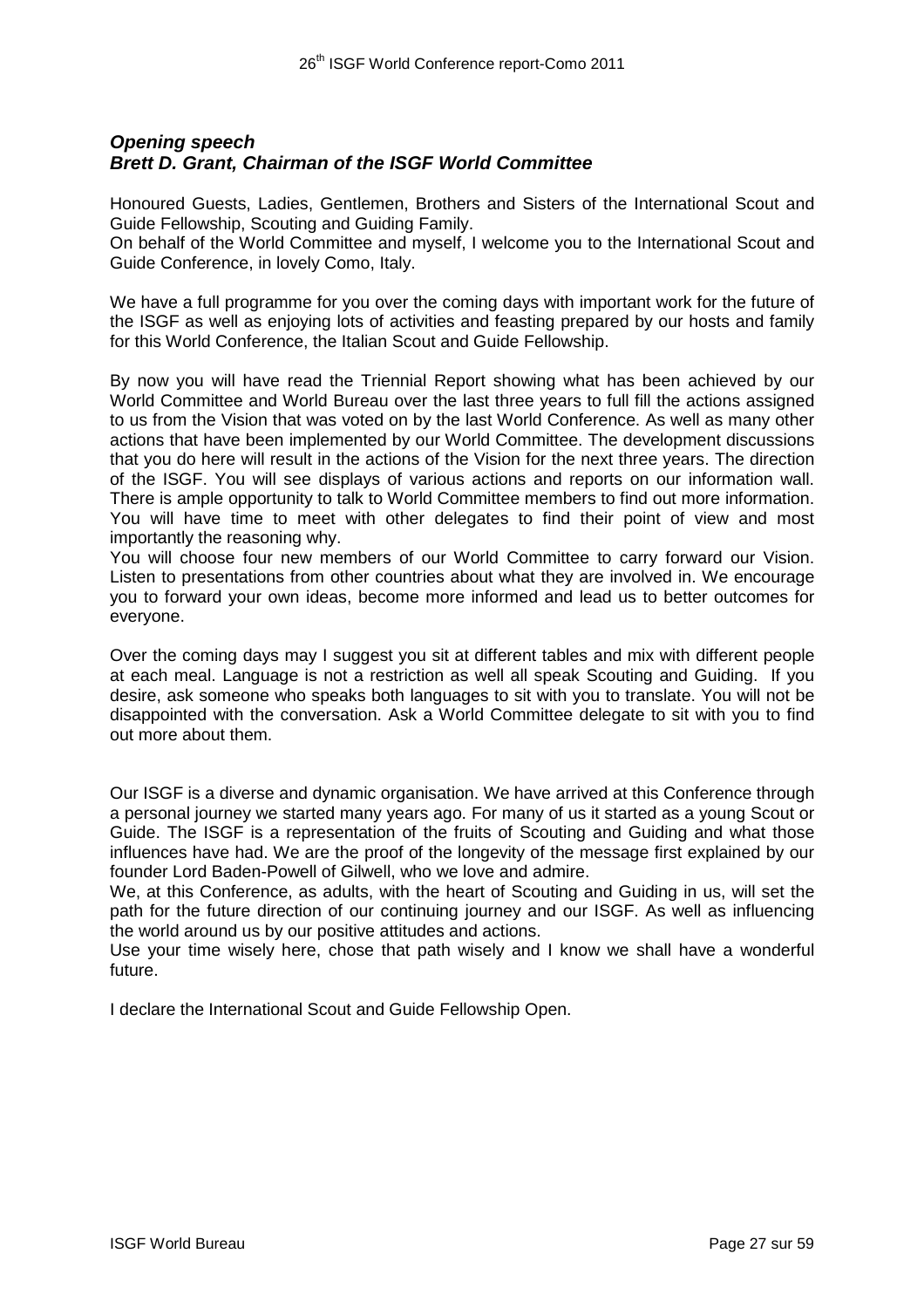# **Welcome speech Riccardo Della Rocca, World ConferenceChairman.**

I wish to thank all delegates who entrusted this service to me. It is a great honour, and a great responsibility to be your Conference Chairman.

I am convinced that this 26<sup>th</sup> World Conference will represent an important step in the life of the International Scout and Guide Fellowship: we are living through important challenges which we have to meet with courage and imagination.

The world is going through an epoch-making crisis, especially in the most advanced countries: inequalities continue to grow in an unacceptable way, in many places around the world peace is still far away, sufferings and hunger still involve millions of men, women and children. The exploitation of the environment jeopardises the well-being of future generations. Can we remain indifferent in the face of all this? How can we contribute to leaving the world a little better than we found it?

It is clear from the World Committee Triennial Report that our organisation has achieved some important results, but has also had to face new difficulties.

A qualitative leap forward is necessary in planning our future. We have to be able to propose a credible and attractive message to adults throughout the world, and to this end we have to prepare ourselves adequately.

 **Will we be able to live up to these challenges in a positive and credible way?**  The world is looking at us and expects much from us, and this is the task that this Conference is confronted with.

Carol Bowen, Vice Chairman, and I will try to help this Conference work efficiently towards completing all the tasks allotted to it and in this we count on the co-operation of all delegations.

I wish every one of you a successful Conference and I am sure we will succeed, in an atmosphere of joy, fun and brother/sisterhood.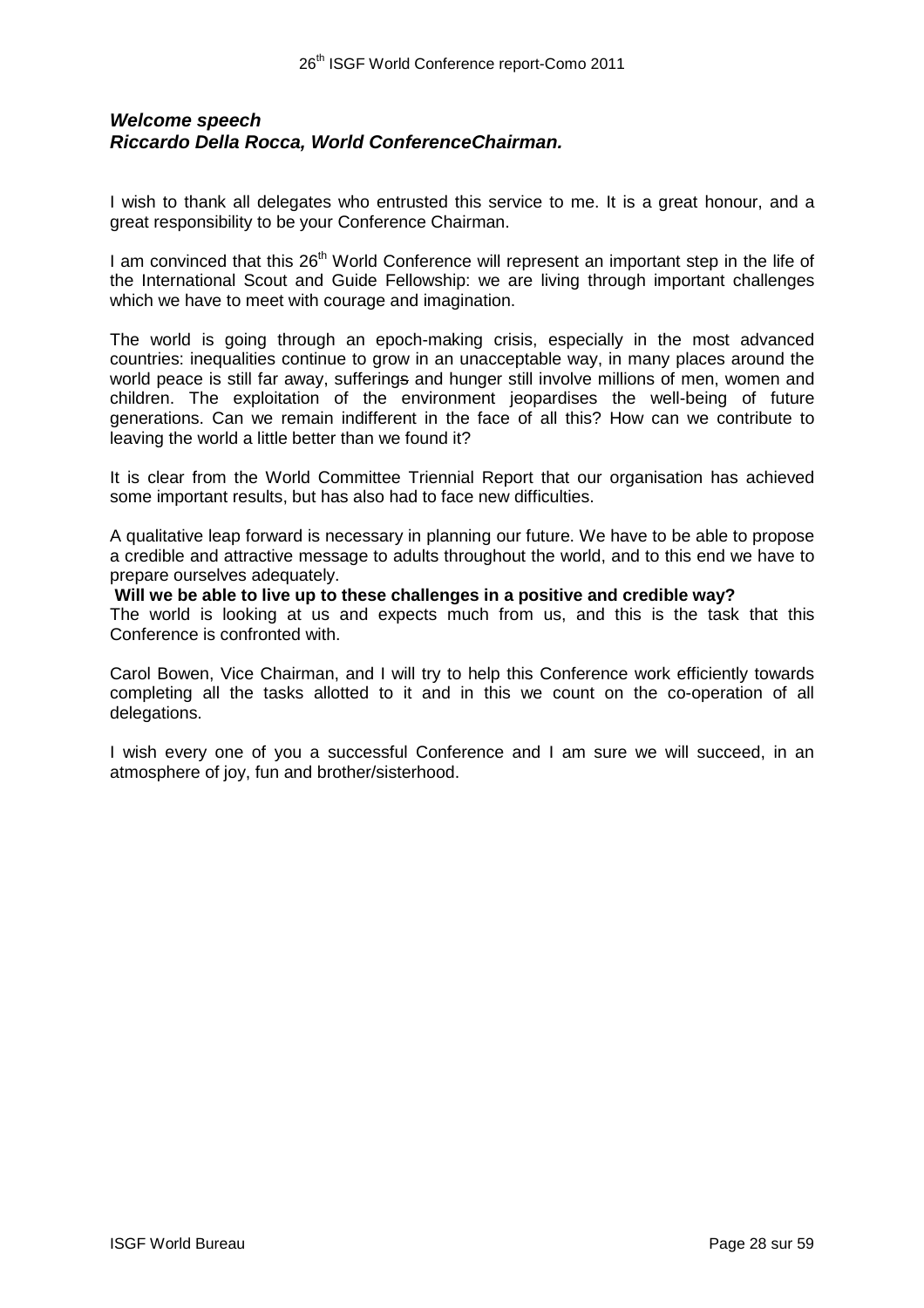# **Keynote Speaker address**

#### **Environmental commodities**  Simone Morandini<sup>1</sup>

I would like first of all to thank the organisers for inviting me to attend such an important event organized by the Scout Adult Movement. My experience as a member of the scouts came to its natural conclusion a few years ago but I still share the same values, ideas and principles of the experience I lead. My sons are young wolf and guide, respectively, but sometimes I still look back and start thinking how deep and important are the traces of the scout training still affecting my life, which I had to be really grateful for.

The topic you ask me to deal with is extremely important and in line with any scout experience, but currently constantly debated within our society. I would like to try to offer some hints which could possibly be useful for your reflection and practice as well.

# As for the household of life

1. I would like to start from an expression deeply recalling the scout sensitivity: it was put forward by Benedict XVI, often speaking about the Earth as the household of the human family – a living space we were granted "to live with creativity and liability"<sup>2</sup>. It is a very important concept, highlighting the perspectives often put forward by the Holy Pope, as in the Compendio della Dottrina Sociale della Chiesa, whose most innovating sections were reported in Chapter X consecrated to environmental issues, often recalled here and there in the entire text. Then father K. Raiser, when he was General Secretary of the Ecumenical Council of the Churches (orthodox and protestant, as well), often recalled the ecumenical community – always paying a due attention to the history of mankind – to widen his overviews to take the "household of life" into account, as a vital reality deserving being cared for and enhanced. I could then mention the comments by the Ecumenical patriarch Bartholomew I of Constantinople, stressing its importance once more through the encyclical text letters forwarded every year on September  $1<sup>st</sup>$ , on the occasion of the day of the Universe. These are nothing but a few hints, more than enough to underline how the social thought of the Christian churches considers the environmental issue as a qualifying dimension<sup>3</sup>. It is not at all a claim for exclusivity, but simply a fact that the community I belong to shares the same vision of many others, living with a different sensitivity – from H. Jonas, a famous laic philosopher strictly connected to the Hebrew world, with his ethics of liability, to the Buddhist world thinkers stressing the real world relationality up to whoever else who simply invites to deeply take the threat affecting the eco-systemic structure of our world into account. It's a rich but stimulating landscape, inviting to process the "ecology of peace", a required condition to live together – we all together with the future generations – on this marvellous and menaced earth<sup>4</sup>. And precisely at the same level it is important to entirely rethink the

Scout Law when it mentions the duty to love, respect and protect nature as well<sup>5</sup>.

<sup>5</sup> This is precisely what should be put forward when you refer to the "Scout Law" in

<sup>1</sup> Lanza foundation, Padua; Institute for the Ecumenical Studies "S. Bernardino", Venice

<sup>&</sup>lt;sup>2</sup> Benedict XVI, Message for 2008 World Peace Day, no. 7-8; also ref. Message 2'010 and no. 48-51 of the Encyclical Caritas in Veritate (all *tests* available on www.vatican.va)

<sup>3</sup> Many references are available in the *Ecclesiastical document database on the protection of the universe* by Fondazione Lanza and accessible in the section Site publication as for a Cultural project (www.progettoculturale.it). We will refer to it as for the many ecclesiastic documents mentioned in the report.

<sup>4</sup> S.Morandini, *Terra splendida e minacciata. Per una spiritualità ecumenica della creazione,* Ancora, Milan 2004.

Wikipedia (http://it.wikipedia.org/wiki/Legge\_scout).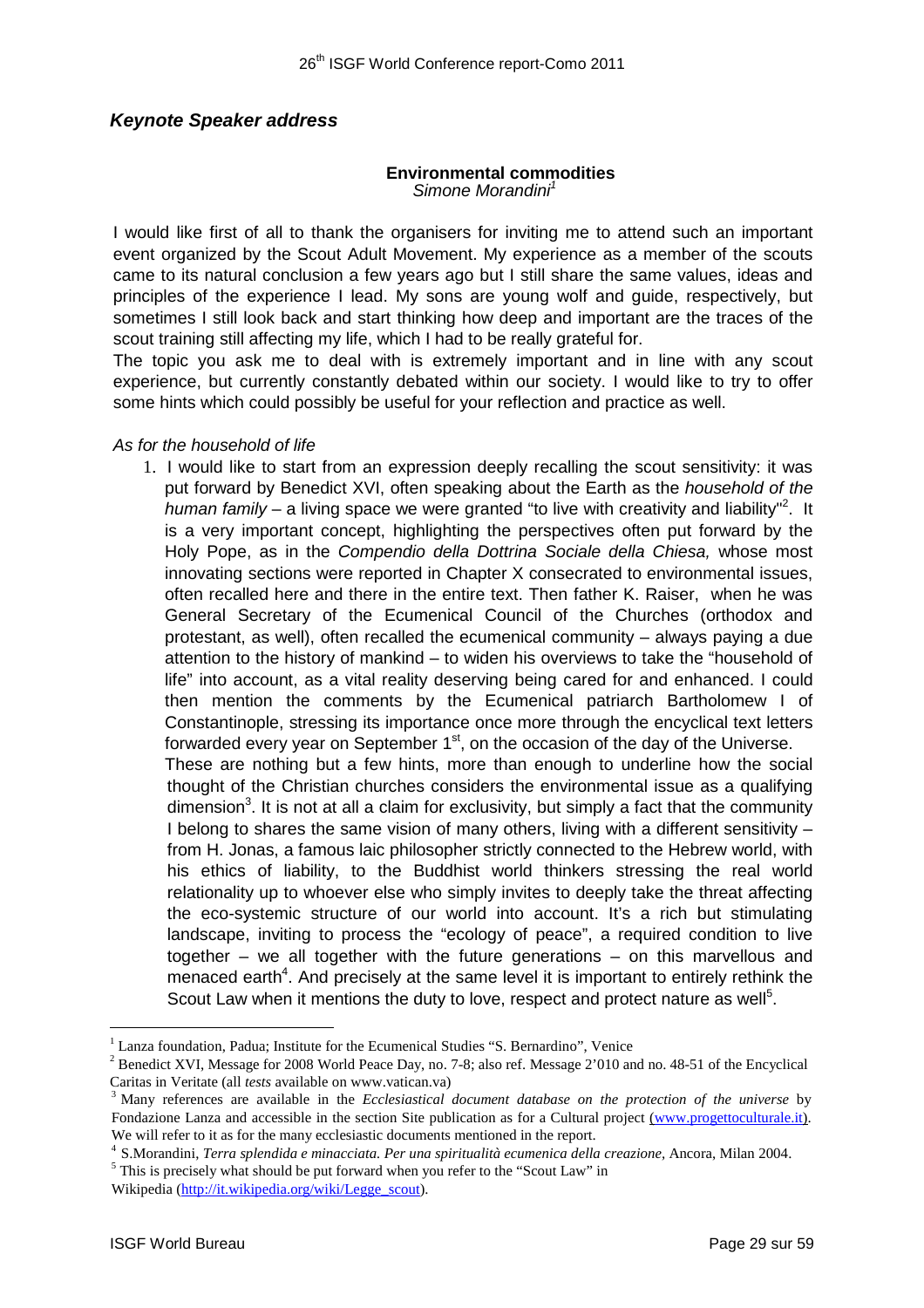- 2. I am deeply convinced that it is important to recall some of the important topics of the social ethics (mainly the Constitution of Gaudium et Spes including its relational anthropology entirely oriented to build an history as spatium verae fraternitatis), however within the framework of the family rooting in the natural world. It is not at all required to reduce what it is human – and historical as well as such – to a static or purely cyclic naturality, but to find once more the eco-systemic contest where every historical movement developed, including the willingness to support solidarity and justice growth and enhancement. It is impossible to have a *polis* without the land  $$ and even the same primary relations which our existence is based on can't be developed without, or separately from, the environmental commodities supporting them. It's a requirement, more and more reported, during globalization, featuring a deep anthropisation of the entire planet, an economic dynamics, more and more uniformly extended (but not necessarily more balanced) $6$ .
- 3. Within the same framework, it is important to add the universal destination of the earth commodities, thus implicitly recalling the natural reality any economic activity is rooted in, as well as any construction, in the best possible fraternity. It is the same perspective which since 1967 Populorum Progressio supported speaking about development – integral development which can't be limited to the mere economic growth – as the new name of peace. Paul IV encyclical text recalled as an important challenge, justice, still to be faced.

And today the challenge can be realistically faced only within wider intertwined horizons, wrongly considered heterogeneous if compared to the challenge itself. It is simply impossible, at present, to follow a right and peaceful development perspective without strongly featuring it in the sign of environmental sustainability<sup>7</sup>. In other words, after the Bruntland Report, "Our Common Future", dating back to 1987 only a sustainable development at present has to be supported in the real name of peace: a development aiming at satisfying the present generation requirements – the entire present generation – without compromising a similar chance for the future generations as well. The intra-generational justice is strictly connected to the intergenerational justice as well, thus turning the environmental issue into something else, beyond its social-political dimension, with a far more ethically committing horizon. Once more a deeply anthropocentric approach is put forward, aware of our life historicity. In fact in its reference to future generations, however, it stresses the importance of questioning about the future capacity of some present economic proposals in deep contrast with the limited and finite planet where we live and its commodities as well.

# Environmental commodities

4. Commodities freely available in nature cannot be arbitrarily and unwisely profited from and exploited, but they deserve attention, we often forget about. They are not res nullius, available to anybody aiming at profiting from them, but commodities which we receive – an "original donation" to recall the expression of Pope John Paul II, in the Centesimus Annus  $-$  granted to care for, to be transferred to the future generations. It is not easy: if we simply rely on the spontaneous dynamics any economic interactions among self-interested subjects is based on, the tragedy of the commons as analysed by G.Hardin<sup>8</sup> could unluckily come true.

<sup>&</sup>lt;sup>6</sup> S.Morandini, Da credenti nella globalizzazione. Teologia ed etica in orizzonte ecumenico, EDB, Bologna 2008.

<sup>7</sup> Refer to S.Morandini (by), *Per la sostenibilità. Etica ambientale ed antropologia*, Lanza / Gregoriana, Padova 2007, including a consistent bibiography

*<sup>8</sup> G.Hardin, The Tragedy of the Commons, in L.Pojman (by), Environmental Ethics. Readings in Theory and Applications, Jonas & Bartlett, Boston/London 1994, pp. 248-255.*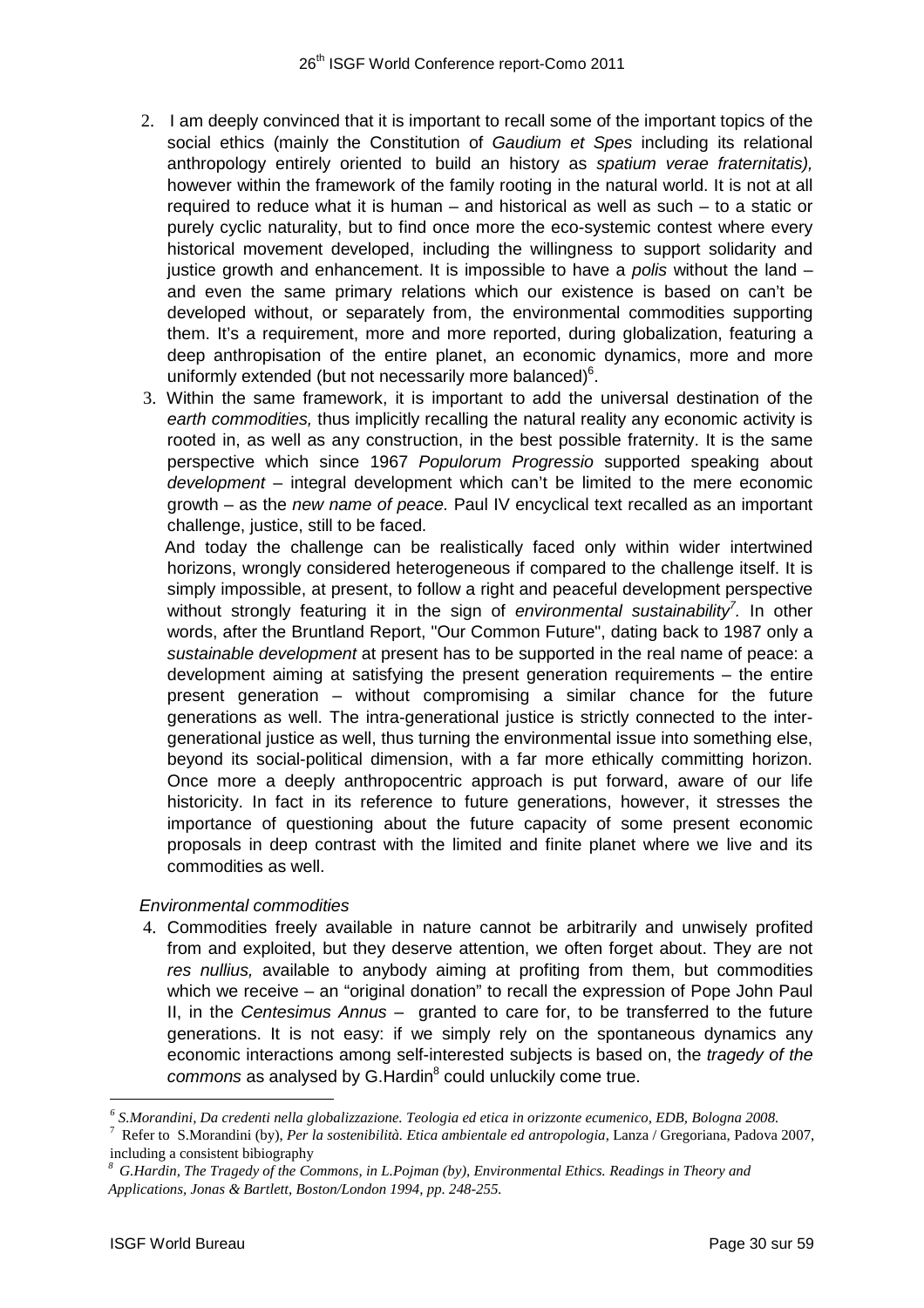Different dynamics are to be enforced, processing a co-liability ethics for environmental goods and commodities.

Once more the importance of the concept of limit stands out, often left aside by modern political ethics, strongly concentrated on the freedom pathos. It is more and more clear that freedom can be sustainable as well but only if it manages to base its actions on the same ecosystem constraints, technology apparently removed. However we should not be unable to resist the temptation to see in "nature" – in the ecosystem we live in – a reality which can't be modified, with any human intervention doing nothing but worsening. On the other hand, human creativity, as usual, tends to discover non-expressed potentials in natural realities, deserving to be manifest.

The issue is then that such changes should be sustainable: the use and exhaustion of resources, as well as the production of wastes $9$ , if we want to survive in future, should not exceed ecosystem capacities. If we forget that goods offered by the earth are finite, there will certainly be conflicts, economic and environmental as well, where sensitive goods will be at stake too. What is more, besides being conflictual – as already happens in the present too – they could be on the short run limited, as the depletable resources could hinder any possible really effective and correct development.

- 5. And mainly such a double perspective is dramatically coming out as for the inalienable goods called energy<sup>10</sup>. While nearly exhausting oil – whose production peak possibly has already been overcome - coupled to the increase of consumption in big countries such as India and China, it goes without saying that prices will certainly skyrocket, and not as a mere contingent dynamics. What is more, partially many of the most important conflicts in the last decades affected areas where oil is being extracted and produced. "Fossil economics" seem to face a very deep crisis whose solution asks for nothing less than a new development model. The required attention to renewable energies (sun, wind), should be spurred by a strong commitment to ecological efficiency – that is the capacity to manufacture goods and services with a very low energy consumption (and materials as well). It is already given for granted, anyhow, talking about consistent technical developments in fields such as lighting (high efficiency bulbs) and heating (passive houses, for example) but asking for decisions at the political level in terms of the selection of similar critical sectors. I am referring for example to mobility: any technical innovation leading to a reduction of consumptions per kilometre is matched with a strong direction to public train transportation instead of private road movements. What is more the implementation of disincentives to the use of private cars in our cities – together with the improvement and enhancement of public transportation – could lead to an improvement of the standards of living as well as identity strengthening, too difficult at present too.
- 6. Energy sources are already depleted, even though often mentioned together. If I think at nuclear energy, whose safety against accident is very difficult to support after the dramatic Fukushima images (or even before, after Chernobyl or Three Miles Island), without forgetting the huge problem of nuclear waste disposal (which should be kept in safety for very long time periods) and nuclear plant final demolition as well. Different problems affect biofuels risking (not a simple risk anyhow), to lead to conflicts with food cultures. The possibility to enhance their production in view of their

*<sup>9</sup> P.Tarchi, S.Morandini (a cura), Emergenza rifiuti. Una proposta tra orizzonti teologici ed esperienze operative, EMI, Bologna 2007.* 

<sup>&</sup>lt;sup>10</sup> A reflection on the topic in the dossier *Energia e responsabilità per il futuro*, in *Etica per le Professioni* 9 (2007), n.2.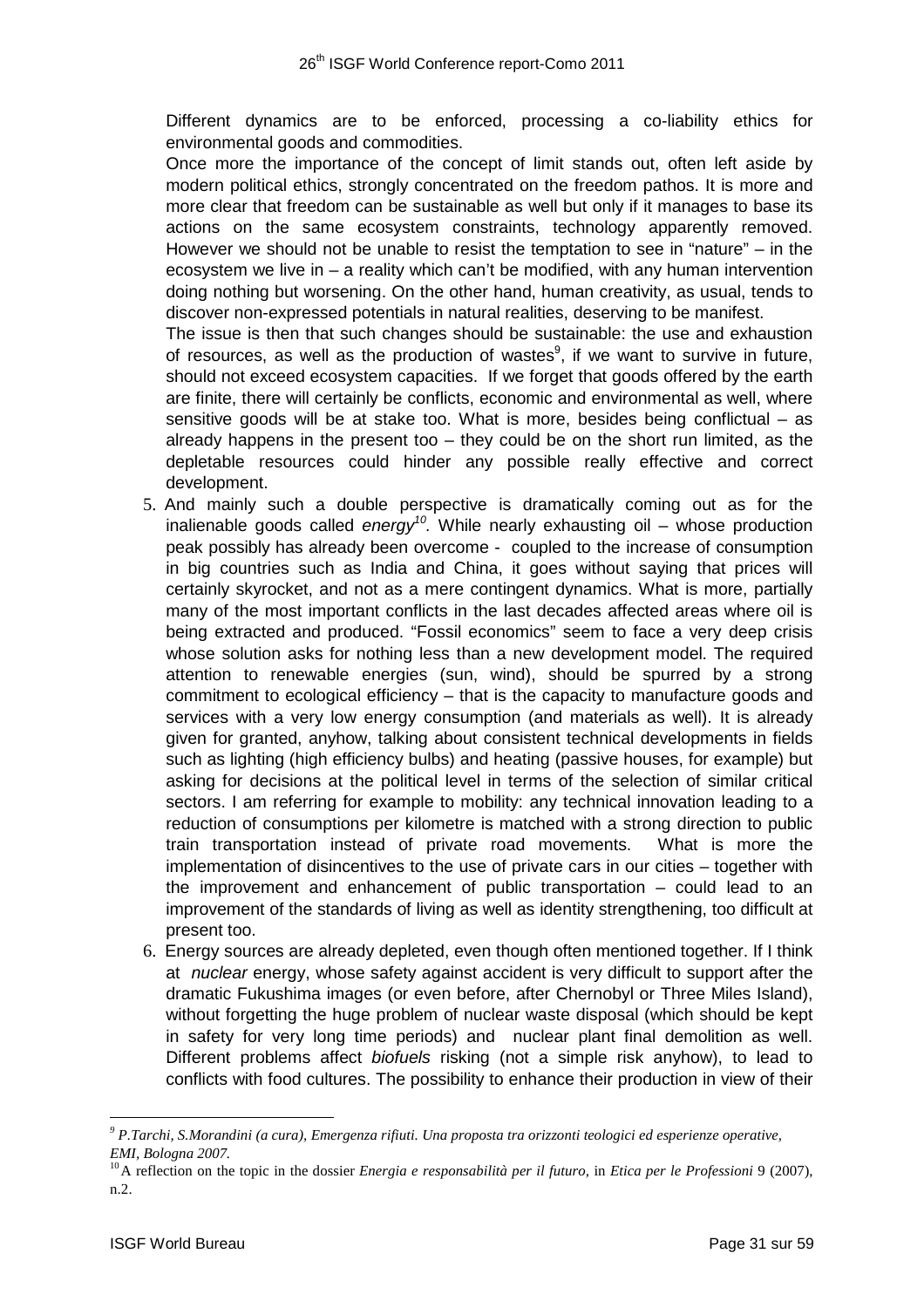best sustainability consistently depends on the possibility to develop new technologies to more easily and rapidly grow them from cellulose residues, thus avoiding any other conflict. Once more a unitary approach to environmental commodities is required, which can't any longer be considered simple goods whose management can be relied on the entire market, but real possible future conditions for a sustainable human development.

7. A similar reasoning applies to water, a commodity never enough to comply with human requirements. We often deal with water conflicts among countries or areas where water is missing, therefore referring to a significant menace to peace<sup>11</sup>. Less evident but still consistent are all the *indirect conflicts* where often non-developed countries where water is scarce do without huge quantities of water to the benefit of economically profitable agricultural productions, extremely demanding from an irrigation view point (floriculture in Kenya, among others)<sup>12</sup>. Similar practices could be considered the insane expression of wrong policies. But often they depend on the requirement to get foreign currencies to support the international debt, at a cost for local people consistently too high, both in terms of personal consumption availability and in terms of agricultural production destined to food. A disenchanted assessment would certainly underline that a similar economic dynamic consists of a sort of virtual water export within agricultural products: a perverse flow moving from low availability countries to rich countries, where water is plentiful.

This information highlights once more the many basic problems to be solved as to correctly manage such an important commodity, thus confirming once more how unsuitable is the perspective to rely on a single market. It goes without saying that water is a precious good, more and more exploited, and thus becoming more and more economically profitable. An efficient management is required, no point in denying, but avoiding wastes, with no private entity playing the lord and master to the detriment of the institutions. In fact, before being an economic commodity, water is a requirement for human being life thus spurring UNO to declare a real right to water. Therefore its management can't entirely rely on market dynamics, risking of burdening the less favourites with inequities even though improving efficiencies. It must be a shared liability between the international community and different institutions as to safeguard such a right. Private contributions can play a leading role too in such a framework, supporting the public sector, thus protecting the most unprivileged subjects. A few months ago a referendum took place in Italy, inviting to dissociate from a decision to entirely privatize water.

# Environmental commodities

8. Up to now I simply provided information on a series of very important environmental commodities, anyhow exclusively used (water or used energy by a subject and no longer available for the others). Among the environmental commodities, anyhow, there are some which can be defined as common that is either available to everybody or to nobody. I am thinking at a commodity as the atmosphere whose importance is manifest. Air cleaning in a specific environment (for example the urban environment), directly affects the health of its citizens and either it will be available to everybody or to nobody. The protection – and the recovery whenever missing – should become a general commitment, institutions on the first row.

<sup>11</sup> V.Shiva, *Le guerre dell'acqua,* Feltrinelli, Milan 2003.

<sup>12</sup> Refer to W. Sachs, T.Santarius (a cura), *Per un futuro equo. Conflitti sulle risorse e giustizia globale,* Feltrinelli, Milan 2007.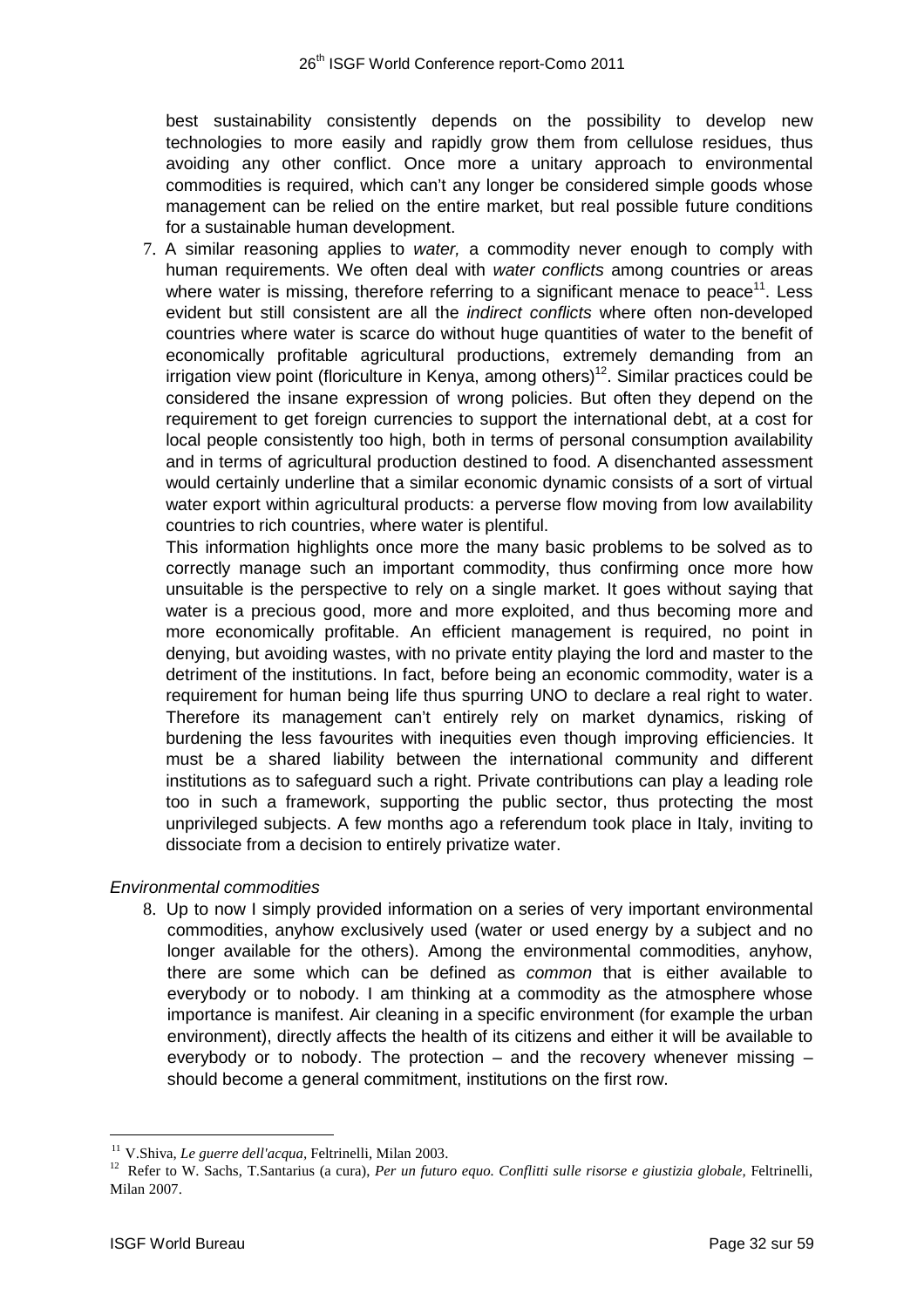- 9. It is even truer if we consider the climate stability, at present at risk because of the climate changes depending on the greenhouse effect. The IV IPCC Report was the last of a series of reports highlighting how its consequences – even though differently – affect extremely varied areas. I am thinking about people living in the small Pacific islands seeing the earth disappearing in front of the raising sea level, I am thinking about people living in the Polar or Sub-polar regions, where ice melting entirely changed their habits; I am thinking about people living in Africa assisting to a very rapid desertification. It is not a change but in the last few years the United Nations was obliged to introduce the category of environmental refugees as to identify people obliged to leave their motherland because of the consistent changes affecting our planet climate. Climate is a common good to mankind, but it must be protected from any rapid change risking of leading to irreversible changes to the planet ecosystem. An ethical assessment can't forget the co-liability of the human family as for its stability nor it can't avoid duly taking its social and political dimension into account.
- 10. It could seem counter-inductive: we are still used to consider meteorology as an expression of casual forces and simply poorly depending on our control. On the other hand the climate change phenomenon clearly highlights a scale change enforced by human action through technology. Our capacity to make our living environments more suitable to our requirements l leads, in fact, quite often to side effects, on the planet scale level, including severe ethical and political liabilities. Within such a framework it is clear that previously mentioned actions and measures in terms of cutting energy consumption are now more than ever required as they turn out to be the simplest and most demanded tool to control climate-changing gas emissions and discharges.

# Co-liability for a marvellous but menaced real world

11. The strict link and relation between different environmental commodities, finally, further highlight how they differently refer to a unique radical commodity that is the existence of our planet with an eco-system-like structure able to support while enhancing and fostering the life of its different and complex forms. It is a precious and fundamental commodity, which at the time being has no equal or technological alternative.

Such a strict link between environmental commodities depends on a mutual liability, shared according to the different subjects. Even though I already mentioned the importance of the leading role of institutions as for the definition of effective environmental policies, it does not entirely depend only on them. Eco-efficiency promotion, for example, asks for an innovating, renewed and brave research matched with far-sighting choices by companies as well. What is more education is absolutely required as to educate to a new sensitivity open to sustainability. And within such a framework the scout experience still leads the way, strictly connected to a directly training to love for the environment, the attention to be paid to others and love for essentiality which allows being satisfied with little things to allow everybody being satisfied, all together. I am strongly convinced that we desperately need such values – virtues I would dare say – in our distracted lives.

12. Once more I would like to recall how important it is, in terms of environmental liability, a deep renewal of life styles and standards within industrialised communities. It goes without saying, in fact, that the multi-dimensional threat affecting planet eco-systems largely depends on the excessive environmental consumption by people living in traditionally industrialised countries. It was calculated, in fact, should it be extended to the entire world-wide population, that three to five planets would be required to make it sustainable. It is therefore a must, in the name of the inter-generation and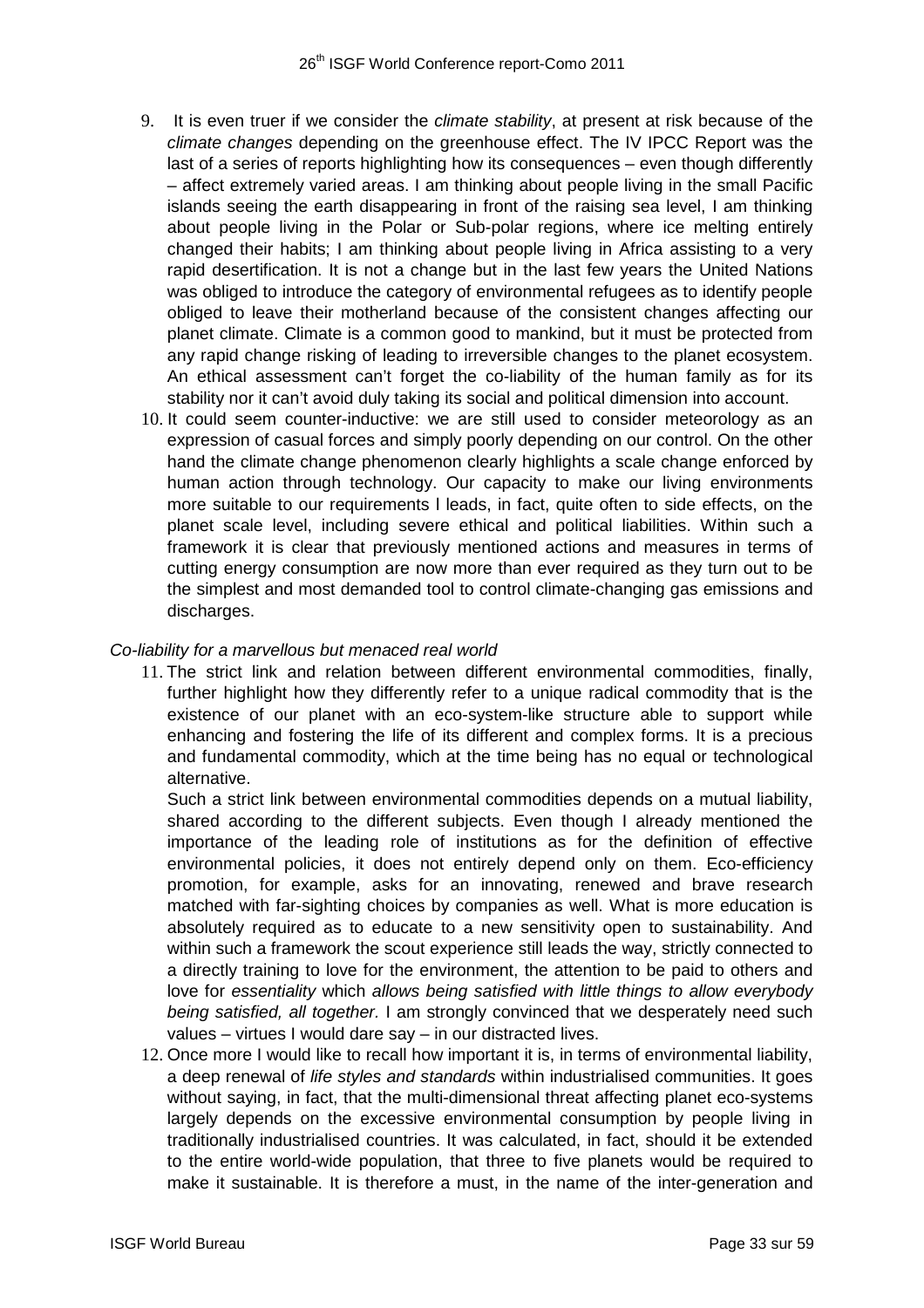intra-generation justice as well, to cut our ecological imprint. It is an instance we can easily face, on the one side through a serious attention paid to opportunities offered by the energy efficiency improvement, but, on the other, asking for a severe control of consumption in our personal and community lives, thus checking our real requirements. Eco-sufficiency but also  $-$  as to use a language so common to the essential and poverty Christian tradition – in the Franciscan meaning – a reality to be welcomed with joyful happiness. And borrowing the words of Benedict XVI already mentioned in the Peace Message 2008, we can recall the need of a new sobriety, as the required condition to live on the earth<sup>13</sup>. A new sobriety inspired by the lively wisdom recognising how good are the commodities on the earth, when profiting from them in a non-destructive, non-rival manner but simply respecting their vital reality. The Scout law sounds very important to me, to be diligent and sparing as well, with pure thoughts, words and actions. I do not believe that it is simply a question of purity in interpersonal relationships, even though important: to be pure means being able to be free from any drive to consumption, a typical feature of economic dynamics. It means being able to tenuously stand any advertising allure, to reaffirm the quality of life no longer based on good, but on rich and high relationships (with people around us and with nature as well).

Thus a strong requirement for co-operation is at present a must: only a concerned and peaceful mankind, able not to consider climate a simple struggle against civilizations, as it seems to stand out at the beginning of such a new millennium, will be able to correctly and effectively face the environmental issue.

I would like to conclude my contribution underlining once more how the present analysis of the environmental issue, based on the notion of commodities, moves outside its limits. In fact it clearly comes out how partial is the vision considering the earth as a bunch of simple goods required to guarantee human being survival. What is at stake is mainly the recognition of the value of the existing world and its intrinsic values, going far beyond the important usefulness for the human family. It is the same perspective clearly underlined in the hymn to the creative mastery of God in Saint Francis' Canticle of Creatures or Canticle of Brother Sun, cantered on the importance of the benediction of all the almighty living creatures And biodiversity too – before being a utility – is first of all an expression of the overwhelming creativity of nature and of the Master who shaped it and as such it deserves being protected. Finally an ethical consideration is to be concluded with a welcoming praise for the received gifts in due co-liability for the future of our earth.

<sup>&</sup>lt;sup>13</sup> Refer to the Message for the III day of the Universe "Una nuova sobrietà, per abitare la terra – A new sobriety to live the earth", presented on February 2nd, 2008 signed by the presidents of the Commissions Justice and Peace and Ecumenisms of the CEI.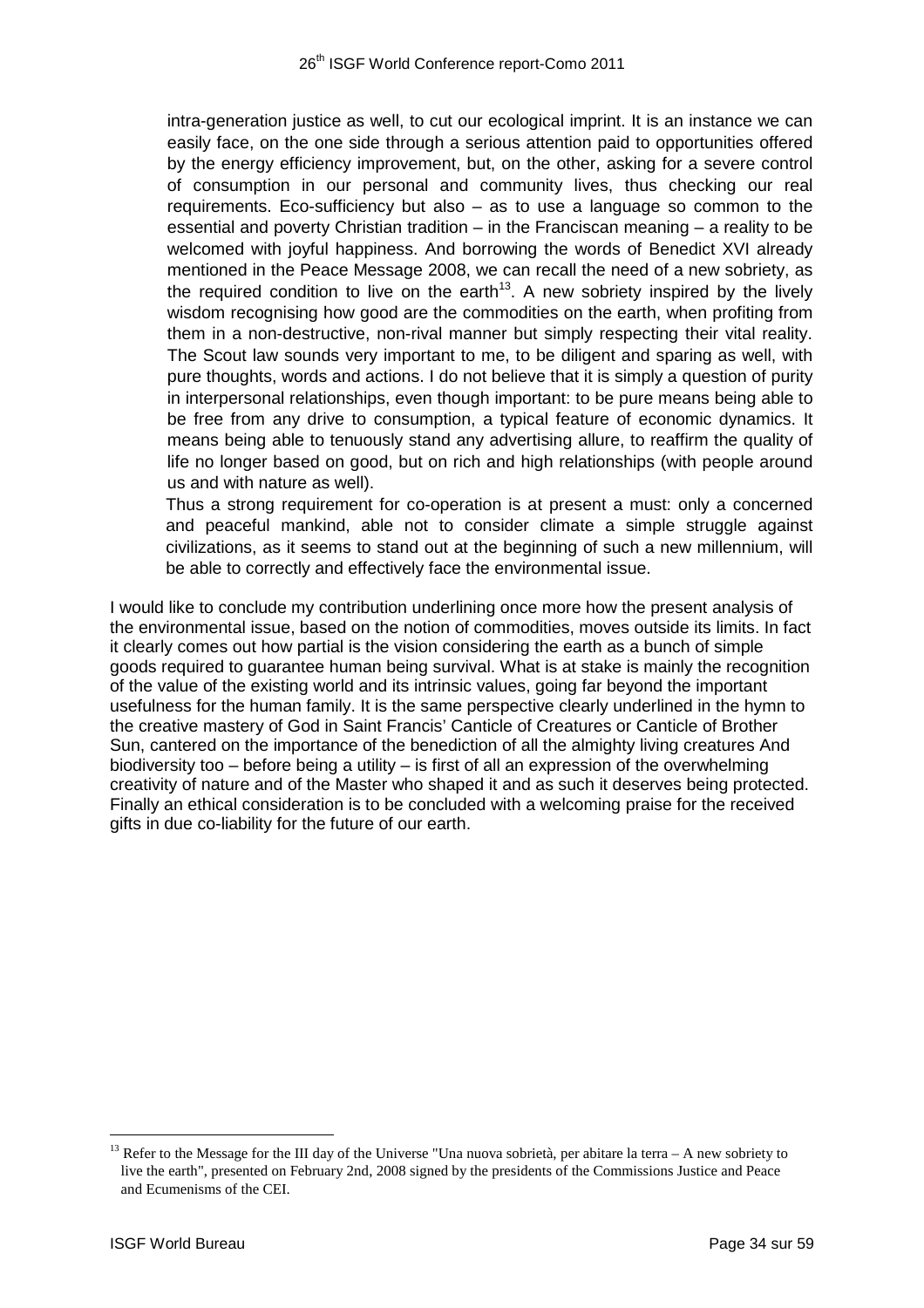# **The NGOs and Water Mrs Martine Levy**

Good morning,

Before I start my speech, I would like that we all deeply think to Mrs WANGARI MAATHAI. She was the first African woman who received the Nobel Prize for Peace for her fight for Environment and for Women Rights. She passed away 3 days ago.

Thank you.

When I discovered just one year ago the theme of our World Conference: "the common goods: water, earth, air", it made me think immediately to a group of NGOs in UNESCO. Indeed, since 2004, a group of about 30 NGOs, Non Governmental Organisations, having official relations with UNESCO, has worked in a think-tank on water which also made proposals; I requested from you the possibility that I could quickly tell the Conference what these NGOs do, and, Mister Chairman, you were kind enough to give me the floor at the opening of this session; thank you very much.

You all very well know this beautiful painting which is under tight surveillance in the Louvre Museum in Paris; it is so magnificent that it has been stolen several times! I want to speak of the Jocund of Leonardo da Vinci.

Well, here is what Leonardo da Vinci wrote some 500 years ago. "Water is for the world what blood is for our body".

Mister Chairman, if I asked for the floor, it is because I thought that the work done by the NGOs in UNESCO may provide inspiration to ISGF and the National Scout and Guide Fellowships.

I'll come back to it later. I would like to present some reminders first.

# **UNESCO/NGOs/WAGGGS/WOSM**

"Since wars begin in the minds of men, it is in the minds of men that the defences of peace must be constructed". It is the first sentence of the Preamble to the Constitution of UNESCO

The Headquarters of the United Nations Educational, Scientific and Cultural Organisation are in Paris.

UNESCO's mission is to contribute to the building of peace, the eradication of poverty, sustainable development and intercultural dialogue through education, the sciences, culture, communication and information.

When you roam around the buildings of UNESCO, you can meet, among others, many many persons who work there but also the members of the permanent Delegations of the 197 member States\*\* and the representatives of some of the 350 NGOs which have official relations with the Organisation.

And of course all the visitors who come to attend one of the many conferences or to visit an exhibition.

The World Organisation of the Scout Movement (WOSM) and the World Association of Girl Guides and Girl Scouts (WAGGGS) are 2 of these NGO's. Among the most active.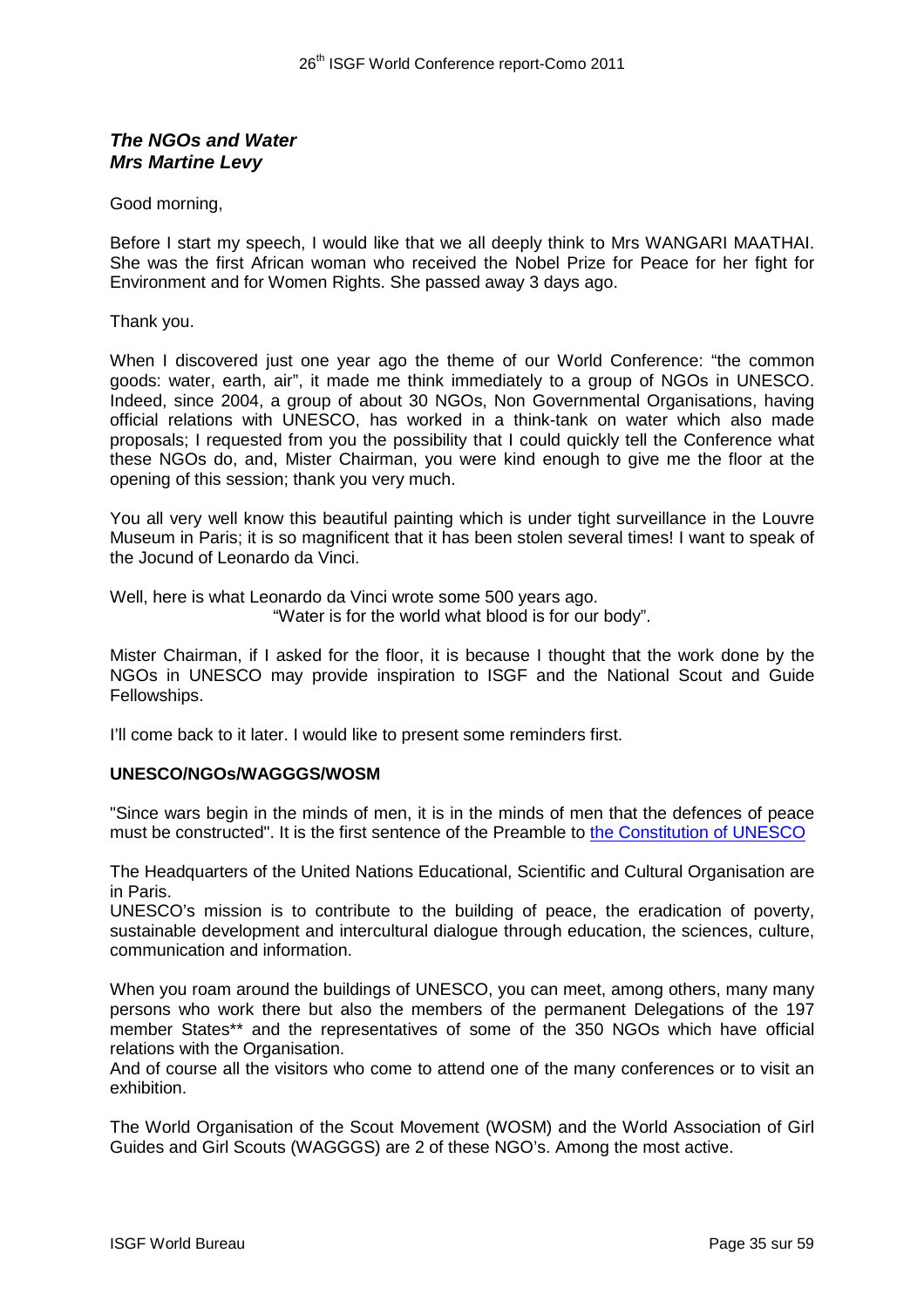Teams have represented them in this organisation of the United Nations since the creation of UNESCO in 1948. For many years I have been a member of the team which represents WAGGGS.

I would like to add a short information concerning WOSM and WAGGGS which is very often not known: they are considered by the United Nations as the biggest world organisations for youth for non formal education; each of them has the General Consultative Status with the Economic and Social Council of the United Nations.

May I remind you that non formal Education is the one we give in our scouting and guiding organisations?

# **NGOs in UNESCO**

What do NGOs in UNESCO?

A Liaison Committee rules the relations between NGOs and the Organisation. It is the voice of NGOs in UNESCO.

This Liaison Committee determines the themes on which the Commissions will work in relation with the main fields of UNESCO and its sectors.

It is in these Commissions that NGOs bring the voice of the grassroots level that they know particularly well.

The Director of the Sector on NGOs said herself: "there is a pressing necessity for UNESCO to have partners who work in the way of the mandate of UNESCO and who have a good expertise."

# **WATER in UNESCO**

The sector of UNESCO concerned by water is the "Natural Sciences" one; the Division on Water Sciences ensures the planning, the management and the implementing of the programmes relating to freshwater.

It works within the frame of the International Decade of Action "Water for Life" which started in 2005 and which will end in 2015.

The International Hydrological Programme of UNESCO and the World Water Assessment Programme are the two main programmes of the United Nations system devoted to water research, water resources management, education and capacity building in order to answer to the increasing needs of sustainable development, to provide recommendations to enhance assessment capacity at national level and curb the decision making process.

The World Water Development Report is a comprehensive review that gives an overall picture of the state of the world's freshwater resources.

Since 2008, the International Hydrological Programme has worked on a new programme called: "Water Dependencies: system under Stress and Societal Responses".

It was a bit long but I wanted to explain to you the context of the work done on water in UNESCO.

#### **NGOs and WATER in UNESCO**

The Group on water was created in **2004** as a group of the Joint Programmatic Commission on Science and Ethics, after a round table called : **"knowledge on water, its techniques and its management for a more fair and more dignified human society : the affair of all"**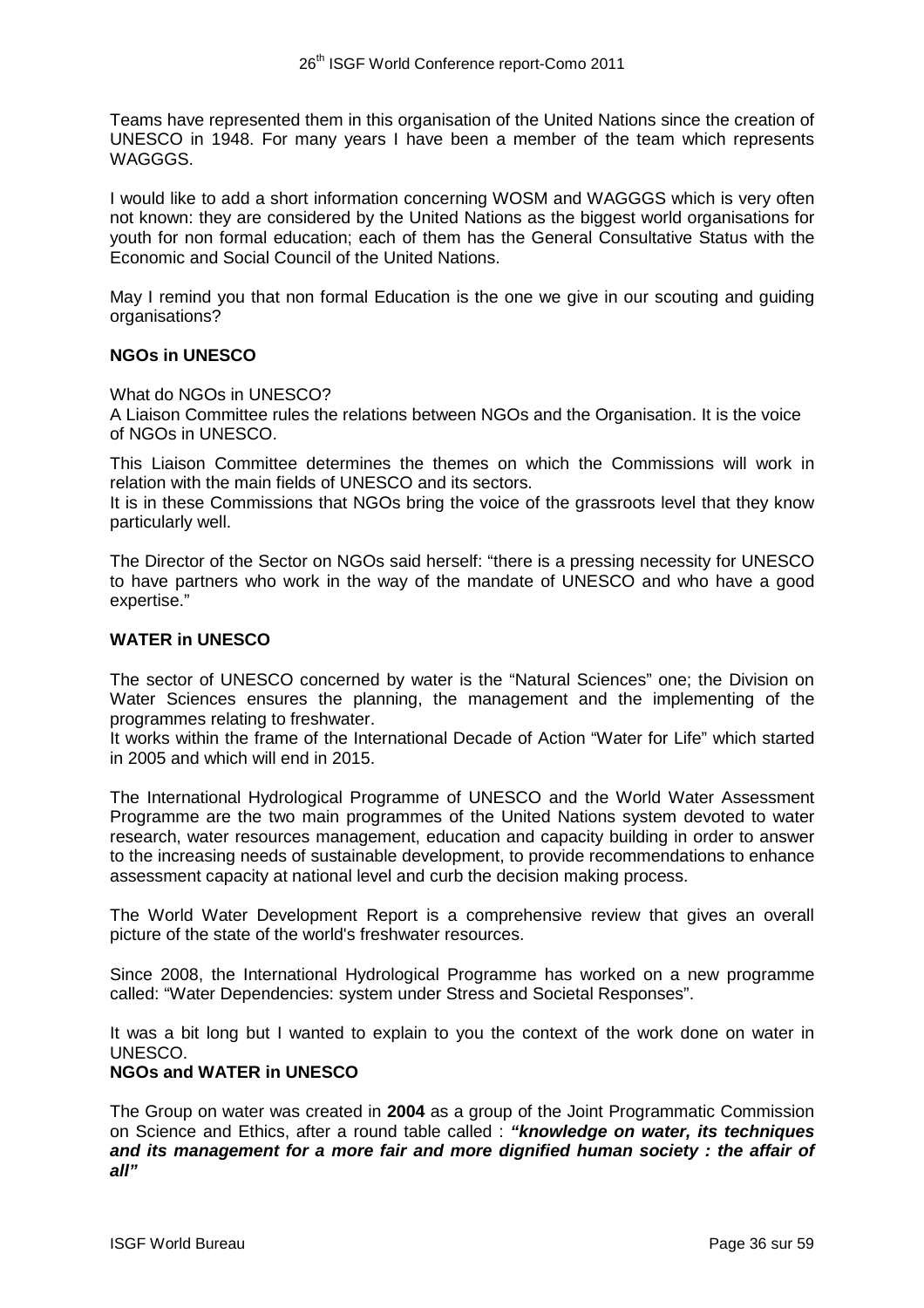This round table had been organised by the Liaison Committee NGOs-UNESCO together with the Division on Water Sciences during the UNESCO General Conference, held in October 2003.

This round table in 2004 could offer to the NGOs not specialised in water problems some moments of reflexion on the reasons why they could have to commit their members in a world fight.

How is it possible to put an end to the dreadful situation of billions of human beings and to face the midterm threat of a general shortage?

The themes brought up were: privatisation and merchandising of water and their links with solidarity and ethics.

Considering that water is a fundamental right and even a world common good, the NGOs proposed the creation of a world authority on water which could have a "world charter for water" complied with; they suggested education on water to very young children, a better use of water, cleaning up of water and processing residual waters.

The NGOs had passed to the decision makers their knowledge of the grassroots level, their knowledge of the needs of people living there, had made their proposal….

**Until 2007**, the group on water ensured the follow up of the 2004 forum and worked mainly on the awareness of NGOs on the problems of water: through conferences, the reports of which could be used by NGOs and by producing 3 leaflets called "**water for all**".

Many NGOs, not members of this working group, started reflexions and projects on water in their organisations; of course it had to be compatible with the priority themes of their organisations.

**Early in 2008**, the group on water finalised a programme on **"water, ethics of environment and climate change**" by running in UNESCO a session on the **"obstacles to the implementing of the Right to drinking water for all : right to life"** and by producing a document for the practitioners of formal and non formal education **"For a systemic approach of education on water: respected fresh water, shared fresh water, fresh water for all".** 

**Since 2010** the group, having a profound consideration for the ethical preoccupation of UNESCO, became on request of UNESCO a sub-commission "Ethics and Environment"; this was the Organisation's acknowledgment of the work carried out.

The group extended its investigations to demographic evolution, biodiversity, production and repartition of food resources, towards a reflexion on the idea of "Common Good" inseparable of the ethical approach of the questions on environment and society.

Eventually the sub-commission contributed in the international meeting of NGOs with UNESCO on **27th June 2011** called "**water, source of life, common good of humanity; leitmotiv and realities**"

The following topics were dealt with:

- "Obstacles in the access to drinking water: how to overcome them for all everywhere in the world"?
- "Fresh water: rarefaction or abuses? Threatened balance",
- "Water and conflicts"
- Eventually perspectives were given "from a possible conflict to a possible cooperation"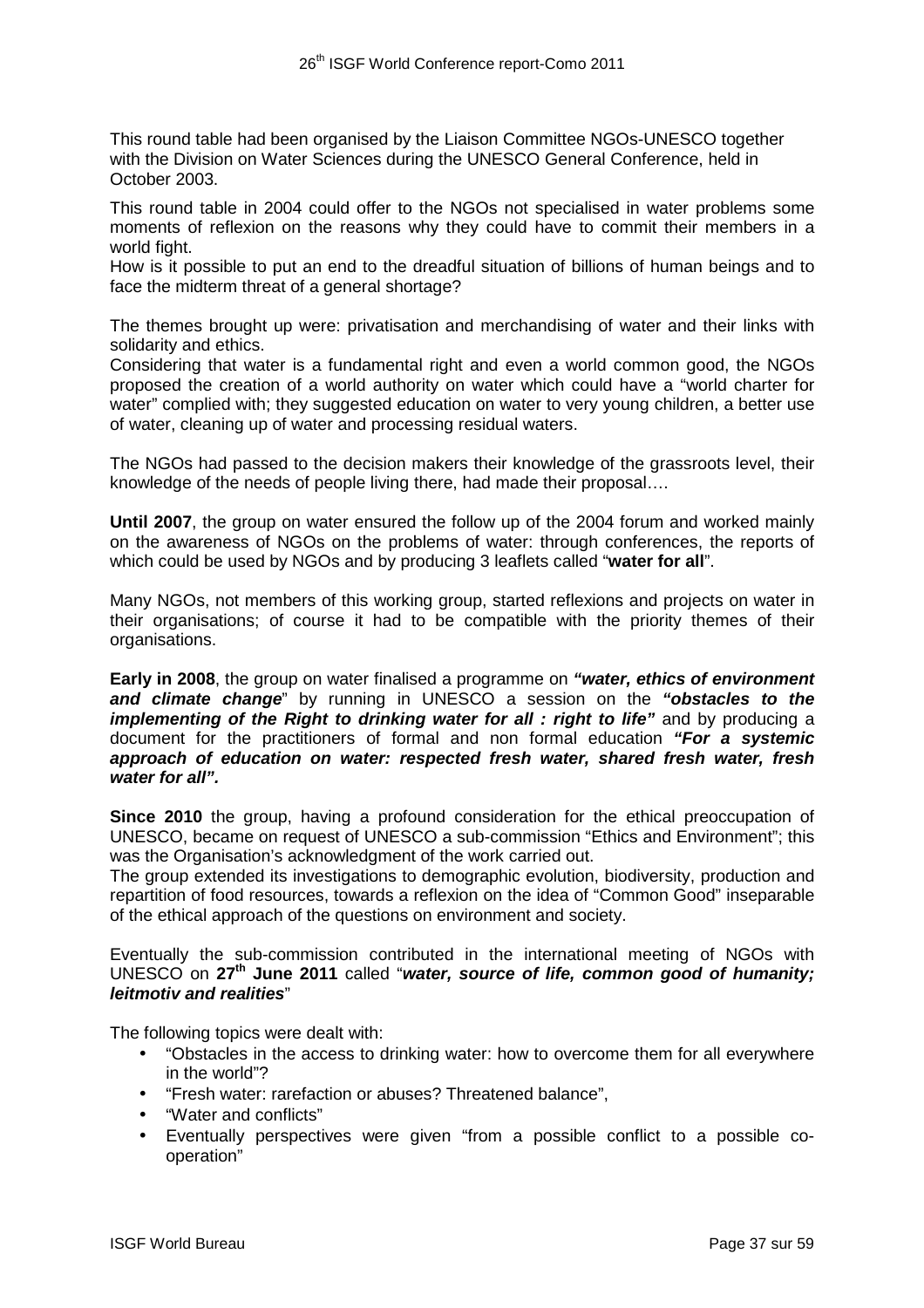For this conference in June 2011 the NGOs group had been able to gather speakers of the highest level: it was highlighted that water questions are present in each objective of the UN Millennium Development Goals

- Eradicate extreme poverty and hunger: each problem has a link with water
- Achieve universal primary education: make each young child understand the problems of water
- Promote gender equality and empower women: women and only women go to the well, which is sometimes very far, to fetch water and to bring it back in buckets or on their head taking care that not a single drop of this precious drink is lost…it is so rare…
- Reduce child mortality: how many children die after they have drunk insanitary water?
- Improve maternal health: enough clean water everywhere would improve mothers' health
- Combat HIV/AIDS, malaria and other diseases: our friends from Africa who attend the Conference could tell us how dangerous is the water of the marshlands in which we walk
- Ensure environmental sustainability: more than a billion persons have no access to freshwater; and 2 billions of persons don't have cleaning up
- Develop a global partnership for development; these 3 billions people are really forgotten in the world community; the funds for water should be significantly increased.

For 3 years WAGGGS and WOSM have encouraged their member organisations to work on these UN Millennium Development Goals and proposed educational documents. It is sure that water has an important place in these.

Very many NGO's try to bring a contribution to the permanent fight for the conservation and preservation of water; in particular through work on the edge of large international fora; the next international conference on water will take place – is it a coincidence? – in Marseille in June 2012.

I often highlighted as my leitmotiv that ISGF is the most varied of large international solidarity NGOs thanks to all the persons with different cultures, origins, professions which are in it.

Couldn't it also bring its stone to this essential fight for humanity through its NSGF's? The ways to proceed are varied: chemistry, philosophy, ethics but also for us, grassroots persons, building latrines, educating children, building wells, cleaning rivers, cleaning up … What a large food for thoughts for our NSGF's.

Thank you for your attention and I am sure that Mr Morandini will raise you to other spheres

\*\* when I delivered this speech there were 197 Member States in UNESCO; the day of the translation in November 2011, 2 Member States had withdrawn; there are now only 195.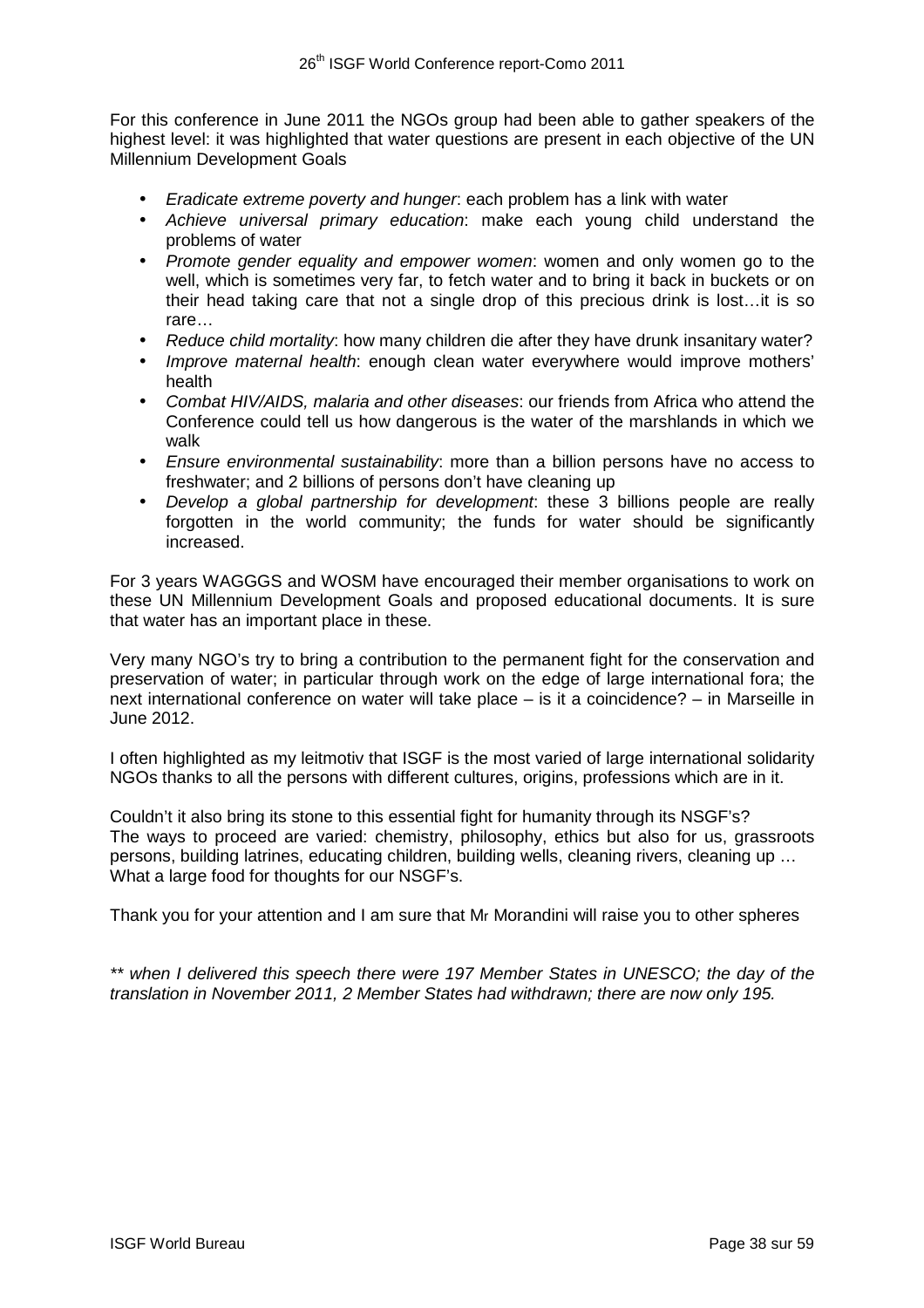# **WAGGGS Adress Liesbeth Lijnzaad**

# **World Association of Girl Guides and Girl Scouts (WAGGGS)**

# **Celebrating 100 years of changing lives**



– Florence Enenuo, Nigeria

"WAGGGS has touched my life in a way that nothing else has ever done… I strongly believe that in 100 years from now, no one will remember the type of car you drove or house you lived in or how much money you had in your account. In 100 years from now, the only thing that will be remembered is the contribution you made to another individual."



# **Centenary Celebrations**

- Celebrations in Member Organizations around the world
- Centenary WAGGGS World Conference in Edinburgh, **Scotland**
- Young Women's World Forums (YWWF) in 2010, 2011 and 2012

![](_page_39_Picture_12.jpeg)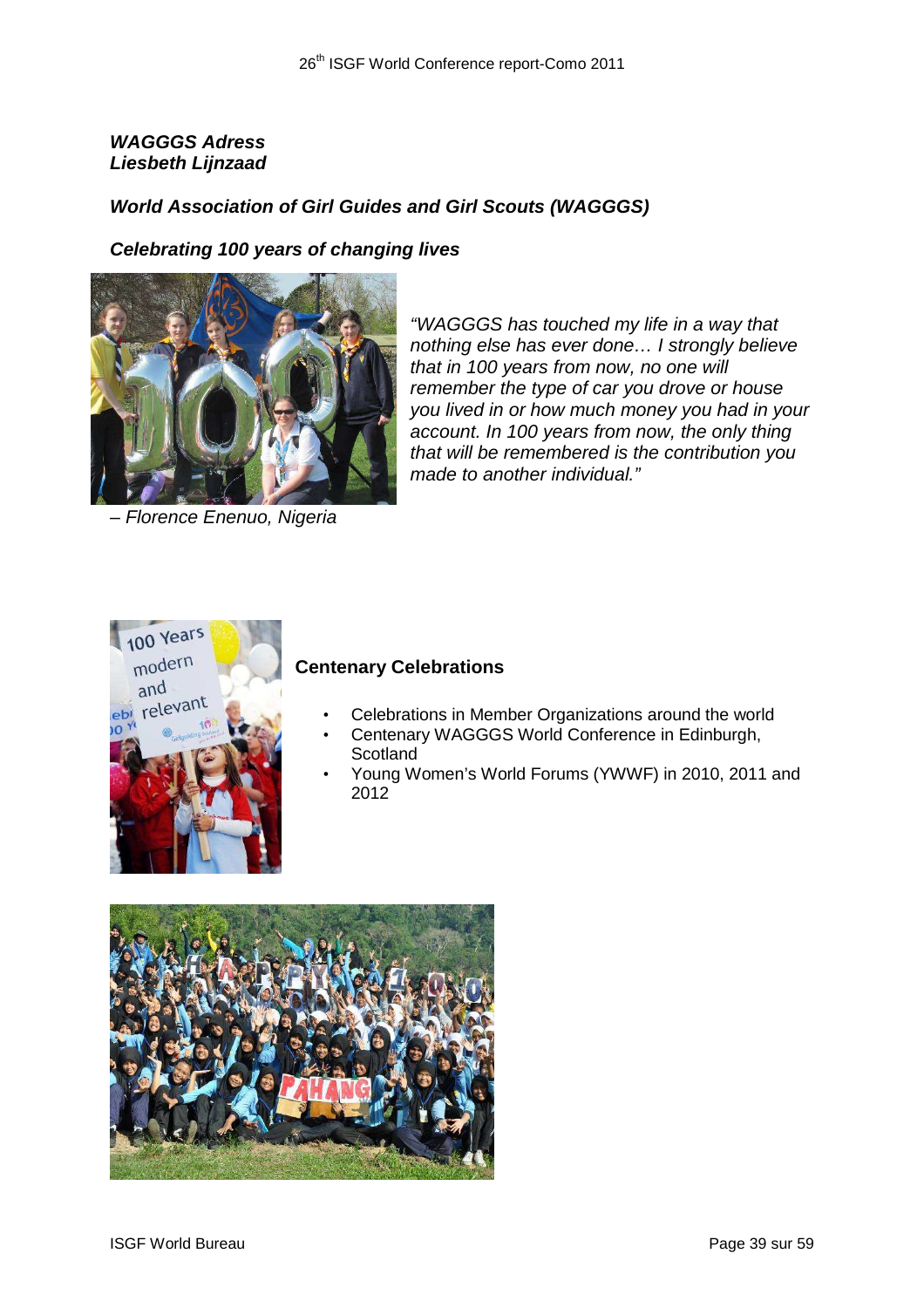26<sup>th</sup> ISGF World Conference report-Como 2011

![](_page_40_Picture_1.jpeg)

![](_page_40_Picture_2.jpeg)

![](_page_40_Picture_3.jpeg)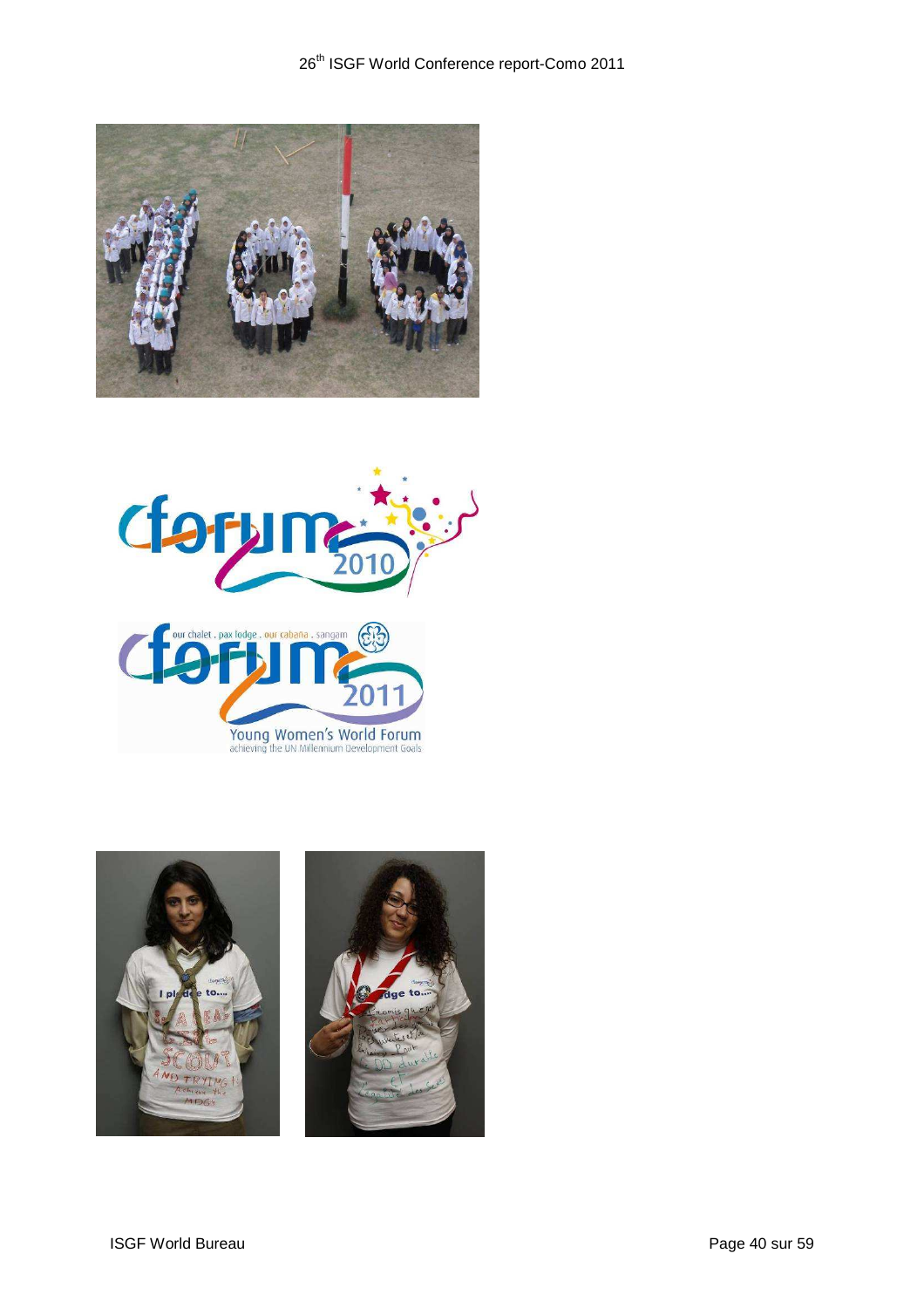26<sup>th</sup> ISGF World Conference report-Como 2011

![](_page_41_Picture_1.jpeg)

"My experience of the YWWF was truly an informative, motivating and life changing experience which offered me the opportunity to see and understand life experiences differently" - Danielle (Antigua & Barbuda)

![](_page_41_Picture_3.jpeg)

"We got to learn and improve really important skills like advocacy, leadership and communication in a practical and fun way" – mina (Bahrain)

"The best experience a young Girl Scout can ask for. An opportunity of a life time. And I wish that every young girl around the world gets the opportunity to be a participant" - Denice (Suriname)

![](_page_41_Picture_6.jpeg)

![](_page_41_Picture_7.jpeg)

# **ISGF Support**

- YWWF 2010
	- ISGF funded a young woman from Peru
	- Australia SGF funded a young woman from Fiji
- Project in Mongolia to translate materials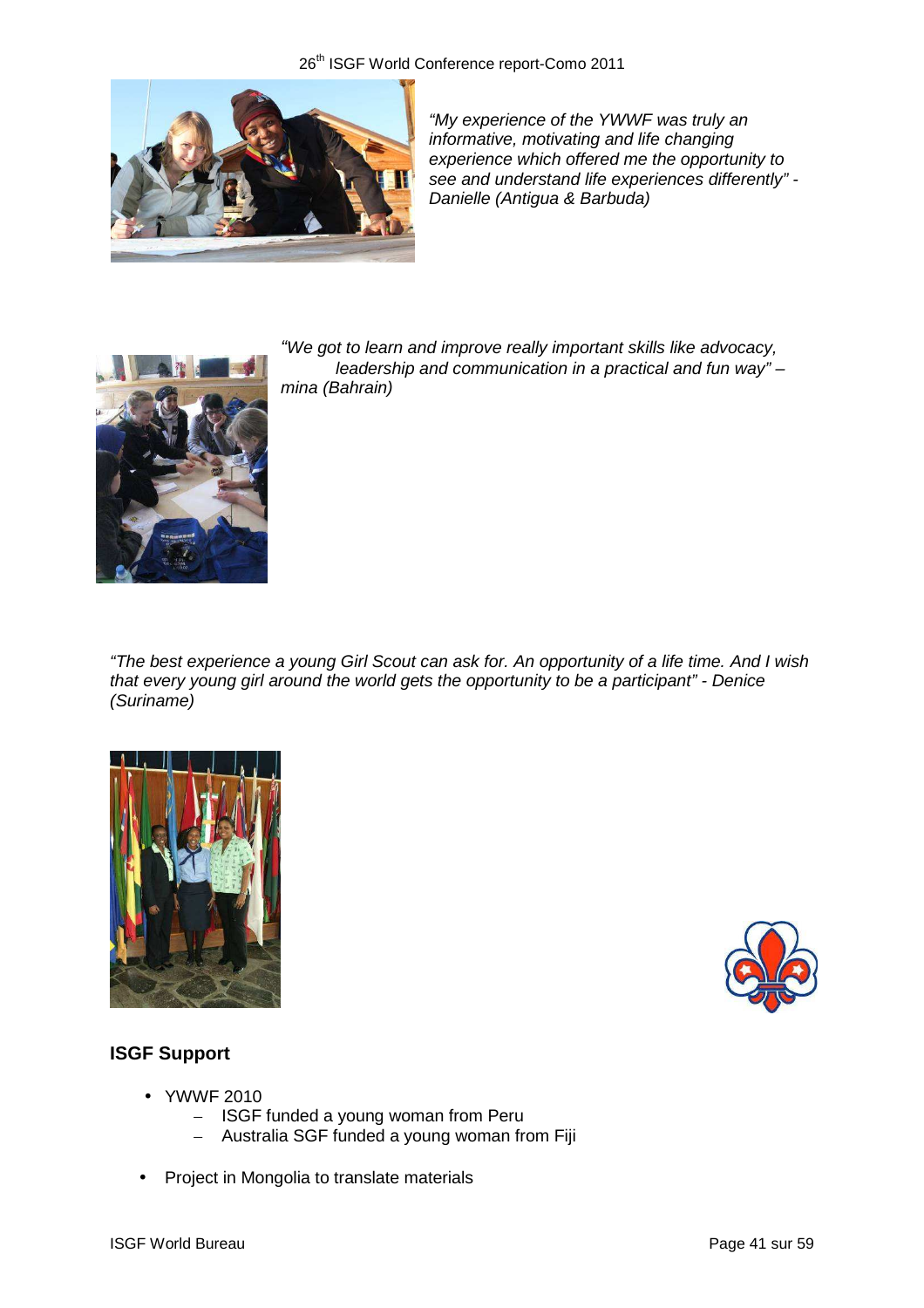# **The Global Girls Fund**

- Our aim: Raise £10million GBP by 2014
- Establishing new and sustainable income streams
- Establishing long term and mutually beneficial partnerships across private, public and NGO sectors
- Promoting and strengthening the identity, visibility and reach of WAGGGS and each Member Organization

# **Our Vision**

All girls and young women are valued and take action to change the world.

![](_page_42_Picture_8.jpeg)

# **Our Mission**

To enable girls and young women to develop their fullest potential as responsible citizens of the world.

# **WAGGGS Leadership Development Programme**

![](_page_42_Picture_12.jpeg)

![](_page_42_Picture_13.jpeg)

- **7** WLDP seminars across all **5** regions in **4** languages
- **301** participants from **108** Member Organizations.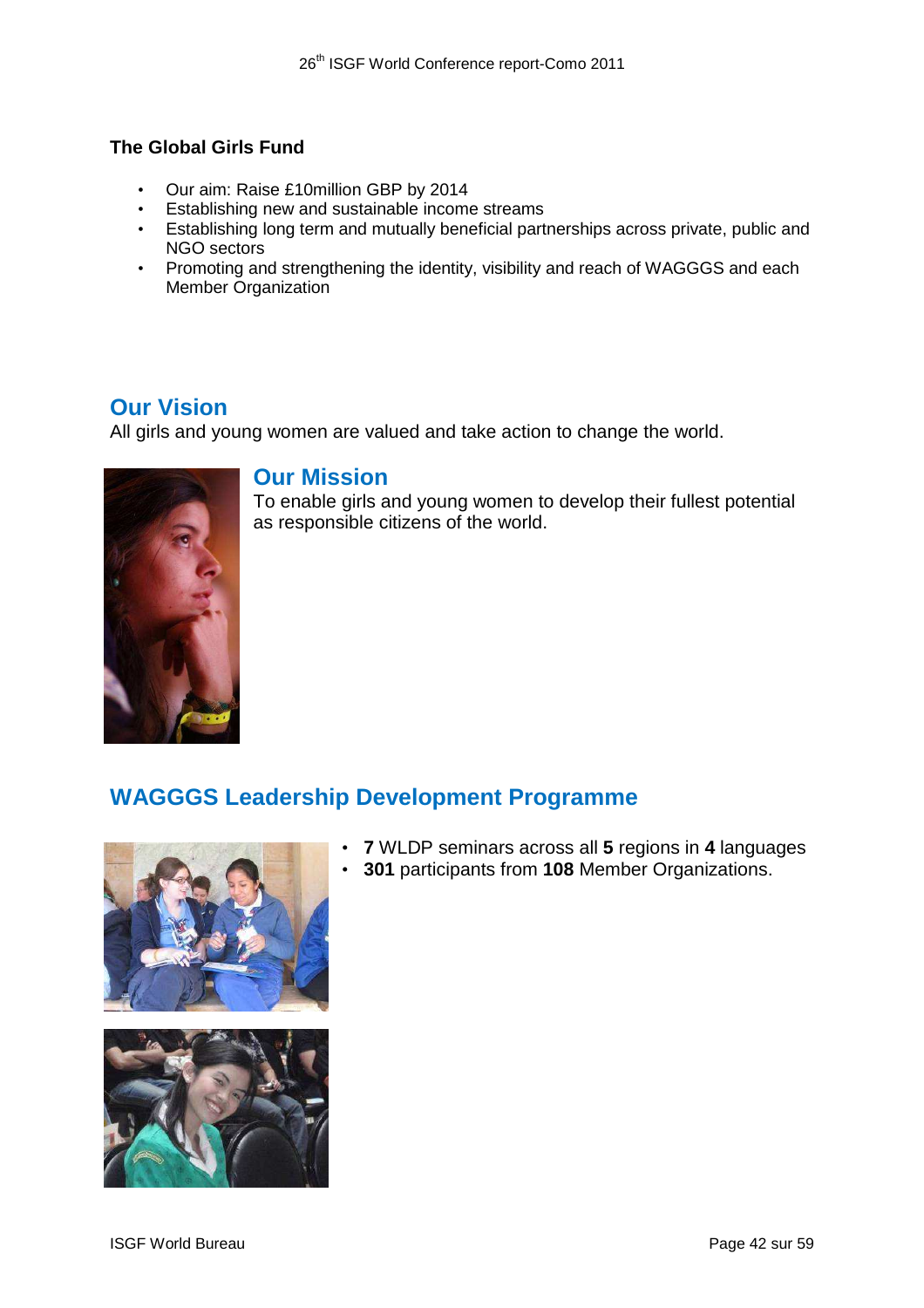![](_page_43_Picture_1.jpeg)

# **Membership growth**

- Membership up **15** per cent
- **1 million** new members
- **63** Member Organizations have increased membership

![](_page_43_Picture_6.jpeg)

![](_page_43_Picture_7.jpeg)

![](_page_43_Picture_8.jpeg)

# **Global Action Theme**

- Over **100,000** badges and curricula distributed
- **22** GAT Champions
- GAT Toolkit in **12** languages
- **Over 30** GAT projects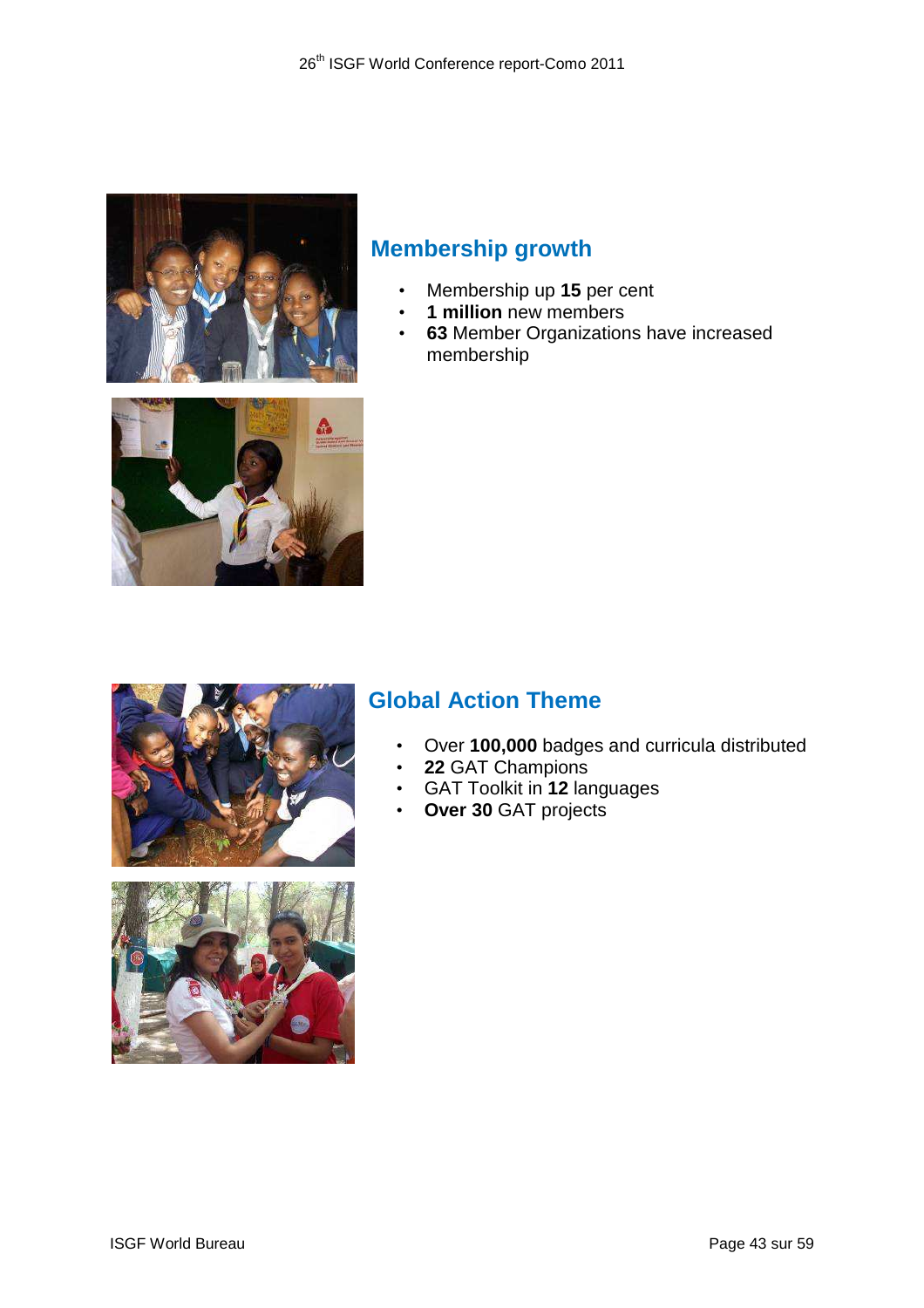![](_page_44_Picture_1.jpeg)

![](_page_44_Picture_2.jpeg)

# **Advocacy**

- Young women influencing outcomes at international events
- CSW, COP16, UN
- Stop the Violence Campaign
	- 10,000 voices by 12 April 2012 (end of WAGGGS centenary)

![](_page_44_Picture_8.jpeg)

![](_page_44_Picture_9.jpeg)

![](_page_44_Picture_10.jpeg)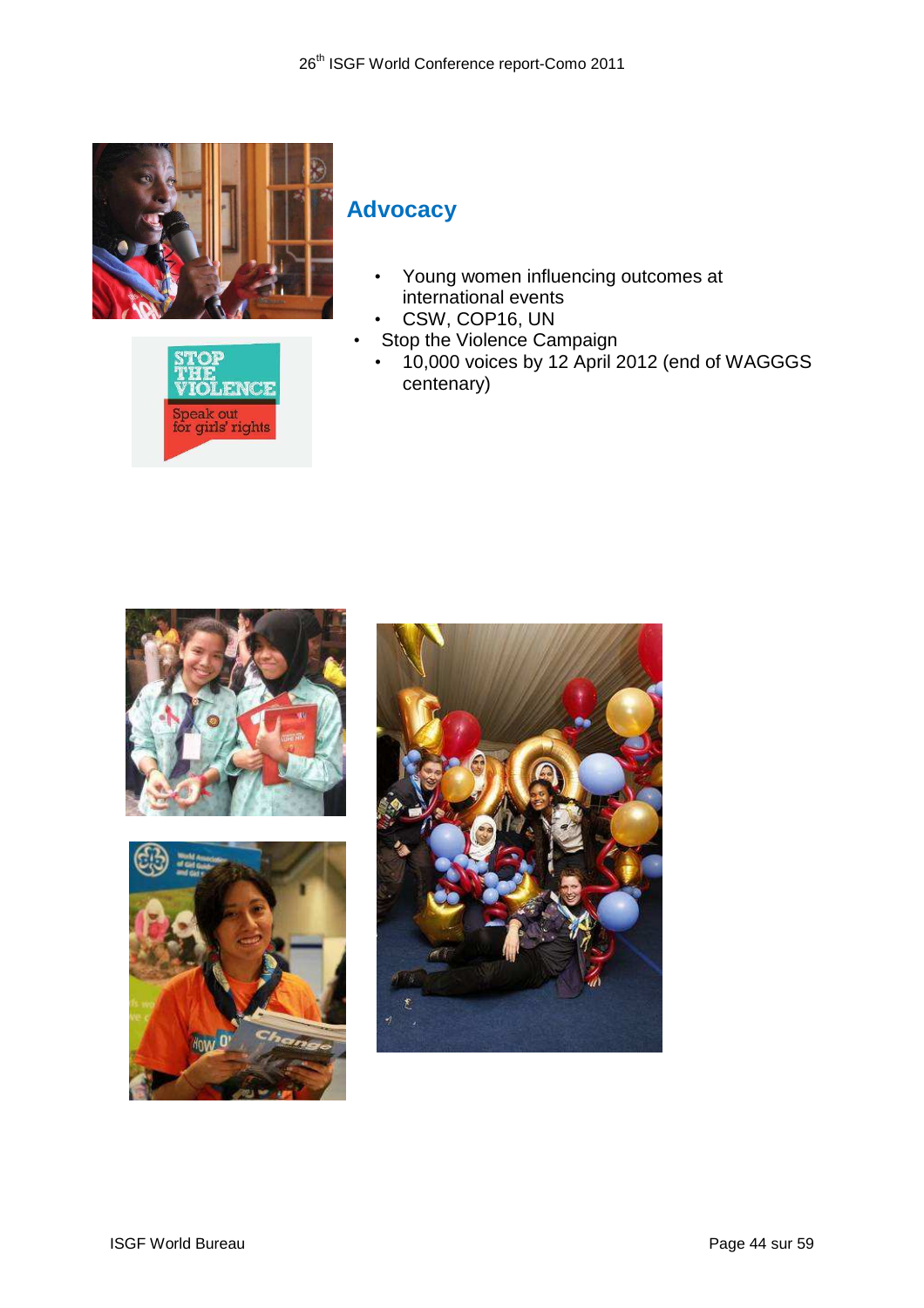# **What you can do**

- **Donate** to the **Global Girls Fund** so that more young women can benefit from programmes and events
- **Join us** for **World Thinking Day** 22 February 2012 'Environment: together we can save our planet'
- **Add your voice** to the **Stop the Violence Campaign**

# **Thank you!**

![](_page_45_Picture_6.jpeg)

# **"a better world and brighter future for the youth of tomorrow"**

# **Olave Baden-Powell**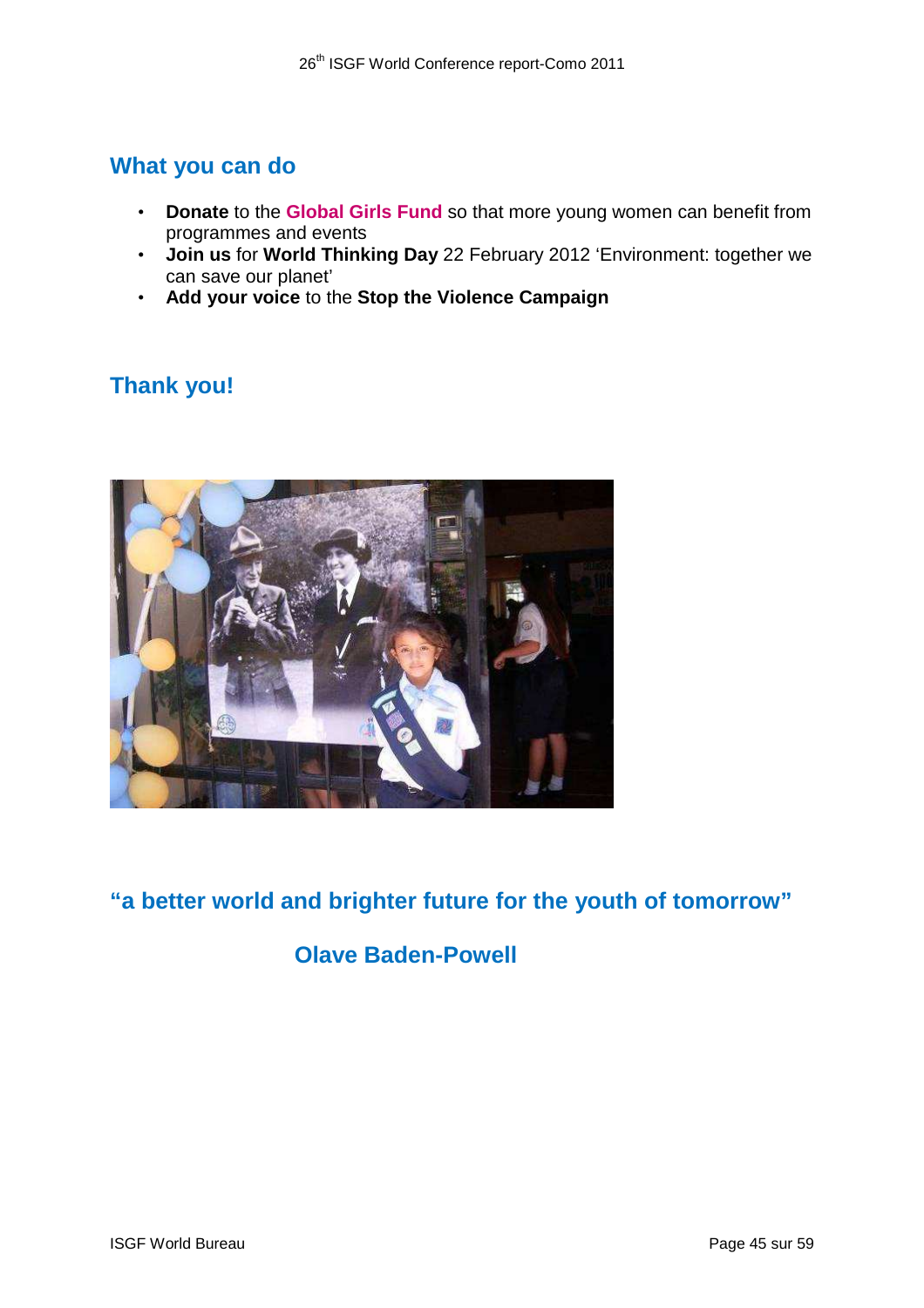# **WOSM address Luc Panissod, Secretary General World Organisation of the Scout Movement**

Dear Friends in Scouting and Guiding,

I am very happy to address the 26th World Conference of the International Scout and Guide Fellowship (ISGF) in the beautiful lakeshore city of Como. The venue for this Conference, Villa Olmo and its gardens, are both inspirational, and at the same time, apt reminders for the value of heritage. Scouting is over a hundred years old now and the people assembled here know best that this Movement has a rich history and heritage of its own. The relationship between ISGF and the World Organization of the Scout Movement (WOSM) has a long history too. ISGF has enjoyed the support of WOSM, alongside that of our sister organization WAGGGS since 1953 when the then IFOFSAG was founded. As the years progressed, ISGF secured a very close working relationship with WOSM by being granted a consultative status with the World Scout Committee, which is reviewed every three years.

It is not difficult for one to understand why there has been this strong backing from WOSM for ISGF if you look at ISGF's founding principle of being a worldwide organization for adults, former Scout or Guide Leaders, in support of Scouting and Guiding. The Mission of ISGF is to promote the spirit of the Scout and Guide, Promise and Law in its individual members' daily lives by continuing personal development, serving in the community and actively supporting WAGGGS and WOSM. Following Resolutions from WOSM and WAGGGS World Conferences, ISGF was created in 1953 "to provide an international platform for adults who feel that the ideals of Scouting & Guiding should continue to be implemented in an adult context". In this light, ISGF's key role is to provide a framework for the ethos of Scouting & Guiding to continue in adult life while offering active support to WAGGGS and WOSM. Your members have been serving the community, strengthening dialogue with them through community-oriented projects around the globe. These are all strong reasons why WOSM and ISGF are together, in our efforts to achieve our end goals, and support each other in the process.

I would like to share with you some recent developments in World Scouting. We have had an exciting year with four major events, with the World Moot in Kenya, World Scout Youth Forum and World Conference in Brazil, and the recently concluded World Scout Jamboree in Sweden. It was a daunting task to ensure that all these events are successfully organized and WOSM has come out winners by ensuring smooth collaboration and support to the hosting National Scout Organizations to organize these events effectively. It is not always easy, because different National Scout Organizations have different competencies and needs. To balance the support in such a way that capable NSOs are given their space to deliver their best, and those who need a strong backing get every support they need, has been the hallmark of WOSM in the last twelve months. Not long ago WOSM has seen some institutional crises but the Movement has come a long way forward since and I am happy to have lead the team, alongside the World Scout Committee, through this difficult period, into a strong Organization as we stand today. This shows the strength of solidarity and purpose for an organization with a clear vision and strong leadership. The World Scout Committee today works very closely with the World Scout Bureau and we have designed an exciting package of programmes and activities for the current triennium. I am confident that we will have many positive gains to report when we meet at our next World Scout Conference in Slovenia in three years time.

Like in any relationship, strains do occur between two parties, especially when there is an aberration of any kind. Although such situations may largely occur due to some small actors or incidents, organizations run the risk of damaging their image if no immediate action is taken to curb such developments. I am happy that ISGF took the challenge from the World Scout Committee in a positive spirit and has addressed some key issues to once again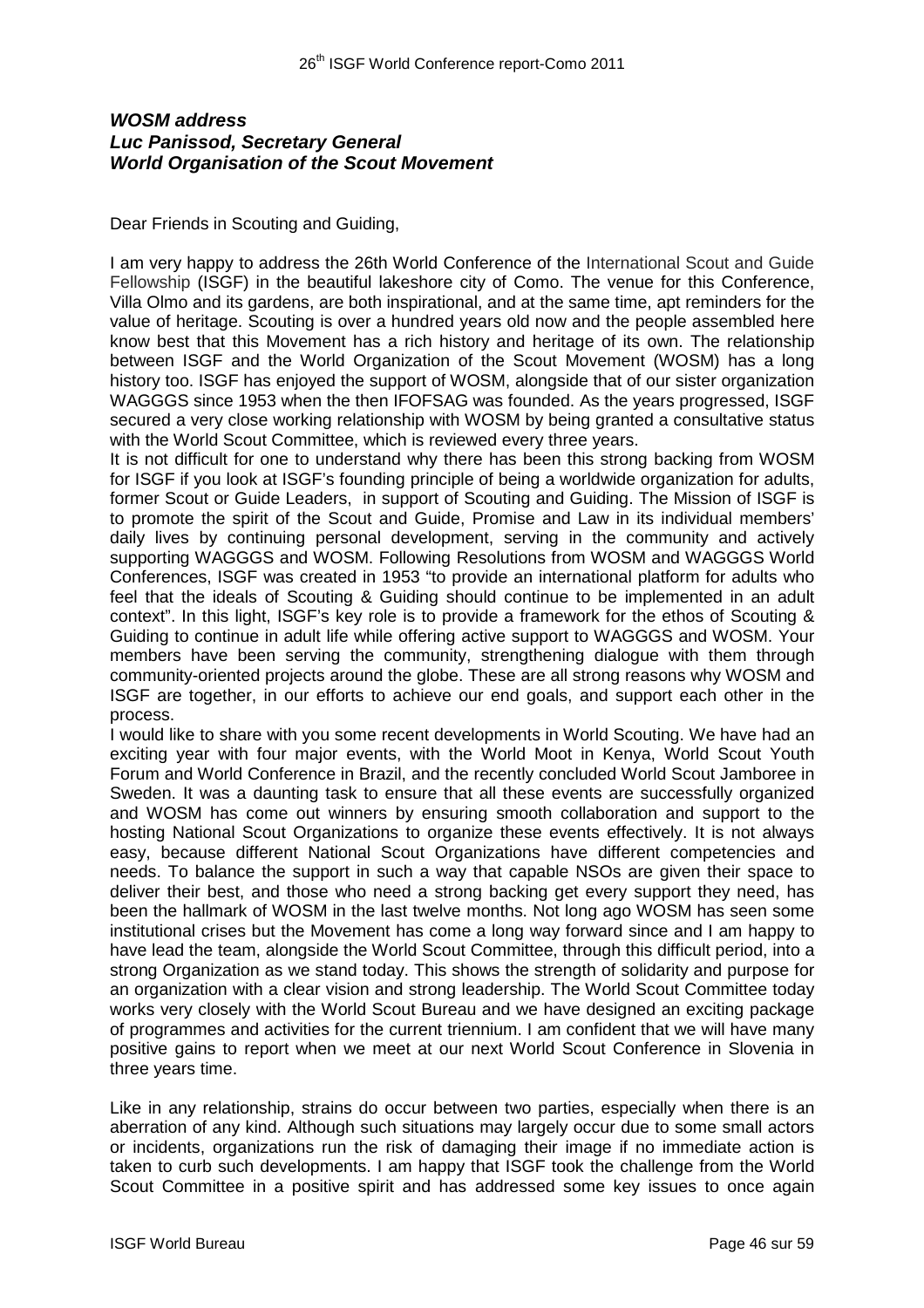reinforce that ISGF still stands for all the right reasons which lead to its creation in the first place. As a magnanimous partner, WOSM has always kept its doors open to its brother and sister organizations, but the leaders of WOSM have a responsibility in ensuring the solidarity of the Movement and keeping close guard over the core values that we stand for. I am happy that ISGF and WOSM are now moving ahead in the right direction to strengthening each other's resolve. WOSM's commitment to this was shown through the constant dialogue we have engaged in together, and also through the appointment of Mr Eric Khoo, member of the World Scout Committee, as representative of WOSM with ISGF. In this light I heartily welcome ISGF's comeback and strong presence at the World Scout Jamboree last month in Sweden.

Having said the above, I want to reiterate that there is a lot of scope for our joint work in the future. The Messengers of Peace initiative in close collaboration with the World Scout Foundation will be one of WOSM's key initiatives in the coming years. I believe that this initiative will help create a lasting impact in the communities where Scouting exists. In the next 10 years lots of resources will be made available for good projects that will not only strengthen the achievement of Scouting's vision in 'creating a better world' but will also help promote and grow Scouting all over the world. The members at this conference are well versed with ISGF's Principles:

- to respect life and human rights:
- to contribute to international understanding especially through friendship, tolerance and respect for others and;
- to work for justice and peace in order to create a better world.

These are very much reflected in the core objectives and focus of our Messengers of Peace initiative. Therefore, I invite ISGF's National Scout and Guide Fellowships to join hands with WOSMs National Scout Organizations to build and deliver strong projects under the umbrella of Messengers of Peace.

I know that as part of this World Conference of ISGF, all of you are going to engage in some key discussions and deliberations, apart from taking decisions and preparing an action plan for the next years. You will also begin with looking at your achievements and developments in recent years and reflect on them. The Conference organizers have put in a very exciting and diverse agenda to enrich your experience here. I congratulate the ISGF World Committee on their good work in preparing for the 26<sup>th</sup> World Conference of ISGF. Having been part of planning and delivering more than ten World Scout Conferences I know that this is not an easy task, so I request all of you to give your best in the coming days to ensure, positive and strong outcomes, which should not only benefit ISGF but the extended family of Scouting and Guiding. On behalf of World Scouting, I would like to wish you all a very good Conference and will look forward to the results and outcomes from your work over the next days here in Villa Olmo.

Yours in Scouting,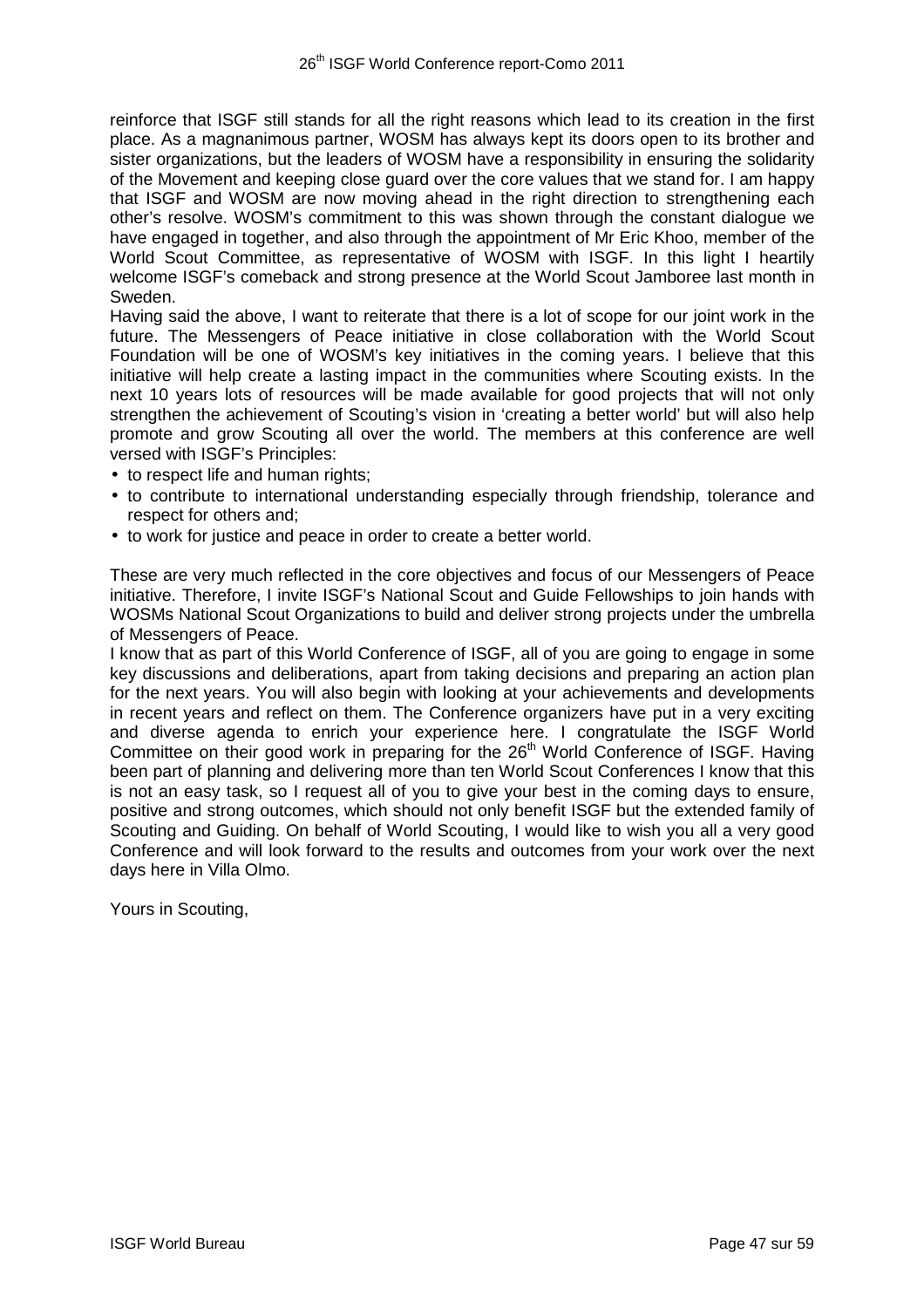**United Nations High Commissioner for Refugees ( UNHCR) William Spendler, Spokesman by the UNHCR** 

# **United Nations High Commissioner for Refugees**

**Who is a refugee?** 

# **Number of refugees in the world : 15 million**

# • **A refugee is a person who**

- 1. is outside the country of his nationality .
- 2. has a well-founded fear of being persecuted for reasons of
	- a. .his race
	- b. .his religion
	- c. his nationality
	- d. his membership of a particular social group
	- e. his political opinions
- 3. :: is unable or, owing to such fear of persecution, unwilling to avail himself of the protection of that country or return to it.

# **According to the 1951 Convention relating to the Status of refugees.**

# **UNHCR's mandate and mission**

UNHCR is mandated by the United Nations to lead and coordinate international action for the worldwide protection of refugees and the resolution of refugee problems

(Resolution 428 by the General Assembly, 1950**).** 

# **Some statistics**

- In total, UNHCR provides help to around 25,2 million people in the world
- Afghanistan remains the first country of origin for refugees (3 million Afghan refugees in 75 asylum countries), Iraq is second (1,7 million).
- 80 % of the refugees are hosted by developing countries.
- 7,190 people work for UNHCR around the world, among whom 90% on the field in more than 120 countries.

# **ISGF – UNHCR Cooperation**

In December 2010, school kits were distributed to former refugee children in three isolated Burundian villages. This operation was carried out by the International Scout and Guide Fellowship, which collected the necessary funds and UNHCR, with the help of Burundian Guides.

N.B. The PP presentation can be downloaded from our website (www.isgf.org) or sent by the WB on request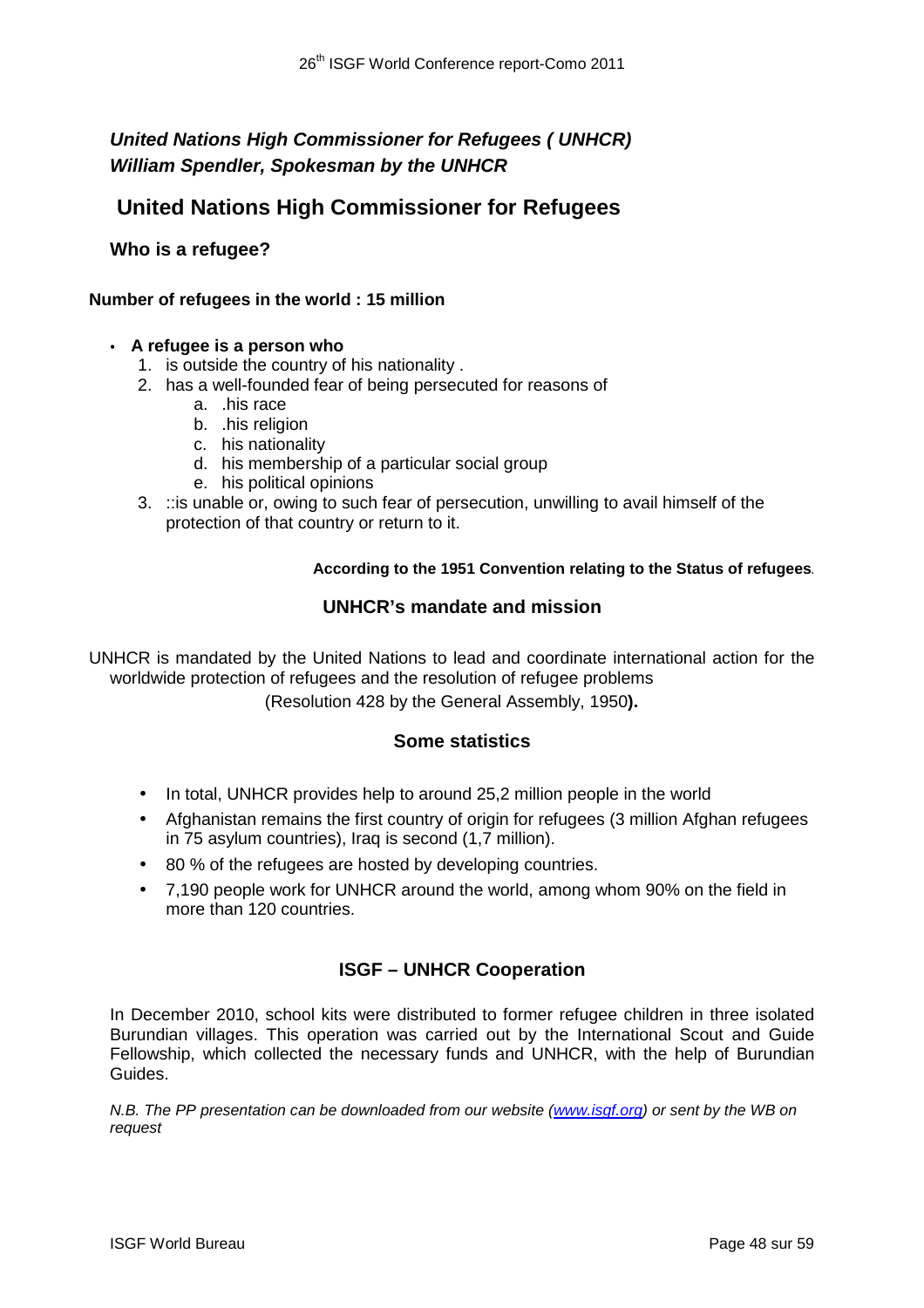# **International Ambassadors Guild Paulli Martin, Chairman**

During my five years as chairman of ISGF – Which is a long time ago- I had several special ideas, one of them being a vision about a world-wide independent Guild, dedicated to support scouting and guiding internationally.

Of course I knew about the BP-Fellowship and the Olave Baden Powell Society, being both today millionaires and indispensable for the WOSM and WAGGGS World Bureau covering the chief part of their expenses.

But my vision told a story about a much more modest foundation delivering here-and-now support to small scout and guide projects in poorer countries.

At the World Conference here in Italy in 1996 my idea about the establishment of an International Ambassadors Guild and a foundation was presented to the audience. Two years later, in 1998, the foundation was a reality with an official address in Switzerland and established under Swiss law. In article 2 in the Act of Foundation it says: The aim of the foundation is to help financially the development of Scouting and Guiding throughout the world. The foundation has consequently been created solely in order to reach charity and educational aims.

Our Foundation is called the International Ambassadors Guild, and is as such not only a Foundation but also at the same time a Guild, where the members are those who financially support the Foundation. So this is not just a question of money, it is also a suggestion to you to become a member of the worldwide guild of people, who are the Ambassadors for our movement, the movement of Scouting and Guiding for adults.

During the last 2 years we have worked preparing the moving of our headquarters from Switzerland to Belgium. It is true that we are totally independent but it does not change the fact that there are close ties to ISGF and that a member of our Board of Directors is appointed by ISGF, whose mail-address in Brussels we will in the future be using. We are just waiting for a green light from the Belgian authorities concerning our new constitution before the moving can be a reality.

Today we are almost 150 Ambassadors in our Guild, and I am proud to mention that honorary members are the Founders grandson Michael Baden Powell and his wife Joan. During these last years Scouting and Guiding have been supported with more than 30.0000 Swiss Francs, the latest being 2600€ going to the Harambee project in Kenya.

My purpose with this short presentation today is of course not just to inform, but also to convince you that you should become an Ambassador for our organization and a member of the International Ambassadors Guild.

This offer is open to all of you. I realized some years ago that there are a lot of misunderstandings concerning this. I asked a friend to become a member. But he, who had been National President in his country, answered: I cannot become a member, as I was never a scout when I was a child. Of course that does not prevent him from contributing to our Foundation and from being a true Ambassador. Another whom I asked answered: Sorry but I am happy to be a member of my local guild, which I do not want to leave, and that is indeed a misunderstanding. By entering the Ambassadors Guild you do not leave your present guild, but add a new international dimension to your guild life.

The Ambassadors Guild is not some more or less secret club for the chosen ones, but a guild for those of us who are ready to give Scouting and Guiding a helping hand and at the same time to promote the scout and guide ideals.

There are 2 possibilities for membership. You can become a life member through a donation of 1.000€ once and for all or you can become a member by paying 100€ in fees annually. And one hundred Euros a year is actually the same as five litres of gasoline or 30 cigarettes a month. If you after some years feel that the annual payment has become a burden, than you can simply give up your membership. – No matter which of the 2 kinds of membership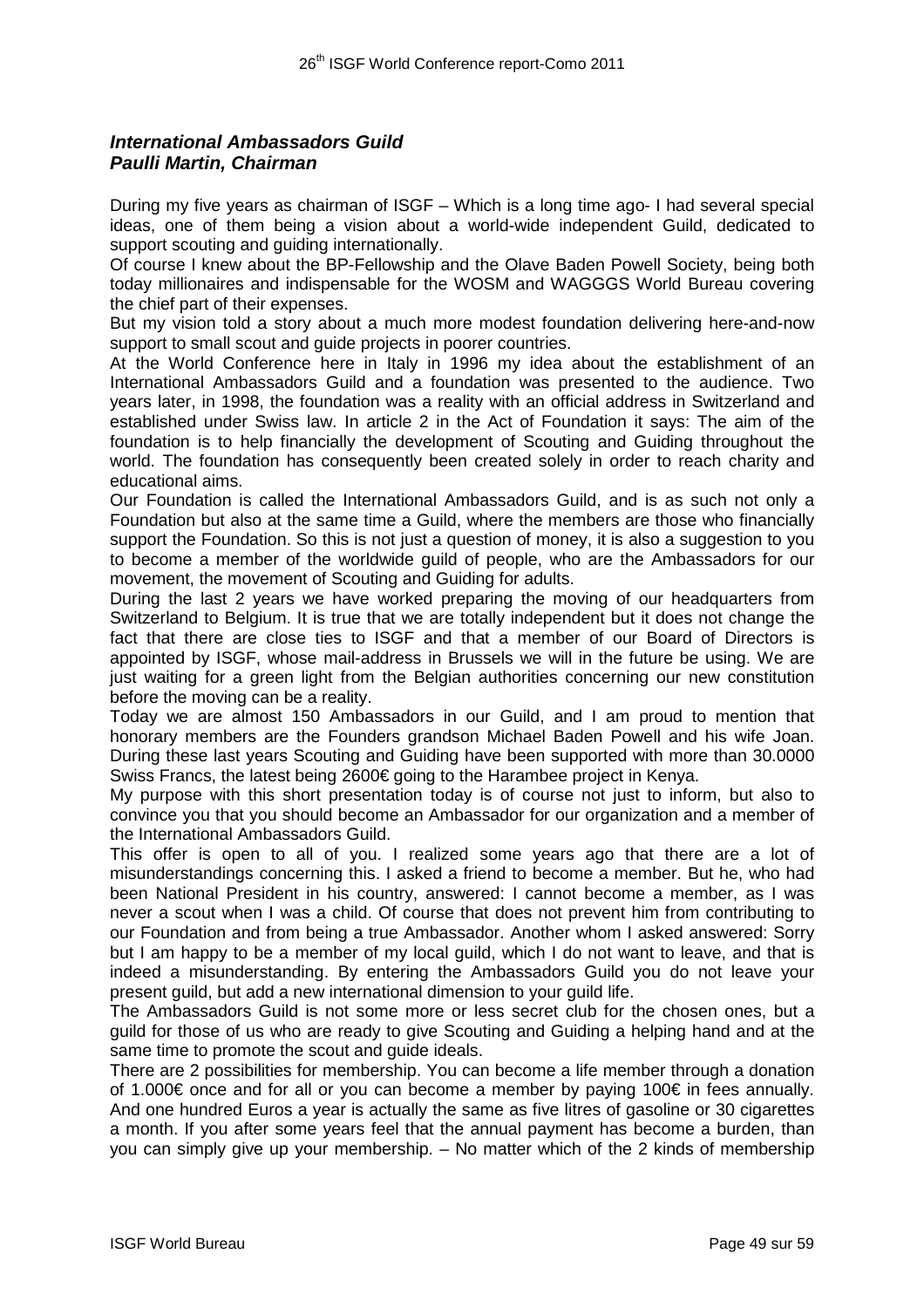you choose, you will become an ambassador and a full member of our guild, and what does it then mean to be an Ambassador besides the financial contribution?

Well, of course it means an obligation to promote Scouting/Guiding and ISGF locally, nationally and internationally, whenever the possibility is there – an obligation that you can be proud of. But it also means that you will try to help finding new members to our guild. And that is what we expect of you.

And now you may very well ask what you can get out of being an ambassador? Well actually quite a lot:

- 1. A membership certificate in A4 size
- 2. The Ambassador pin with the ISGF-logo on a string of green laurel-leaves
- 3. The possibility to meet with other Ambassadors, as meeting are arranged in connection with sub-regional, regional and world conferences, meetings where snacks and drinks are served, where present members are further informed about what is going on and where new members are being welcomed in the Guild.
- 4. The chairman's report on the activities of the previous year.
- 5. An updated membership-list once a year.
- 6. An annual financial statement from our foundation showing what has been gained and spent, together with a short report.
- 7. The ISGF electronic newsletter published several times a year and sent out free of charge.
- 8. And finally not to forget: A good feeling of giving scouting and guiding a helping hand.

So in short. If you want a closer connection to our international organization, and if you are ready to support scouting and guiding then you must become and Ambassador and join our International Ambassadors Guild.

I bring with me a small leaflet in English, French and German with an introduction to the Guild and with a registration form. So please don't hesitate to contact me today or tomorrow morning, as I am leaving at noon-time. After that please contact Anne Dupont, Vice-chairman of the ISGF World Committee. Then, please remember that the Ambassadors Guild has a meeting on Friday at 17.30, with information, drinks etc., where also the spouses are invited. And here all new members are officially bid welcome. So don't think it over too long and don't wait till Saturday. Payment can be made by bank transfer. Thank you.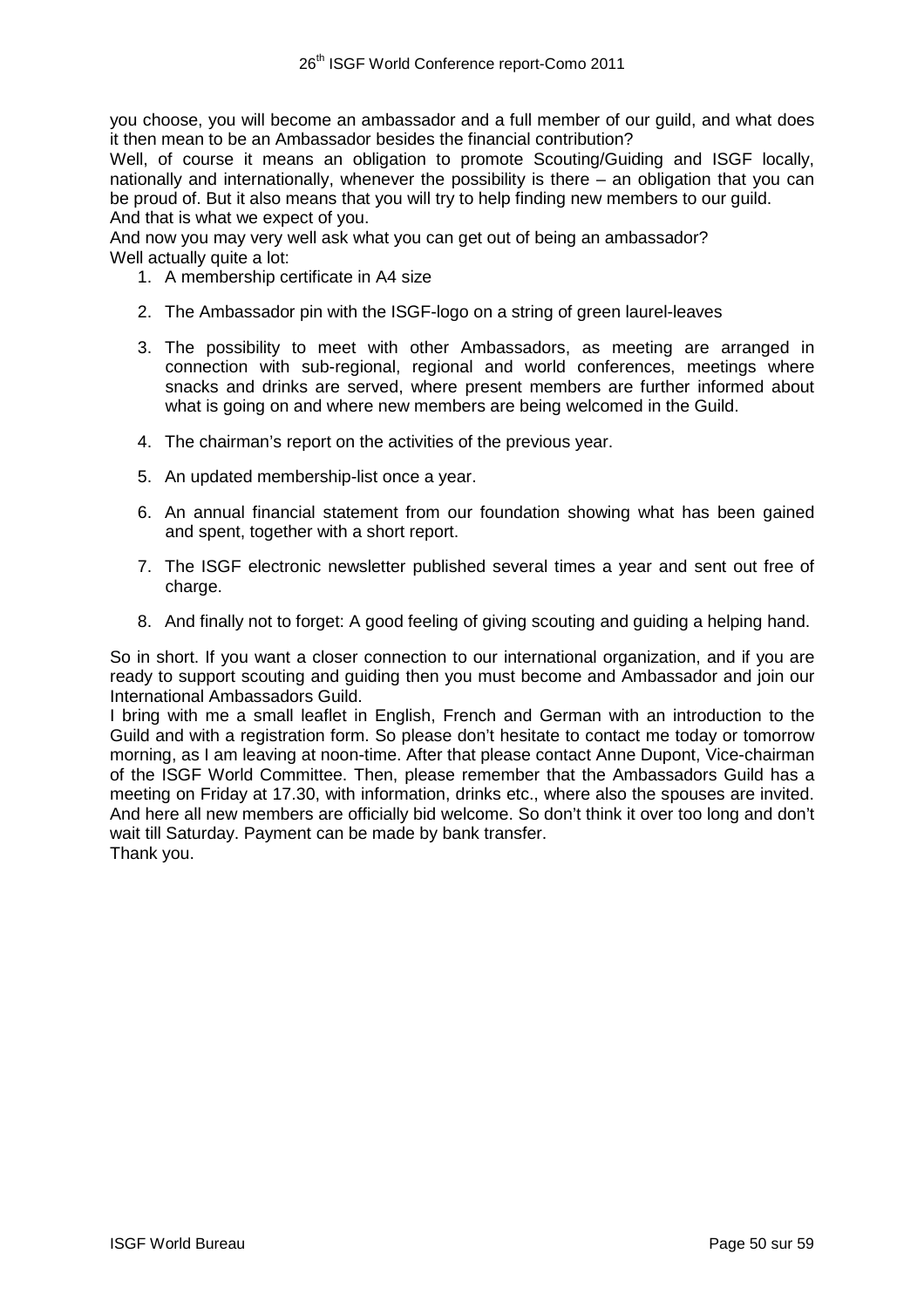# **Chairman's Farewell Speech. Brett D. Grant, Chairman of the ISGF World Committee.**

Brothers and sisters, it has been a brilliant 3 years as Chairman of our ISGF. I have met and got to know many people and their cultures. I have tried to lead our WCom. in the direction that our world congress has ask for. I thank the WCom. for their support in carrying out these responsibilities. Our Secretary General and assistant, CB and Treasurer. Thank you.

Our brothers Mr. Jarraya from Tunisia and Tajinder from Malaysia I mention as the support they have given to me without question has been immeasurable. Thank you.

There are a few unfinished actions that I will hand over the new World Committee Chairman to finish for me. It is unfortunate that the UK TG matter has not been cleanly finished. Based on the work we have done to prove the credibility of our financial management of the ID Fund, I wish to recommend to the new WCom. as the outgoing Chairman, they propose to the UKTG that the new World Committee guarantee that all the outstanding membership fees be paid into the ID Fund WAGGGS support account, to enable both organizations to separate on pleasant terms. Finishing off this matter.

Thank you to the organizing committee and their teams for this event. I think they have done an excellent job.

Finally, thank you to everyone else here for giving me the opportunity to guide this tremendous organization.

The future is not written, so I wish to propose that the future is not only prepared for our youth, but also for ourselves, as we will live it as well.

Thank you and Goodbye.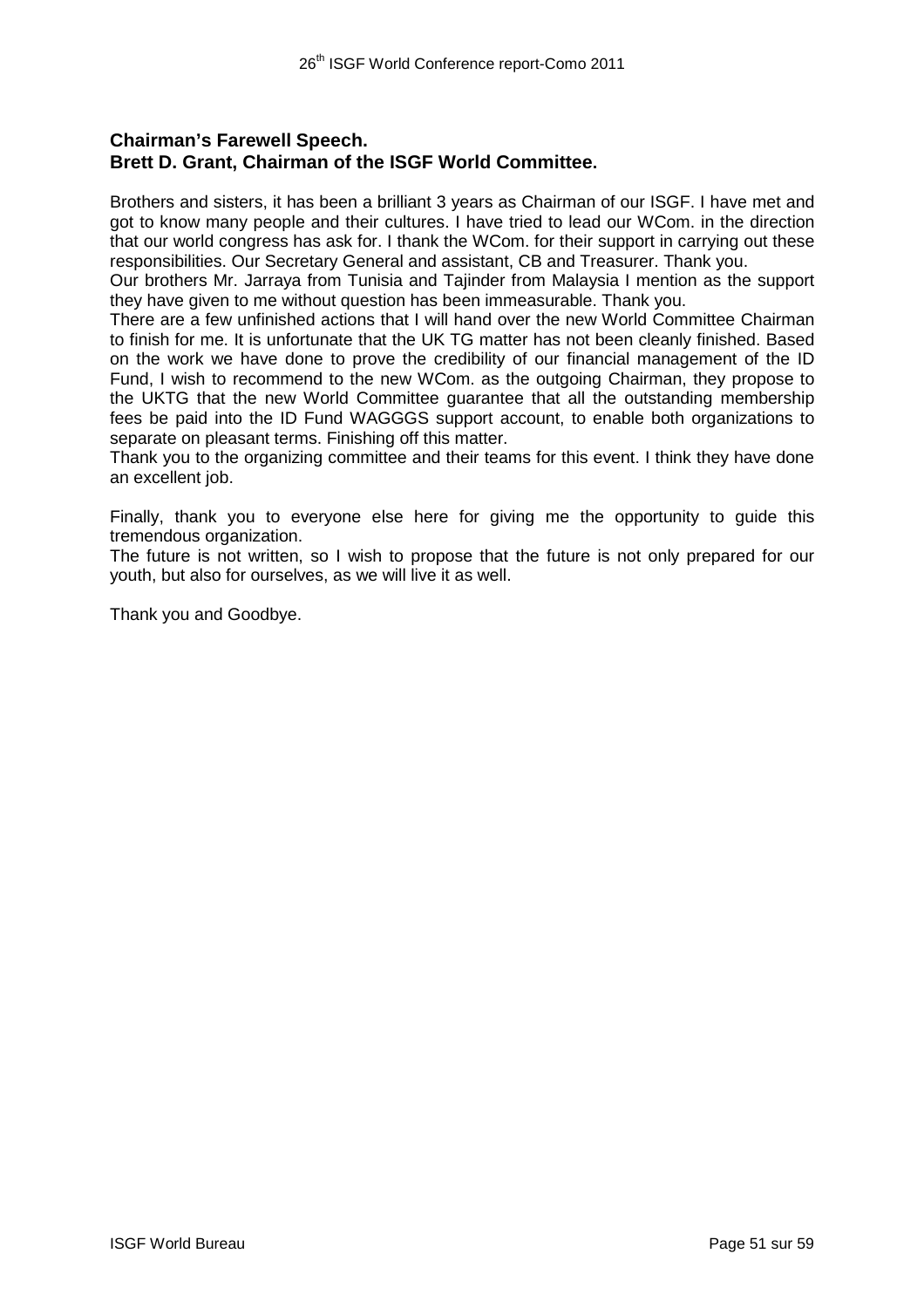# **World Conference Organisation**

# **World Conference Ex Officio Members**

#### **World Conference Chairman**

Mr. Riccardo Della Rocca

# **World Conference Vice-Chairman**

Mrs Carol Bowen

# **Resolution Committee**

Mrs Bjorg Walstad Mr. Jean François Levy Mr. Robert Legget

#### **Tellers**

Mrs Maria Giulia Marzoli Balzarini Riccarda Ricciardi Mr. Gianfranco Sica Mr. Giovanni Tritto

# **Organising Committee Members**

Virginia Bonasegale **Chairperson Committee Committee**<br>Riccardo Della Rocca **Committee Constant** National President (MAS Renato Di Francesco Administrator MASCI

#### **World Committee Members**

Brett D. Grant Chairman Anne Dupont Communication and Vice-Chairman Muftah Ajaj **Muftah Ajaj** Member Linda Bates **Member** Member Aziz Bensaid Member Alès Cerin **Member** Harald Kesselheim Member Rigmor Lauridsen Member Paul Lokossou **Member** Mario Sica **Mario Sical Company of the Member** 

Ex Officios Members Faouzia Kchouk **Secretary General** Secretary General Anthony Florizoone Treasurer Leny Doelman CB Coordinator

**National President (MASCI)** Alberto Albertini National Secretary MASCI Franco Vecchiocattivi **International Secretary MASCI** Gigi Di Russo Organising Responsible MASCI Gisella Torretta Secretary MASCI Lombardia Bruno Magatti **National Councillor MASCI** Mariano Collesano **Vice-Secretary MASCI Lombardia** 

Cécile Bellet **Assistant to the Secretary General**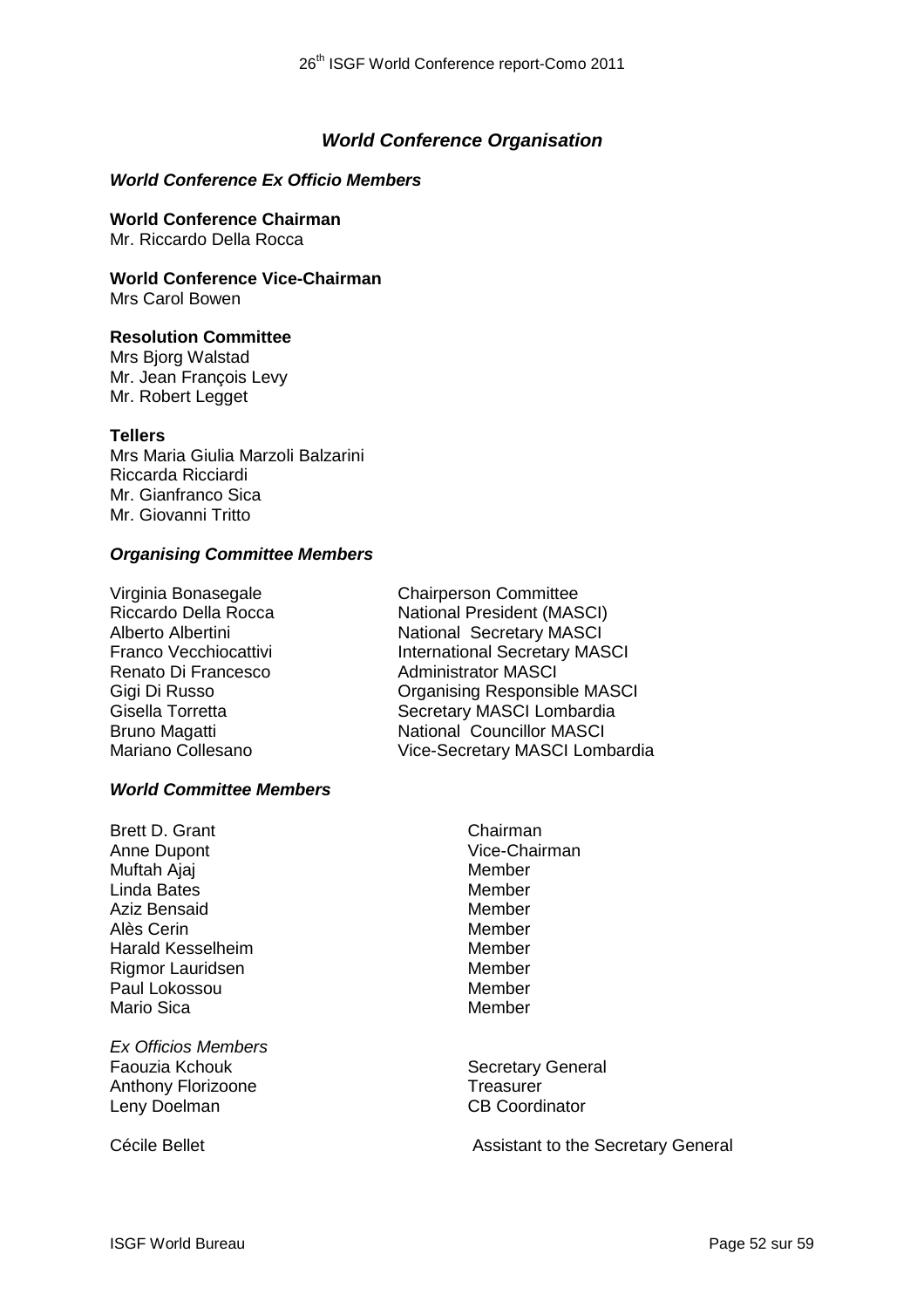# **National Delegations**

# **1 AUSTRALIA/AUSTRALIE**

Mr. Brian Jackson **Head of delegation** Mr. Keith Parry **Member** Member Mrs. Beverly Wynne Member Mrs. Audrey Williams Member **2 AUSTRIA/AUTRICHE** Member Mr. Hans Slanec Head of delegation Mr. Georg Strafella Member Mr. Meinhard Perkmann Member Mrs. Margareta Slanec Member **3 BAHREIN**  Dr Ali Bazhad Head of delegation Mrs. Lulwa Bubshait **Mrs.** Member Mrs. Amin Hasan Faika Member Mr. Bahzad Abdulhakim Member **4 BANGLADESH**  Mr. Mohammad Abdul Khaleque Head of delegation Mr.Mukul Anwar Member **5 BELGIUM/BELGIQUE**  Mr.Decoene Pierre **Head of delegation** Mr De Boel Roeland Member Mrs Madette Van Stratum and deutsche Member Mr Coussement Eberhard Member **6 BURKINA FASO**  Sie Offi Some Head of delegation **7 CURACAO**  Mrs. Verna Lopez **Head of delegation** Mrs. Maria Wawoe Member Mrs.Nydia Hato Member Mrs.Carmen Phelipa Member **8 CYPRUS/CHYPRE**  Mr Photis Mammides **Head of delegation** Mr Michael Mayronichis **Member** Member Mr Eleftherios Kokkinos **Member** Member Mr Giorge Antoniou **Member 9 CZECH REPUBLIC/REP. TCHEQUE**  Mr Jan Adamec **Head of delegation** Mrs Hana Kapralkova Member  **10 DENMARK/DANEMARK**  Mrs Anne Haastrup-Nielsen Head of delegation Ms.Lone Erkmann Member

**11 FINLAND/FINLANDE**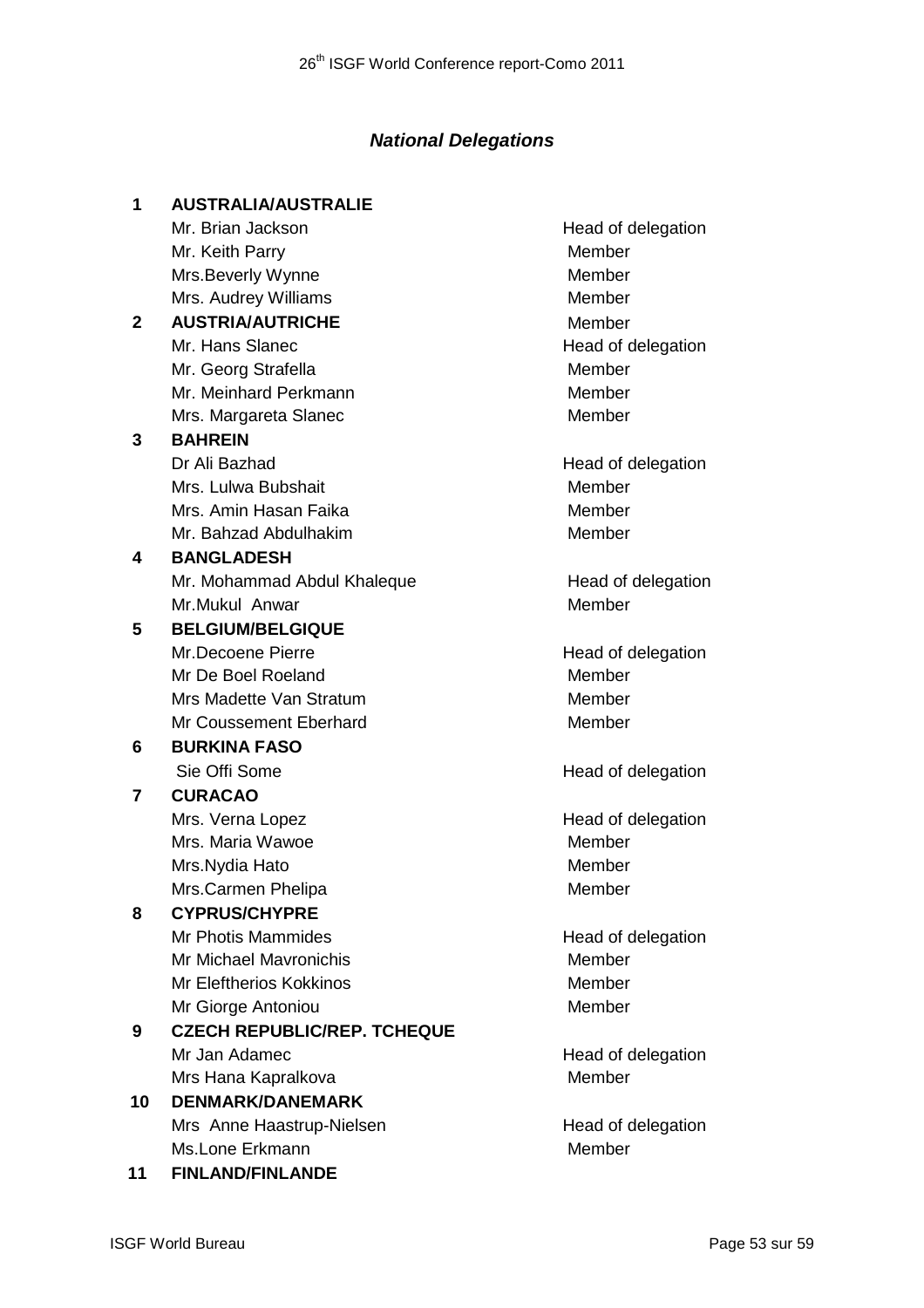Mrs. Liv Aure-olli **Mrs.** Liv Aure-olli **Head of delegation** Mr.Raimo Olli **Michael Member** Member Mrs. Maija Olkinuora **Member** Member **12 FRANCE**  Mrs. Martine Levy **Head of delegation** Mr. Yves Zacchi and a material member Mrs. Denise Zwilling Member **13 GERMANY/ALLEMAGNE**  Mr Jan Kröger **Head of delegation** Mr Hans Enzinger Member **14 GHANA**  Mr. Edward Mettle-Nunoo **Head of delegation 15 GREECE/GRECE**  Mr. Christos Loukatos **Head of delegation** Mr. Giorgos Papadimitriou **Manual Member** Mrs. Sofia Leventaki Member Mrs. Nana Gentimi Member **16 INDIA/INDE**  Mr. Satish R. Khanna Head of delegation Miss Madhu Kalia Member Mr. Satyanaryan Sharma Member Mr. S.K. Agrawal Member **17 IRELAND/IRLANDE**  Miss Gwenda Wratt **Head of delegation** Mrs Vera Pepper and The Member Mrs Anne Bowen **Member** Member  **18 ITALY/ITALIE**  Mr Franco Vecchiocattivi Mr Franco Vecchiocattivi Mr Franco Vecchiocattivi Ms. Virginia Bonasegale Member Mrs. Liliana Mustaro **Mustaro Member** Member Mr. Franco Nerbi Member **19 IVORY COAST/ COTE D'IVOIRE Mr.Camille Kipre Bolou Head of delegation 20 JORDAN/JORDANIE**  Ms. Raghda Alzawaideh Head of delegation Mrs. Rusaila Alkayyali Member **21 KUWAIT/KOWEIT Mr. Hasan Sabti Mr. Head of delegation LIECHTENSTEIN**  Mrs Hedy Sprecher-Erne Head of delegation Mrs Ruth Gattinger Member Mr Dr. Büchel Kurt Member Mr Eberle Herbert **Member** Member  **22 LUXEMBURG/LUXEMBOURG**  Mrs Lucienne Chaperon **Head of delegation** Mrs Ginette Hippert **Member** Member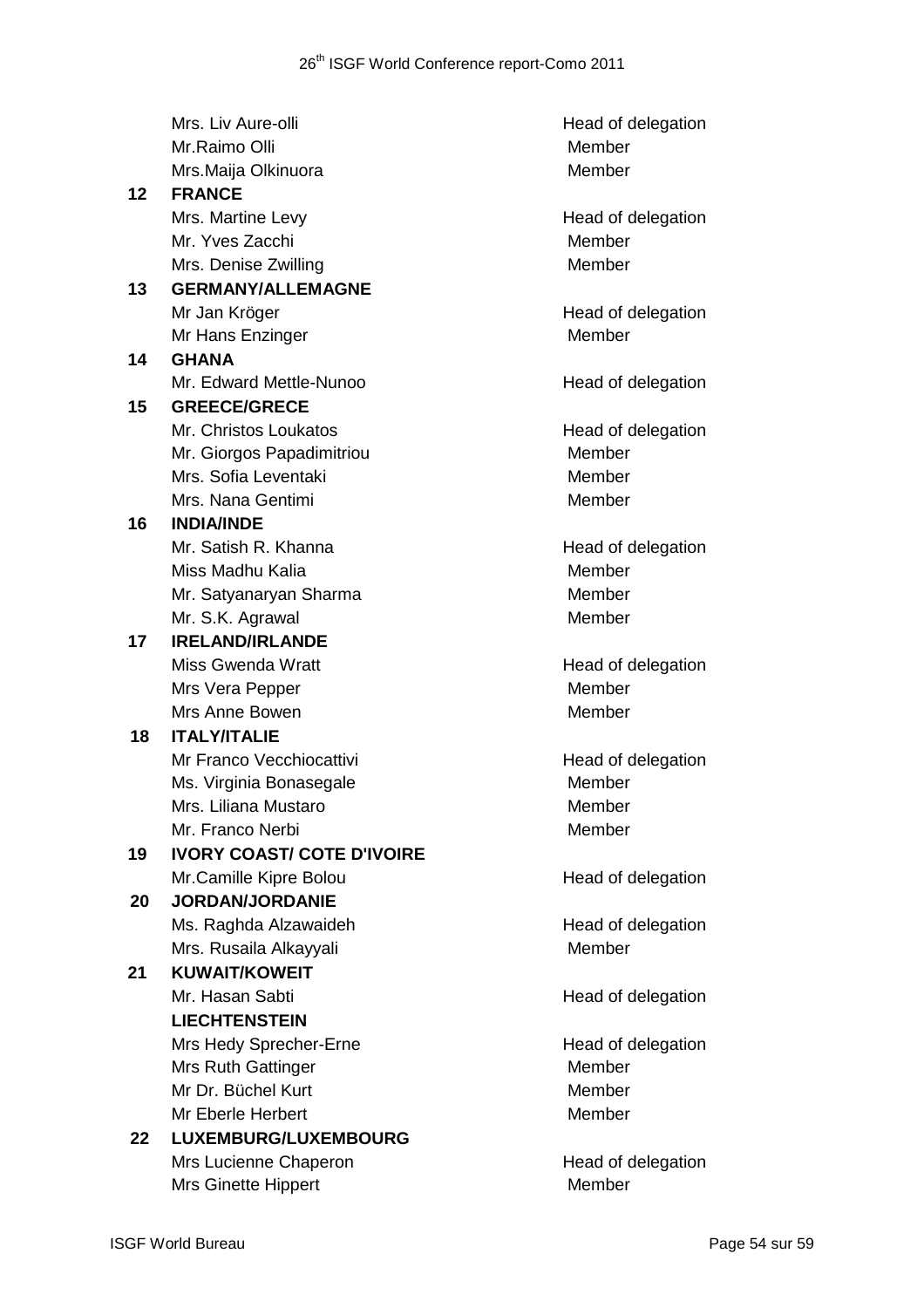| 23 | <b>MALAYSIA/MALAISIE</b>                |                    |
|----|-----------------------------------------|--------------------|
|    | Mr Ahalalasuntharam Sandrasegaram       | Head of delegation |
|    | Mrs Shararom Banun Bt Che Mat din       | Member             |
|    | Mr Pakri Pakrisam A/L K.R. Narayanasamy | Member             |
|    | Ms. Che Babarah Binti Abdullah          | Member             |
| 24 | <b>MOROCCO/MAROC</b>                    |                    |
|    | Mr Abdelhak Laraïchi                    | Head of delegation |
|    | Mme Faouzia Benchkeroun                 | Member             |
|    | Mr Abdeslam Benmoussa                   | Member             |
|    | Mme Khadija Mernissi                    | Member             |
| 25 | <b>NEW ZEALAND/NOUVELLE ZELANDE</b>     |                    |
|    | Mrs. Mary Crane                         | Head of delegation |
|    | Mr. Mike Crane                          | Member             |
|    | Mr. Peter McIness                       | Member             |
|    | Mrs. Carol Wallace                      | Member             |
|    | Mr Monday Daniel Otikpo                 |                    |
|    | Mr Francis A. Erube                     |                    |
|    | Ms Helen Otanigen Erahuyi               |                    |
| 26 | <b>NORWAY/NORVEGE</b>                   |                    |
|    | Mrs Karin R.Thompson                    | Head of delegation |
|    | Ms Hege Brit Randsborg                  | Member             |
|    | <b>Mr Trond Walstad</b>                 | Member             |
| 27 | <b>PORTUGAL</b>                         |                    |
|    | Mrs.Rodrigues Mida                      | Head of delegation |
|    | Mr. Fontinha Antonio                    | Member             |
|    | Mr. Macedo Rui                          | Member             |
|    | Ms. Rodrigues Ana                       | Member             |
| 28 | <b>SAUDI ARABIA/ARABIE SAOUDITE</b>     |                    |
|    | Mr. Abdullah Omar Nasseef               | Head of delegation |
|    | Mr. Hussain Sahal Fiban.                | Member             |
|    | Mr. AlBattal Zeid Saif                  | Member             |
|    | Mr. Rabaan Abdullah Ali                 | Member             |
| 29 | <b>SLOVAKIA/SLOVAQUIE</b>               |                    |
|    | Mr. Jaroslav Loebl                      | Head of delegation |
| 30 | <b>SPAIN/ESPAGNE</b>                    |                    |
|    | Mr. Andres Roman Onsalo                 | Head of delegation |
|    | Mrs. Concepcion Bergasa Lazaro          | Member             |
|    | Mr. Francisco Javier Gomez Dopazo       | Member             |
|    | Mrs. Maria Carmen Cuadrado Solano       | Member             |
| 31 | <b>SWEDEN/SUEDE</b>                     |                    |
|    | Mrs Gunilla Engvall                     | Head of delegation |
|    | Mr. Bjoernar Johnsen                    | Member             |
|    | Mrs. Maerta Teljebaeck                  | Member             |
|    | Mrs. Lena Claesson                      | Member             |
| 32 | <b>SWITZERLAND/SUISSE</b>               |                    |
|    | Mrs. Esther Hausammann                  | Head of delegation |
|    |                                         |                    |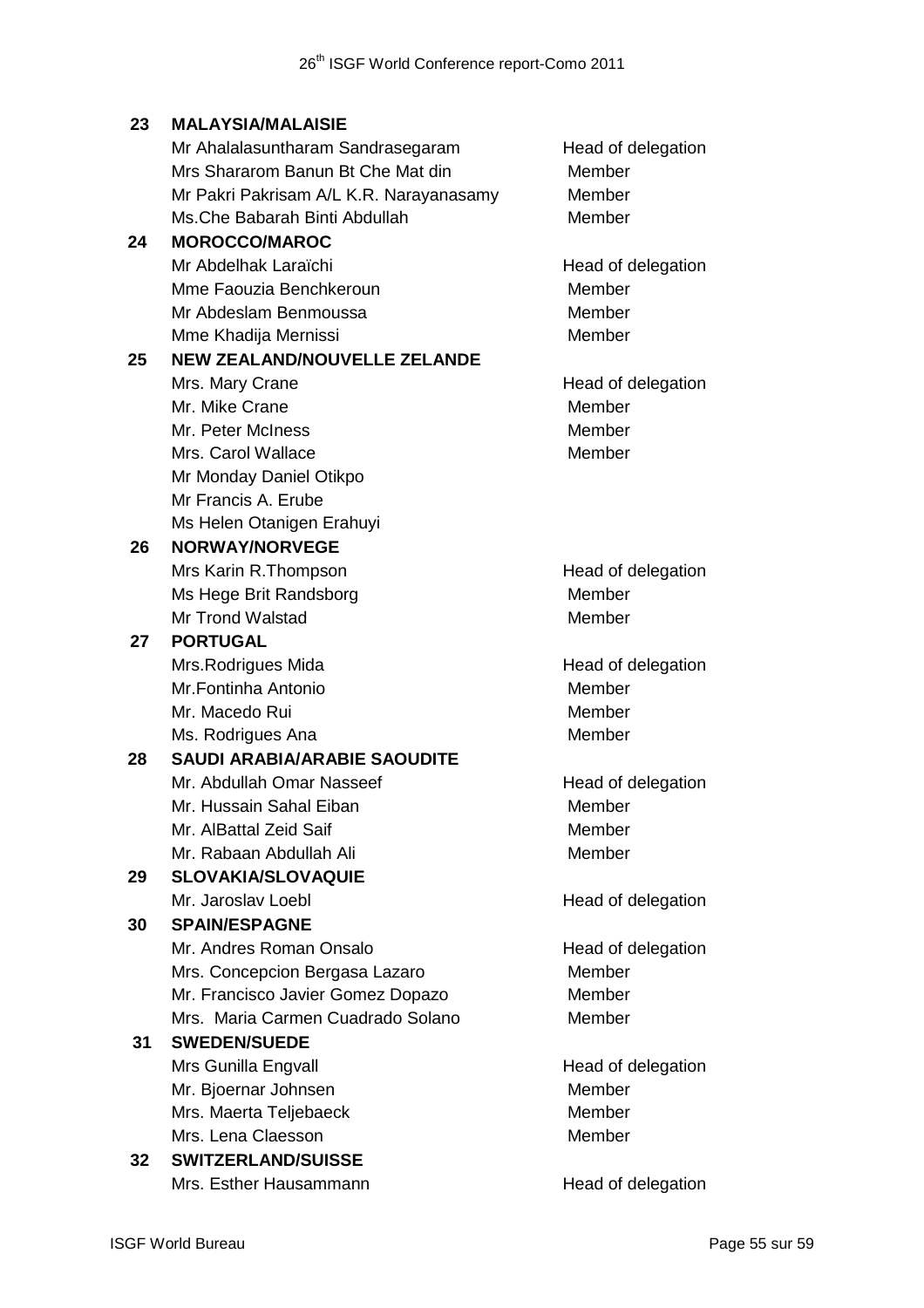|    | Mr. Peter Huber                         | Member             |
|----|-----------------------------------------|--------------------|
|    | Mr. Marc Barblan                        | Member             |
|    | Mr. Hansjörg Hirt                       | Member             |
| 33 | <b>TUNISIA/TUNISIE</b>                  |                    |
|    | Mr. Abdelkader Lassoued                 | Head of delegation |
|    | Mr. Mohamed Tijani Ketari               | Member             |
|    | Mr. Mahmoud Fourati                     | Member             |
|    | Mr. Mohamed Jarraya                     | Member             |
| 34 | <b>UGANDA/OUGANDA</b>                   |                    |
|    | Mr. Badru Kateregga                     | Head of delegation |
|    | Mrs. Immaculate Nabukeera Mutebi        | Member             |
|    | <b>UNITED KINGDOM/ROYAUME UNI</b>       |                    |
| 35 | <b>Trefoil Guild</b>                    |                    |
|    | <b>Ms Margaret Routley</b>              | Head of delegation |
|    | Mrs Margaret Wellock                    | Member             |
| 36 | <b>Adult Scout Alliance</b>             |                    |
|    | Mrs. Beryl Aldrige                      | Head of delegation |
|    | Mr. Jim Thompson                        |                    |
| 37 | <b>ZAMBIA/ZAMBIE</b>                    |                    |
|    | Mrs Rachel Munkombwe                    | Head of delegation |
| 38 | <b>CENTRAL BRANCH/ BRANCHE CENTRALE</b> |                    |
|    | Mr Toby Suzuki                          | Head of delegation |
|    | Mrs Dietje Heofsmit de Lint             | Member             |
|    | Mrs Dorothy Hunt                        | Member             |
|    | Mrs Ingrid Bergen                       | Member             |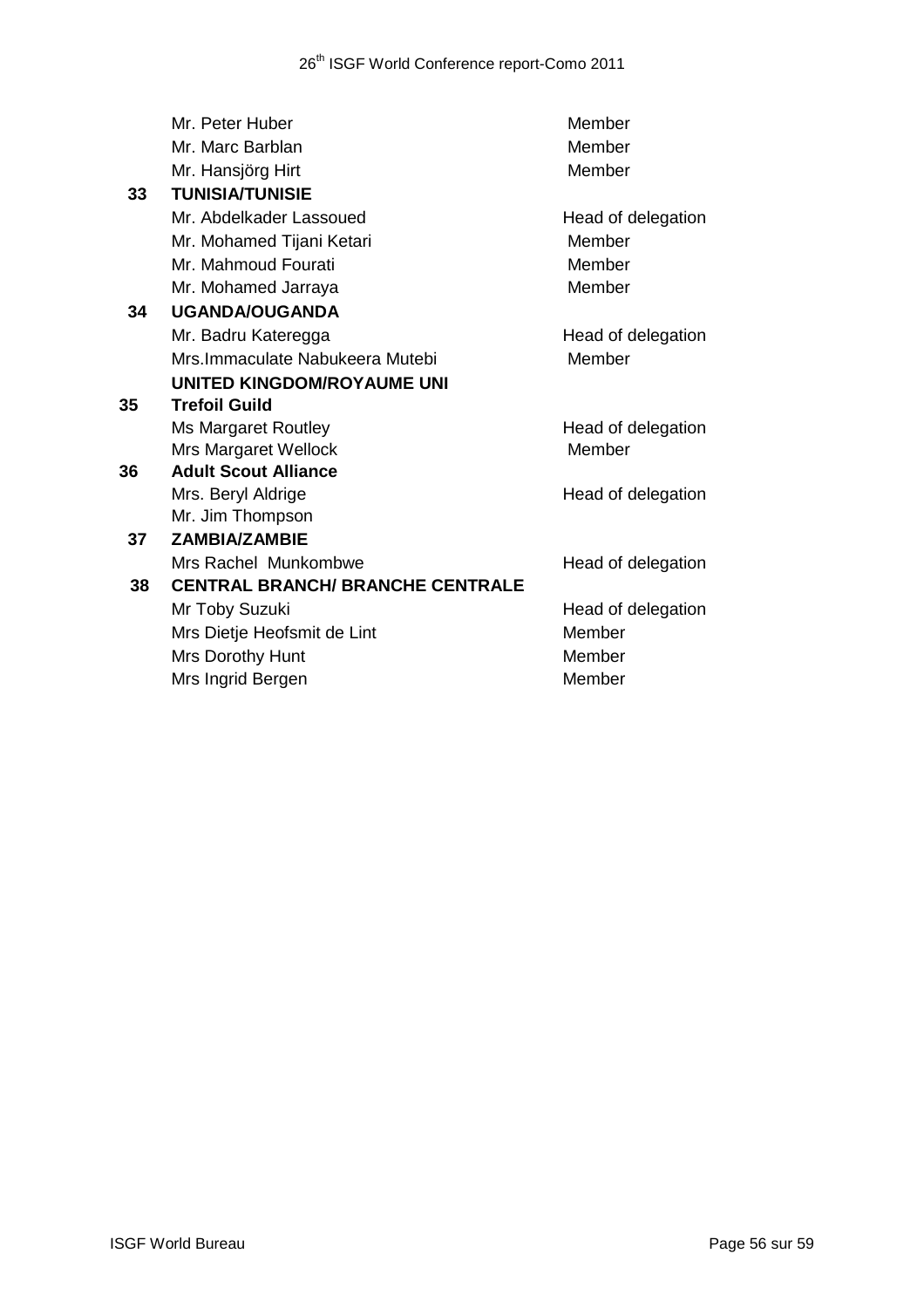# **WOSM-ISGF Joint Statement**

# **1. Mission and nature of the two organizations**

WOSM and ISGF are two separate organizations based on distinctive if related purposes. Their respective missions are as follows:

The World Organization of the Scout Movement (WOSM) is an independent, non-political, non-governmental organization whose purpose is to foster the Scout Movement throughout the world by promoting unity and understanding of its purpose and principles, facilitating its expansion and development and maintaining its specific character. The Scout Movement is a voluntary non-political educational movement for young people whose purpose is to contribute to the development of young people in achieving their full physical, intellectual, emotional, social and spiritual potentials as individuals, as responsible citizens and as members of their local, national and international communities, in accordance with the purpose, principles and method conceived by the Founder. Adults are an intrinsic component of WOSM insofar as they provide direct or indirect support to young people in NSOs, according to and making use of the Scout method.

The International Scout and Guide Fellowship (ISGF) is a world organization for adults in support of WOSM and WAGGGS, based on the Scout/Guide ideals and principles as expressed in the Promise and Law, and open to former members of the Member Organizations of WAGGGS and WOSM and to adults who did not get the opportunity to be Scouts/Guides at an early stage or to be active Scout/Guide leaders. Its aims are to assist its members in using the values learned in the youth movements in a perspective of active support to WOSM and WAGGGS, of service within their communities and of continuous personal development. It is possible for adults who currently have a role in their own NSO/MO supporting youth members to also choose to belong to ISGF as an additional and voluntary association, provided they understand that their ISGF membership is of a totally different nature to that of being an active Scout/Guide leader.

#### **2. Shared ideals**

The two organizations agree that their shared ideals provide the best foundation for their cooperation.

#### **3. World Adults in Scouting Policy**

ISGF recognises that one of WOSM's essential priorities is the World Adults in Scouting Policy as a systematic programme of adult resource management to improve the effectiveness, commitment and motivation of the Scout leadership. ISGF views the role of its own adults as distinct from the role of adults within WOSM.

#### **4. Status with international organizations**

Before seeking a particular status with any third party, in particular with international organizations, whether intergovernmental or nongovernmental, ISGF shall consult with WOSM and shall not proceed without WOSM's consent.

#### **5. Presentation and public relations policy**

In its own presentation and public relations policy, ISGF will strive to avoid adopting terminologies, action plans or carrying out activities which would be contrary to, or compete or bring confusion of roles, responsibilities and competence with the terminologies, action plans or activities of WOSM's own bodies.

# **6. Relationship with non-recognized organizations**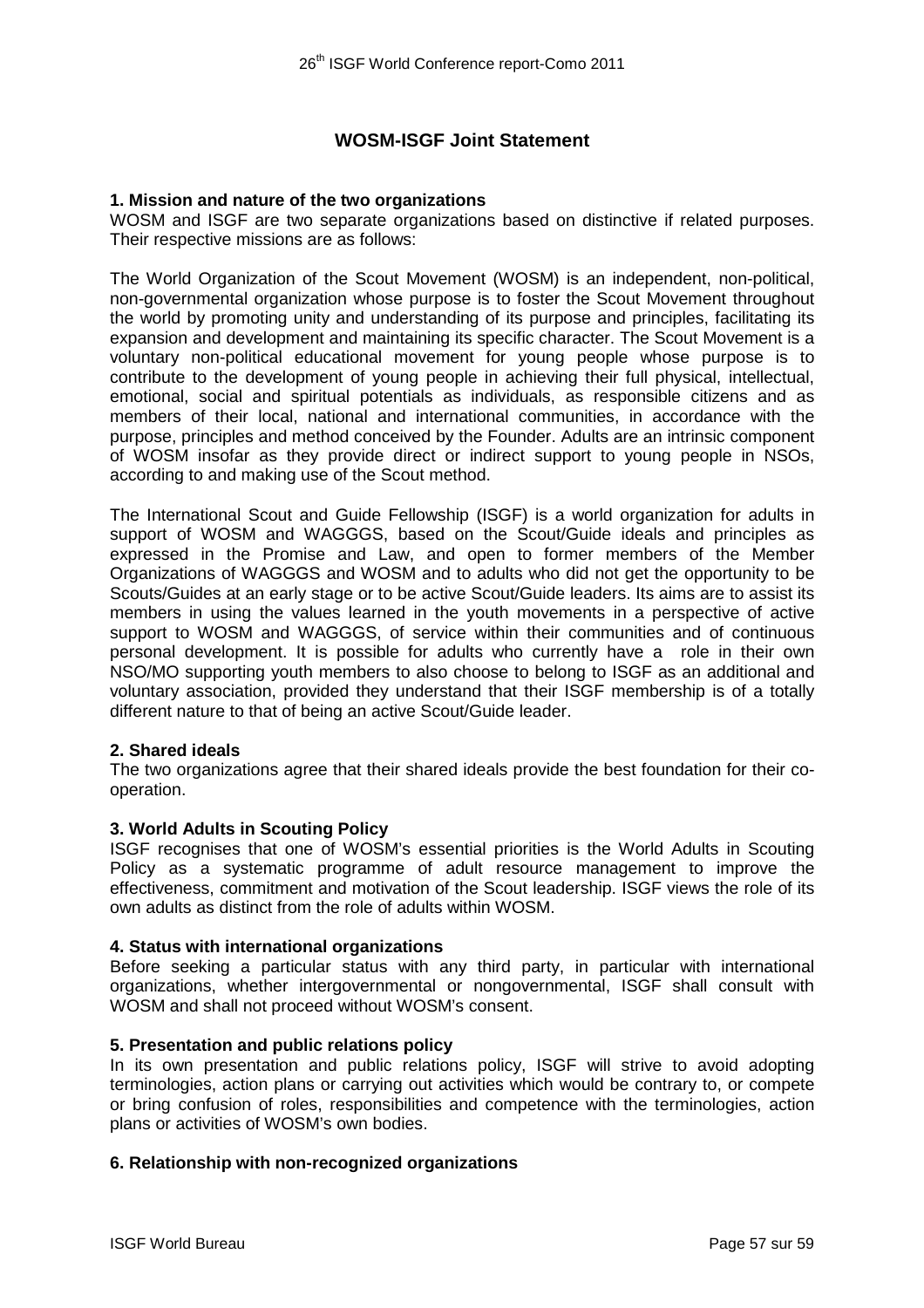ISGF, in conformity with the principle of active support to WOSM, shall endeavour, both at international and national levels, to restrict its cooperation to Scout organizations (NSOs) recognised by WOSM and avoid any formal relations with non-recognised "Scout" organizations.

# **7. Relationship with national Member Organizations**

WOSM and ISGF undertake to deal with issues that arise at national level in accordance with the principles outlined in this statement.

# **8. Structures for liaison and co-operation**

WOSM and ISGF believe that some of the provisions contained in the ISGF Constitution are important to ensure a smooth co-operation between the two organizations, especially as concerns points 3, 4, 5 and 6 above. Reference is made, in particular, to the presence of an ISGF World Committee voting member appointed by the World Scout Committee, and the need for ISGF Member Organizations (known as NSGFs) to enjoy the recognition of their respective NSOs, not only at the time of their founding but as a permanent feature. Equally important is the decision by the World Scout Committee to appoint one of its members to liaise with ISGF.

#### **9. Mutual invitations**

WOSM and ISGF shall continue to exchange invitations to their World and Regional Conferences, thereby providing another channel to enhance mutual understanding and cooperation.

# **10. Support by ISGF to WOSM and NSOs**

WOSM acknowledges the support given by ISGF both at world level through its International Development Fund and at national level through various initiatives carried out by the NSGFs in co-operation with their respective NSOs.

Signed and dated:

Simon Hang-Bock Rhee M. Brett Grant Chairman, World Scout Committee Chairman, ISGF World Committee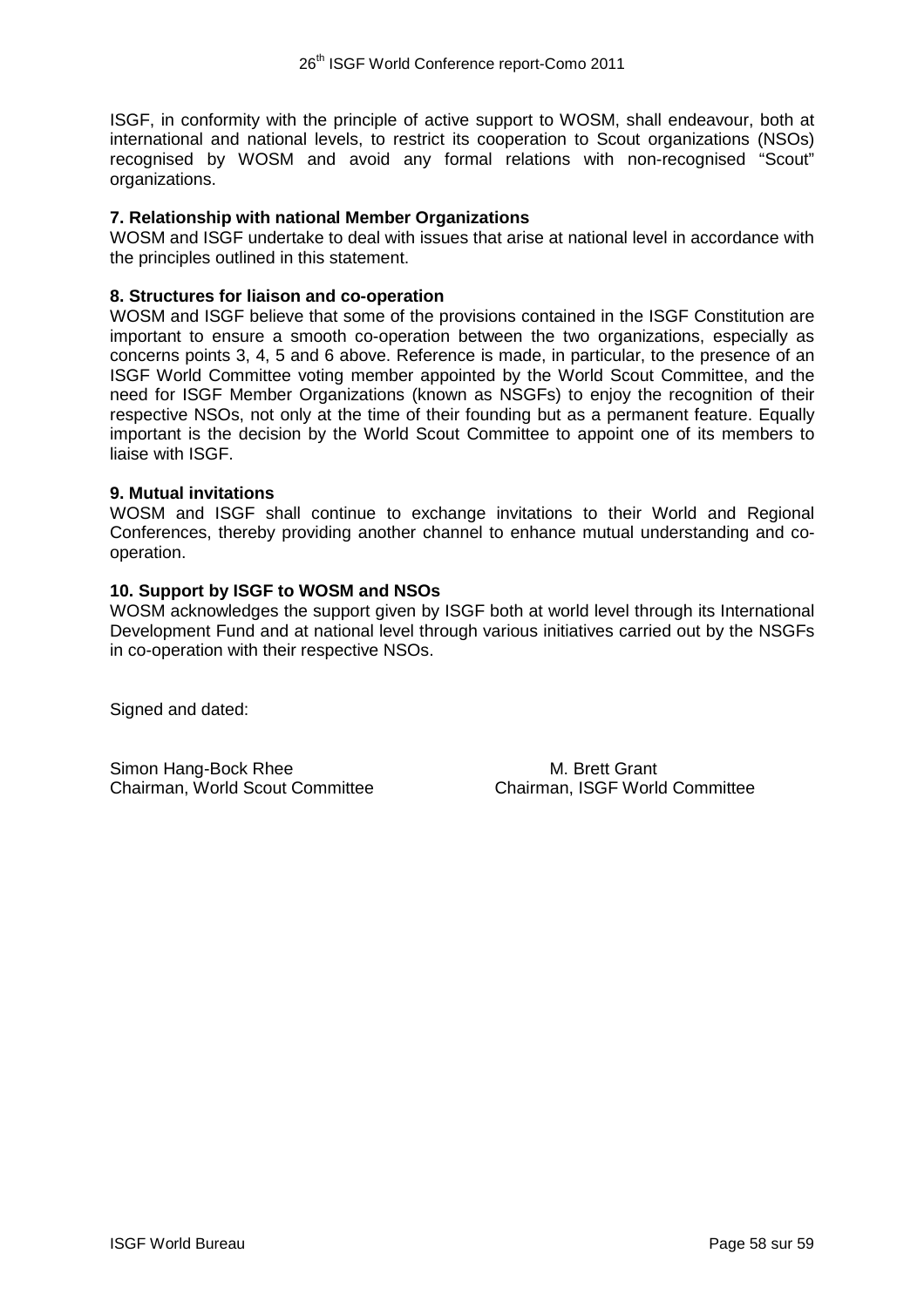# **WORLD MARKET-COMO 2011**

| <b>NSGF/CB/ISGF</b>       | <b>DONATIONS</b>                  | <b>Euro RAISED</b> |
|---------------------------|-----------------------------------|--------------------|
| <b>IVORY COAST</b>        | <b>FEE REDUCTION</b>              | <b>Euro 80,00</b>  |
| <b>AUSTRIA</b>            | PROJECT 100                       | Euro 128,00        |
| <b>SURINAM</b>            | <b>FEE REDUCTION</b>              | Euro 77,00         |
| <b>INDIA</b>              | <b>FEE REDUCTION</b>              | Euro 231,00        |
| <b>BURKINA FASO</b>       | <b>FEE REDUCTION</b>              | <b>Euro 38,00</b>  |
| <b>SWITZERLAND</b>        | <b>SUPPORTING POLAND</b>          | Euro 270,00        |
| <b>FINLAND</b>            | <b>FEE REDUCTION</b>              | Euro 195,00        |
| <b>IRELAND</b>            | <b>SUPPORTING POLAND</b>          | Euro 206,00        |
| <b>CURACAO</b>            | <b>I.D.FUND</b>                   | Euro 160,00        |
| <b>BELGIUM</b>            | <b>I.D.FUND</b>                   | Euro 109,00        |
| <b>BANGLADESH</b>         | <b>FEE REDUCTION</b>              | Euro 138,00        |
| <b>AUSTRALIA</b>          | <b>FEE REDUCTION</b>              | Euro 53,00         |
| <b>NEW ZEALAND</b>        | <b>I.D.FUND</b>                   | Euro 119,00        |
| <b>MALAYSIA</b>           | <b>FEE REDUCTION</b>              | Euro 141,00        |
| <b>ISGF QUILT PROJECT</b> | <b>I.D.FUND</b>                   | Euro 252,00        |
| <b>CASEGHA</b>            | <b>HAITI PROJECT</b>              | Euro 194,30        |
| <b>CYPRUS</b>             | <b>FEE REDUCTION</b>              | Euro 278,00        |
| <b>ZAMBIA</b>             | <b>FEE REDUCTION</b>              | Euro 404,00        |
| <b>FRANCE</b>             | <b>AFRICA REGIONAL CONFERENCE</b> | <b>Euro 93,00</b>  |
| <b>JORDAN</b>             | <b>FEE REDUCTION</b>              | <b>Euro 86,00</b>  |
| <b>SAUDI ARABIA</b>       | <b>I.D.FUND</b>                   | <b>Euro 4,00</b>   |

**TOTAL Euro 3256,30**